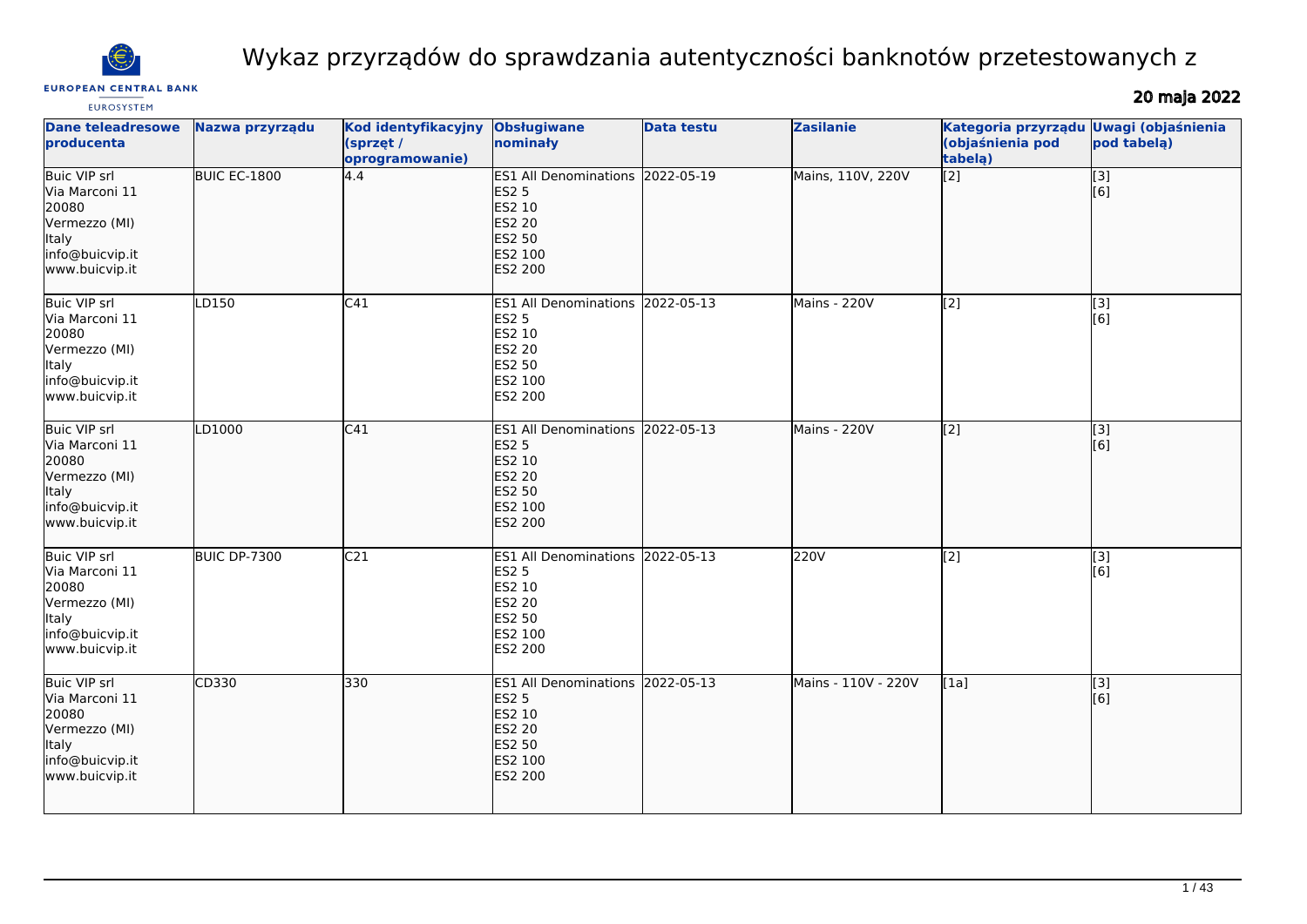

| <b>Dane teleadresowe</b><br>producenta                                                                                                                  | Nazwa przyrządu      | Kod identyfikacyjny<br>(sprzęt /<br>oprogramowanie) | <b>Obsługiwane</b><br>nominały                                                                                     | <b>Data testu</b> | <b>Zasilanie</b> | Kategoria przyrządu Uwagi (objaśnienia<br>(objaśnienia pod<br>tabela) | pod tabelą)             |
|---------------------------------------------------------------------------------------------------------------------------------------------------------|----------------------|-----------------------------------------------------|--------------------------------------------------------------------------------------------------------------------|-------------------|------------------|-----------------------------------------------------------------------|-------------------------|
| Lidix Co Ltd<br>505 Kolon Digital<br>Tower Billant 222-7,<br>Guro-Dong, Goro-Gu<br>152-777<br>Seoul<br>Korea<br>www.lidix.co.kr                         | $CL-2$               | CL-MAIN V05                                         | <b>ES1 All Denominations</b><br><b>ES2 5</b><br>ES2 10<br><b>ES2 20</b><br><b>ES2 50</b><br>ES2 100<br>ES2 200     | 2022-05-12        | 100V-240V        | $\overline{[2]}$                                                      | $\overline{[3]}$        |
| Crane Payment<br>Innovations<br>109 Chemin du Pont-du<br>Centenaire<br>CH-1228<br>Plan-les-Quates<br>Switzerland<br>www.CranePI.com                     | <b>BNR</b> series    | 481EUR05018                                         | <b>ES1 All Denominations</b><br><b>ES2 5</b><br>ES2 10<br><b>ES2 20</b><br><b>ES2 50</b><br>ES2 100<br>ES2 200     | 2022-05-04        | 24V, 220V        | [1b]                                                                  | $\overline{[}3]$<br>[6] |
| <b>CM Europe GmbH</b><br>Mündelheimer Weg 60<br>40472<br>Düsseldorf<br>Germany<br>info@jcmglobal.eu<br>www.jcmglobal.eu                                 | <b>EBA-4x Series</b> | $V1.56-41$                                          | ES1 All Denominations 2022-05-04<br><b>ES2 5</b><br>ES2 10<br>ES2 20<br><b>ES2 50</b><br>ES2 100<br><b>ES2 200</b> |                   | 12V/24V          | [1b]                                                                  | $\overline{[3]}$        |
| Kisan Electronics Co<br>Ltd<br>273-1 Sungsoo-Dong<br>2GA 3 Dong<br>Sungdong-Gu 133, 831<br>Seoul<br>South Korea<br>yshin21@kisane.com<br>www.kisane.com | NEWTON mini          | Main: v1.6, Reco: v1.6                              | <b>ES1 All Denominations</b><br><b>ES2 5</b><br><b>ES2 10</b><br><b>ES2 20</b><br>ES2 50<br>ES2 100<br>ES2 200     | 2022-04-28        | 110; 220V        | [[2]                                                                  | [3]<br>[[6]             |
| CM Europe B.V.<br>Danzigweg 15<br>7418 EN<br>Deventer<br>Nederland<br>info@cmeurope.com<br>www.cmeurope.com                                             | <b>B110</b>          | $C21-1$                                             | <b>ES1 All Denominations</b><br><b>ES2 5</b><br>ES2 10<br><b>ES2 20</b><br><b>ES2 50</b><br>ES2 100<br>ES2 200     | 2022-04-21        | 100-240V         | $\overline{[2]}$                                                      | [3]<br>[6]              |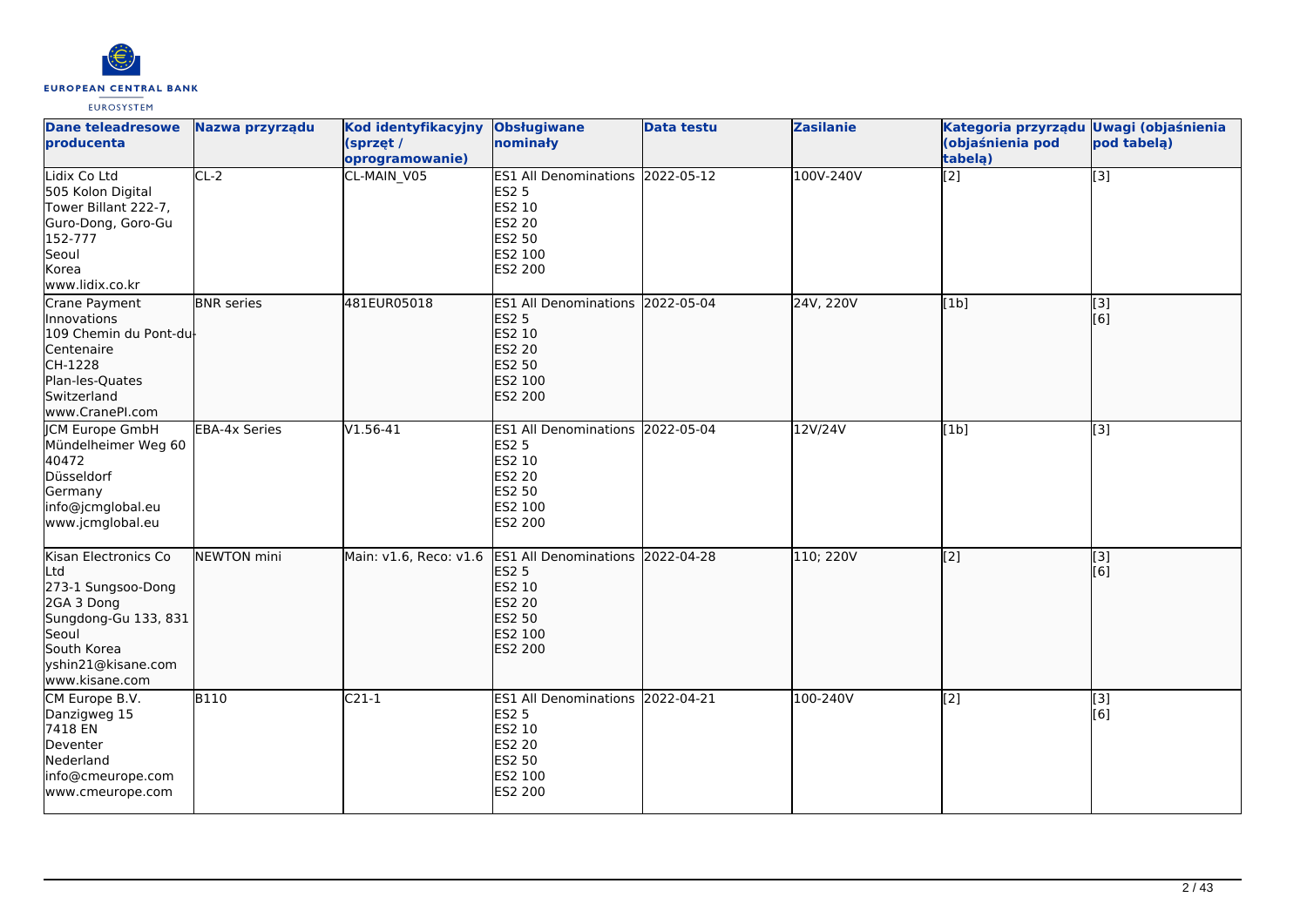

| <b>Dane teleadresowe</b><br><b>producenta</b>                                                                                        | Nazwa przyrządu | Kod identyfikacyjny<br>(sprzęt /<br>oprogramowanie) | <b>Obsługiwane</b><br>nominały                                                                              | <b>Data testu</b> | <b>Zasilanie</b>                                                                 | Kategoria przyrządu Uwagi (objaśnienia<br>(objaśnienia pod<br>tabelą) | pod tabela)             |
|--------------------------------------------------------------------------------------------------------------------------------------|-----------------|-----------------------------------------------------|-------------------------------------------------------------------------------------------------------------|-------------------|----------------------------------------------------------------------------------|-----------------------------------------------------------------------|-------------------------|
| Iternet-European<br>Distribution<br>Via S. Merli 64/66<br>29122<br>Piacenza<br>Italy<br>www.iternet-<br>securitysystems.com          | HT-6070         | V12                                                 | ES1 All Denominations 2022-04-14<br><b>ES2 5</b><br>ES2 10<br><b>ES2 20</b><br>ES2 50<br>ES2 100<br>ES2 200 |                   | DC 12 Vdc                                                                        | [1a]                                                                  | $\vert$ [3]<br>[6]      |
| Iternet-European<br>Distribution<br>Via S. Merli 64/66<br>29122<br>Piacenza<br><b>Italy</b><br>www.iternet-<br>securitysystems.com   | HT-7100         | CO <sub>2</sub>                                     | ES1 All Denominations 2022-04-14<br><b>ES2 5</b><br>ES2 10<br>ES2 20<br>ES2 50<br>ES2 100<br>ES2 200        |                   | Rechargeable battery - [1a]<br>Adapter (INPUT:100-24<br>OVac-<br>OUTPUT:12Vdc/1A |                                                                       | [3]<br>[6]              |
| Masterwork<br>Automodules<br>4F, 223, Chong Yang<br>lRd<br>115 Nangang<br>Taipei<br>Taiwan<br>www.automodules.com                    | CashPoint (OEM) | EUR 002.110                                         | ES1 All Denominations 2022-04-14<br><b>ES2 5</b><br>ES2 10<br><b>ES2 20</b><br>ES2 50<br>ES2 100<br>ES2 200 |                   | 110V; 220V                                                                       | [1b]                                                                  | [3]<br>[6]              |
| Cashtester/Amwit<br>Security B.V.<br>De Corridor 9<br>3621 ZA<br>Breukelen<br>Netherlands<br>mw@cashtester.com<br>www.cashtester.com | CT411           | V1.81                                               | ES1 All Denominations 2022-04-12<br><b>ES2 5</b><br>ES2 10<br>ES2 20<br>ES2 50<br>ES2 100<br>ES2 200        |                   | Other: 12V                                                                       | [1a]                                                                  | [3]<br>[6]              |
| Masterwork<br>Automodules<br>4F, 223, Chong Yang<br>lRd.<br>115 Nangang<br>Taipei<br>Taiwan<br>www.automodules.com                   | <b>BEAM</b>     | EUR 002.117                                         | ES1 All Denominations 2022-04-11<br><b>ES2 5</b><br>ES2 10<br><b>ES2 20</b><br>ES2 50<br>ES2 100<br>ES2 200 |                   | 110-220V                                                                         | $\sqrt{2}$                                                            | $\overline{[}3]$<br>[6] |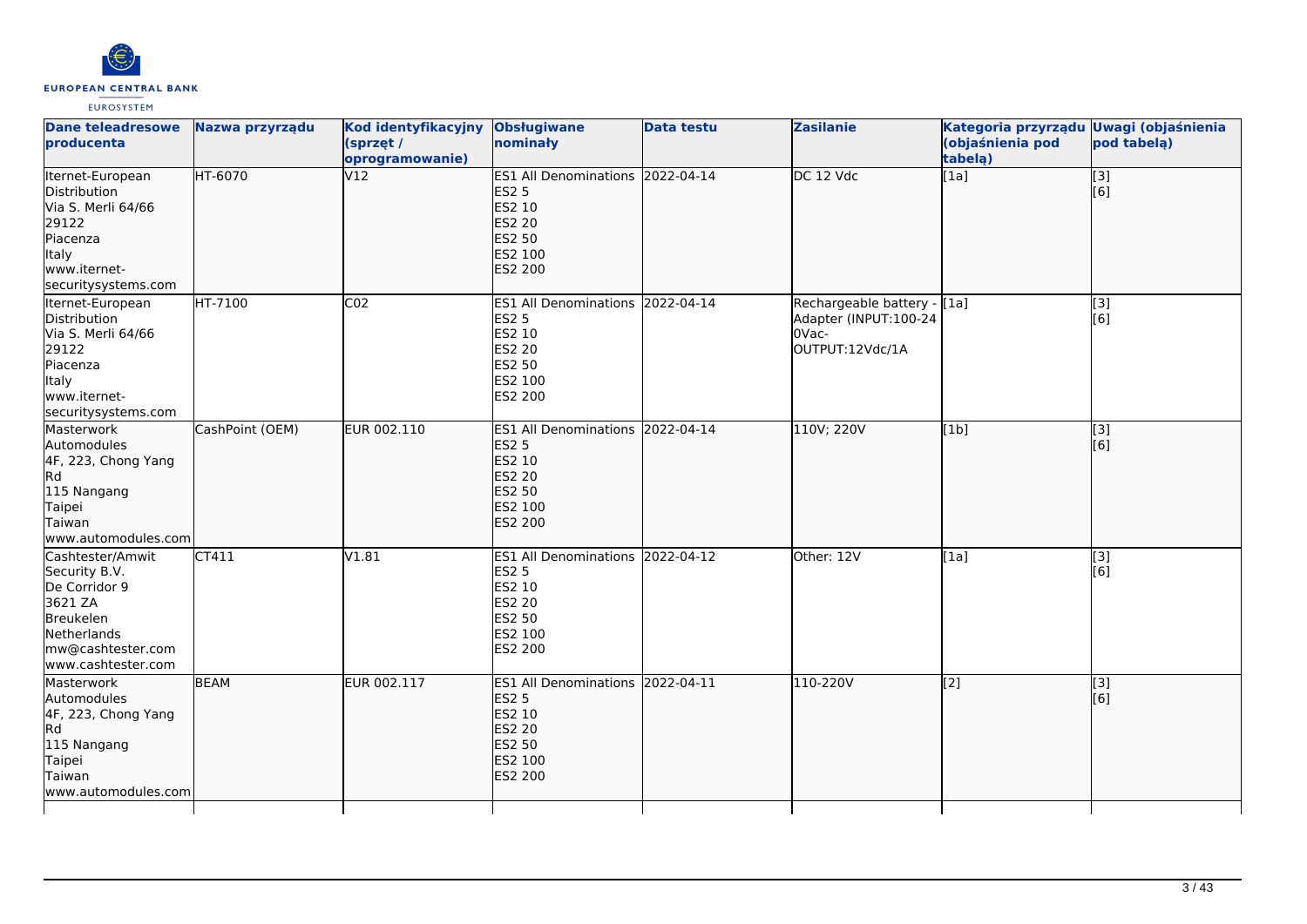

| <b>Dane teleadresowe</b><br>producenta                                                                                               | Nazwa przyrządu  | Kod identyfikacyjny<br>(sprzęt /<br>oprogramowanie)                                             | <b>Obsługiwane</b><br>nominały                                                                                                                    | <b>Data testu</b> | <b>Zasilanie</b> | Kategoria przyrządu Uwagi (objaśnienia<br>(objaśnienia pod<br>tabelą) | pod tabelą)                                          |
|--------------------------------------------------------------------------------------------------------------------------------------|------------------|-------------------------------------------------------------------------------------------------|---------------------------------------------------------------------------------------------------------------------------------------------------|-------------------|------------------|-----------------------------------------------------------------------|------------------------------------------------------|
| <b>TNSi Europe GmbH</b><br>Amsterdamsestrasse<br>230<br>50735<br>Köln<br>Germany<br>www.t-ns.co.jp                                   | <b>BR-7200B</b>  | <b>Banknote Circulary</b><br>Acceptor for Ticketing  ES1 10<br>Validation Software<br>Val. V.51 | ES15<br>ES1 20<br>ES1 50<br>ES1 100<br>ES1 200<br><b>ES2 5</b><br>ES2 10<br>ES2 20<br>ES2 50<br>ES2 100<br>ES2 200                                | 2022-03-30        | Other: 24V       | $\overline{[1b]}$                                                     | $\overline{[2]}$<br>$\vert$ [3]<br>[6]<br>[8]        |
| TNSi Europe GmbH<br>Amsterdamsestrasse<br>230<br>50735<br>Köln<br>Germany<br>www.t-ns.co.jp                                          | BV-6200G         | <b>Validation Software</b><br>Val. V.51                                                         | <b>ES15</b><br>ES1 10<br><b>ES1 20</b><br>ES1 50<br>ES1 100<br>ES1 200<br><b>ES2 5</b><br>ES2 10<br><b>ES2 20</b><br>ES2 50<br>ES2 100<br>ES2 200 | 2022-03-30        | Other: 24 V      | [1b]                                                                  | $\begin{bmatrix} 2 \\ 3 \end{bmatrix}$<br>[6]<br>[8] |
| Cashtester/Amwit<br>Security B.V.<br>De Corridor 9<br>3621 ZA<br>Breukelen<br>Netherlands<br>mw@cashtester.com<br>www.cashtester.com | <b>BC 141 SD</b> | C41                                                                                             | ES1 All Denominations 2022-03-29<br><b>ES2 5</b><br>ES2 10<br>ES2 20<br>ES2 50<br>ES2 100<br>ES2 200                                              |                   | 220V             | [2]                                                                   | [3]<br>[6]                                           |
| Cashtester/Amwit<br>Security B.V.<br>De Corridor 9<br>3621 ZA<br>Breukelen<br>Netherlands<br>mw@cashtester.com                       | <b>BC 241 SD</b> | C41                                                                                             | ES1 All Denominations 2022-03-23<br><b>ES2 5</b><br>ES2 10<br>ES2 20<br>ES2 50<br>ES2 100<br>ES2 200                                              |                   | 100-240V         | [2]                                                                   | [3]<br>[6]                                           |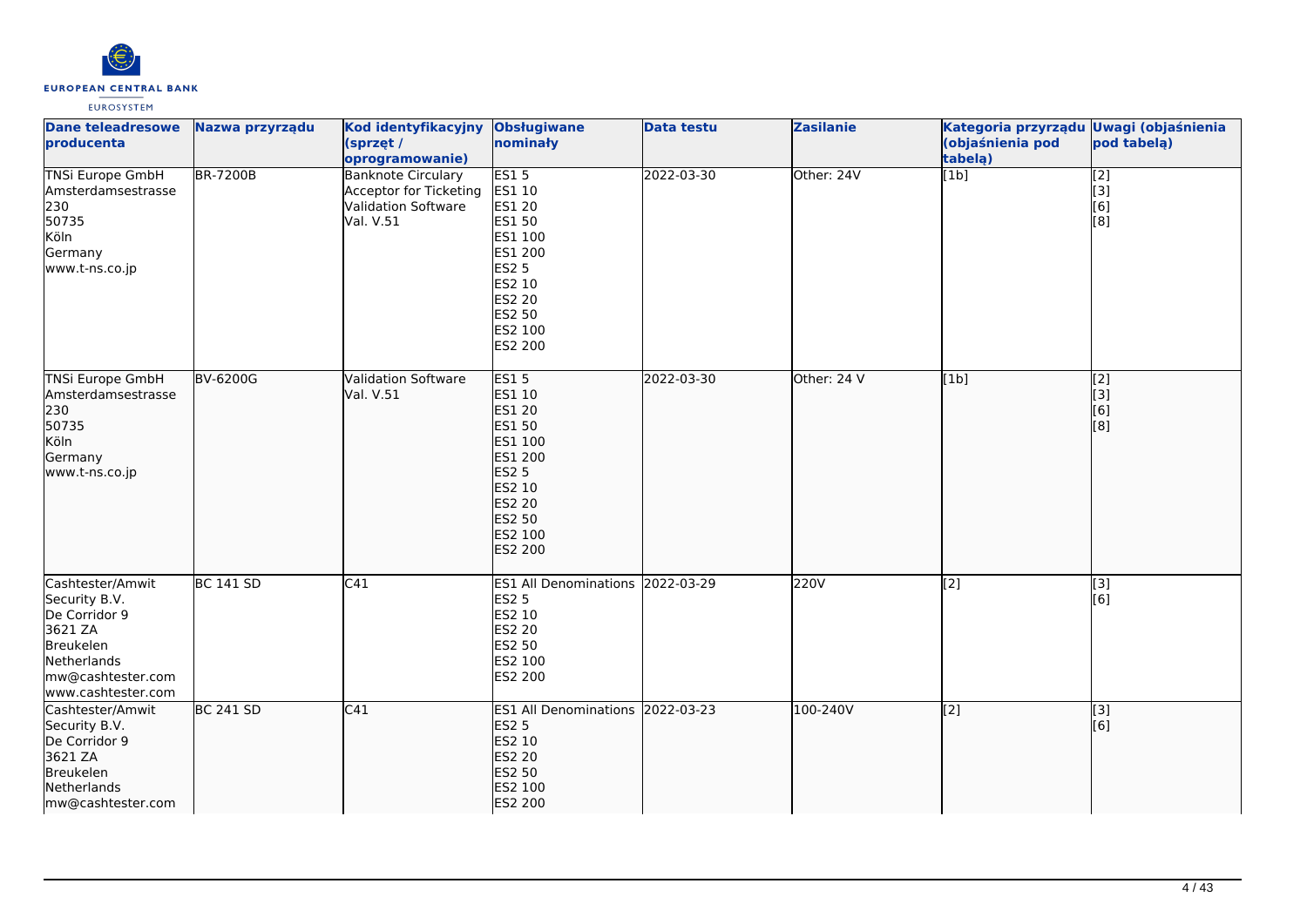

| <b>Dane teleadresowe</b><br><b>producenta</b>                                                                                                                                                                         | Nazwa przyrządu      | Kod identyfikacyjny<br>(sprzęt /<br>oprogramowanie) | <b>Obsługiwane</b><br>nominały                                                                              | <b>Data testu</b> | <b>Zasilanie</b> | Kategoria przyrządu Uwagi (objaśnienia<br>(objaśnienia pod<br>tabela) | pod tabelą)                     |
|-----------------------------------------------------------------------------------------------------------------------------------------------------------------------------------------------------------------------|----------------------|-----------------------------------------------------|-------------------------------------------------------------------------------------------------------------|-------------------|------------------|-----------------------------------------------------------------------|---------------------------------|
| www.cashtester.com<br>Cashtester/Amwit                                                                                                                                                                                | CT 334               | C12                                                 | ES1 All Denominations 2022-03-23                                                                            |                   | 12V              | [1a]                                                                  |                                 |
| Security B.V.<br>De Corridor 9<br>3621 ZA<br>Breukelen<br>Netherlands<br>mw@cashtester.com<br>www.cashtester.com                                                                                                      |                      |                                                     | <b>ES2 5</b><br>ES2 10<br><b>ES2 20</b><br>ES2 50<br>ES2 100<br>ES2 200                                     |                   |                  |                                                                       | $\overline{[}3]$<br>[6]<br>[4a] |
| Safescan B.V.<br>Heliumstraat 14<br>2718 SL<br>Zoetermeer<br>Holland<br>info@safescan.com<br>lwww.safescan.com                                                                                                        | Safescan 2865-S (G2) | 2865SG2-E04                                         | ES1 All Denominations 2022-03-16<br><b>ES2 5</b><br>ES2 10<br><b>ES2 20</b><br>ES2 50<br>ES2 100<br>ES2 200 |                   | 100-240V         | $\overline{[2]}$                                                      | $\overline{[3]}$<br>[[6]        |
| Fujitsu Frontech<br>Limited<br>1766 Yanokuchi, Inagi-<br>lshi<br>206-855<br>Tokyo<br>Japan<br>www.frontech.fujitsu.c<br>om/en                                                                                         | G60 BRU              | <b>BV10</b><br>EU35AA                               | ES1 All Denominations 2022-03-04<br><b>ES2 5</b><br>ES2 10<br>ES2 20<br>ES2 50<br>ES2 100<br>ES2 200        |                   | 24V DC           | $\overline{[2]}$                                                      | $\overline{[3]}$                |
| Hyundai MIB<br>International Co. Ltd.<br>3301, A Bld, 17, Gosan-<br>ro 148beon-gil<br>15850<br>Gunpo-si, Gyeonggi-do,<br>15850, Gunpo City<br>KOREA (Republic)<br>sjpark5423@hyundaim<br>ib.com<br>www.hyundaimib.com | MIB-1S               | Main: 5.8; Image: 3.0                               | ES1 All Denominations 2022-02-24<br><b>ES2 5</b><br>ES2 10<br><b>ES2 20</b><br>ES2 50<br>ES2 100<br>ES2 200 |                   | Mains            | $\overline{[2]}$                                                      | [3]<br>[[6]                     |
| Comercial del Sur de<br>Papelariá, S.L.<br>C/. Bodequeros, 54                                                                                                                                                         | KF14930-N2           | C <sub>22</sub>                                     | ES1 All Denominations 2022-02-22<br><b>ES2 5</b><br>ES2 10                                                  |                   | Adapter 12V DC   | [1a]                                                                  | [3]                             |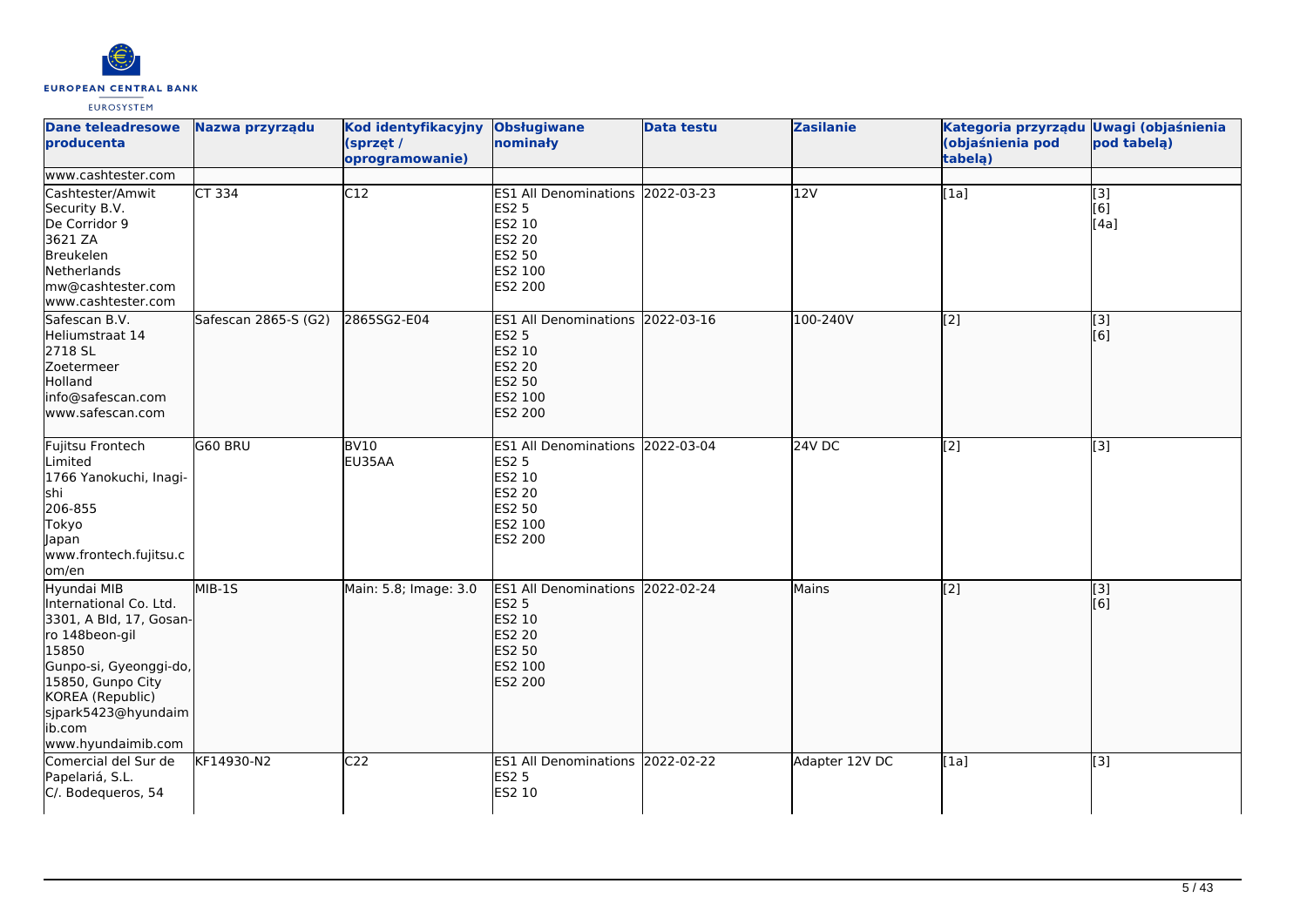

| <b>Dane teleadresowe</b><br>producenta                                                                                                                                                | Nazwa przyrządu   | Kod identyfikacyjny<br>(sprzęt /<br>oprogramowanie)                                                                 | <b>Obsługiwane</b><br>nominały                                                                              | <b>Data testu</b> | <b>Zasilanie</b> | Kategoria przyrządu Uwagi (objaśnienia<br>(objaśnienia pod<br>tabelą) | pod tabelą)               |
|---------------------------------------------------------------------------------------------------------------------------------------------------------------------------------------|-------------------|---------------------------------------------------------------------------------------------------------------------|-------------------------------------------------------------------------------------------------------------|-------------------|------------------|-----------------------------------------------------------------------|---------------------------|
| 29006<br>Málaga<br>Spain<br>www.liderpapel.com                                                                                                                                        |                   |                                                                                                                     | <b>ES2 20</b><br>ES2 50<br>ES2 100<br>ES2 200                                                               |                   |                  |                                                                       |                           |
| Nanjing NUMENMATIC<br>TECH Co., LTD<br>606#, Jiuzhou B<br>Building, PingYang<br>325400<br>WenZhou City<br>China<br>brian@numenmatic.co<br>lm<br>www.numenmatic.com                    | Numenmatic SH-27C | Mainboard; CIS; IR;<br>MG; UV; Motor<br>SW1:11520<br>SW2:A8611333<br>SW3:CSNM06C10306<br>SW4:20220221190159 ES2 100 | ES1 All Denominations 2022-02-21<br><b>ES2 5</b><br>ES2 10<br><b>ES2 20</b><br>ES2 50<br>ES2 200            |                   | 110V 220V        | $\left[2\right]$                                                      | [3]<br>[6]                |
| Suzhou Ribao<br>Technology Co., Ltd<br>No.299, YuanQi Rd<br>Yuanhe Technology<br>Park<br>Xiangcheng<br>215133<br>Suzhou<br>China<br>info@nippo.com.cn<br>www.ribaotechnology.c<br>lom | $BC-40$           | <b>ECB: 0002</b>                                                                                                    | ES1 All Denominations 2022-02-14<br><b>ES2 5</b><br>ES2 10<br><b>ES2 20</b><br>ES2 50<br>ES2 100<br>ES2 200 |                   | 110V, 220V       | [2]                                                                   | $\overline{[3]}$<br>[6]   |
| Masterwork<br>Automodules<br>4F, 223, Chong Yang<br>Rd<br>115 Nangang<br>Taipei<br>Taiwan<br>www.automodules.com                                                                      | NC-3301           | EUR 002.007                                                                                                         | ES1 All Denominations 2022-02-09<br><b>ES2 5</b><br>ES2 10<br>ES2 20<br>ES2 50<br>ES2 100<br>ES2 200        |                   | 110V - 220V      | $\left[2\right]$                                                      | [3]<br>[6]                |
| Masterwork<br>Automodules<br>4F, 223, Chong Yang<br>Rd<br>115 Nangang                                                                                                                 | NC-3501           | EUR 002.007                                                                                                         | ES1 All Denominations 2022-02-09<br><b>ES2 5</b><br>ES2 10<br><b>ES2 20</b><br><b>ES2 50</b>                |                   | 110V - 220V      | $\overline{[2]}$                                                      | $\overline{[}$ [3]<br>[6] |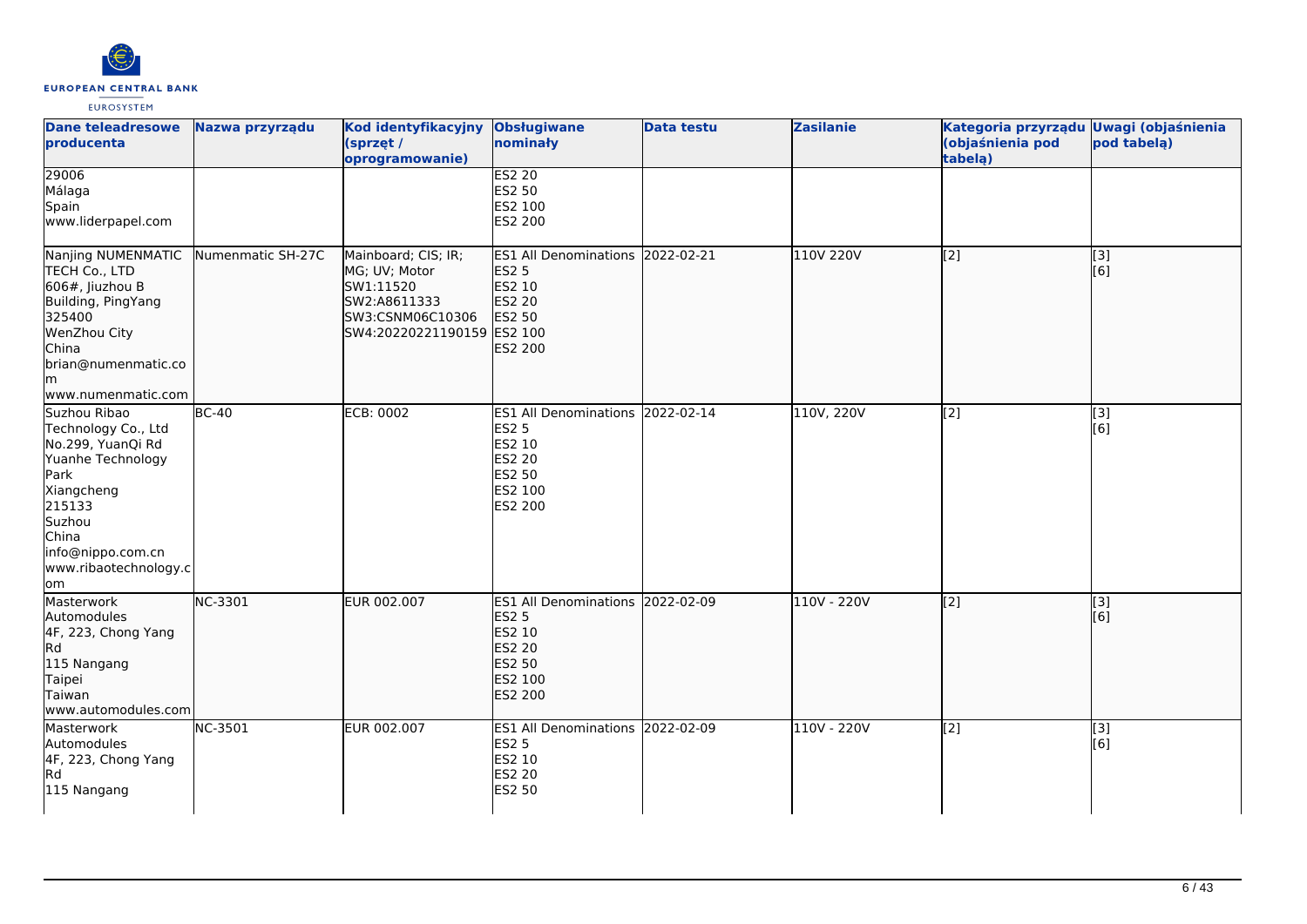

| <b>Dane teleadresowe</b><br>producenta                                                                                        | Nazwa przyrządu | Kod identyfikacyjny<br>(sprzęt /<br>oprogramowanie) | <b>Obsługiwane</b><br>nominały                                                                                            | <b>Data testu</b> | <b>Zasilanie</b>                         | Kategoria przyrządu Uwagi (objaśnienia<br>(objaśnienia pod<br>tabela) | pod tabelą)             |
|-------------------------------------------------------------------------------------------------------------------------------|-----------------|-----------------------------------------------------|---------------------------------------------------------------------------------------------------------------------------|-------------------|------------------------------------------|-----------------------------------------------------------------------|-------------------------|
| <b>Taipei</b><br>Taiwan<br>www.automodules.com                                                                                |                 |                                                     | <b>ES2 100</b><br>ES2 200                                                                                                 |                   |                                          |                                                                       |                         |
| Masterwork<br>Automodules<br>4F, 223, Chong Yang<br>Rd<br>115 Nangang<br>Taipei<br>Taiwan<br>www.automodules.com              | <b>IIAN</b>     | v1.3                                                | ES1 All Denominations 2022-02-03<br><b>ES2 5</b><br>ES2 10<br><b>ES2 20</b><br>ES2 50<br>ES2 100<br><b>ES2 200</b>        |                   | Adapter 5V or AA<br>lBatterie            | [1b]                                                                  | $\overline{[3]}$<br>[6] |
| Giesecke+Devrient<br>Currency Technology<br>GmbH<br>Prinzregentenstraße<br>159<br>81677<br>Munich<br>Germany<br>www.gi-de.com | ProNote 1a      | 200.3                                               | ES1 All Denominations 2022-01-19<br><b>ES2 5</b><br>ES2 10<br>ES2 20<br>ES2 50<br>ES2 100<br>ES2 200                      |                   | 110V/120V, Other:<br>100-240V 50/60Hz 3A | [2]                                                                   | [3]<br>[6]              |
| CM Europe B.V.<br>Danzigweg 15<br>7418 EN<br>Deventer<br>Nederland<br>info@cmeurope.com<br>www.cmeurope.com                   | <b>B108</b>     | 1.0                                                 | ES1 All Denominations 2022-01-17<br><b>ES2 5</b><br>ES2 10<br><b>ES2 20</b><br><b>ES2 50</b><br>ES2 100<br><b>ES2 200</b> |                   | Mains 220V                               | $\sqrt{2}$                                                            | [3]<br>[6]              |
| CM Europe B.V.<br>Danzigweg 15<br>7418 EN<br>Deventer<br>Nederland<br>info@cmeurope.com<br>www.cmeurope.com                   | D001            | 329                                                 | ES1 All Denominations 2022-01-17<br><b>ES2 5</b><br>ES2 10<br><b>ES2 20</b><br>ES2 50<br>ES2 100<br>ES2 200               |                   | Mains 220V                               | [1a]                                                                  | $\overline{[}3]$<br>[6] |
| CM Europe B.V.<br>Danzigweg 15<br>7418 EN<br>Deventer                                                                         | D005            | <b>B21</b>                                          | ES1 All Denominations 2022-01-17<br><b>ES2 5</b><br>ES2 10<br><b>ES2 20</b>                                               |                   | Mains 220V                               | [1a]                                                                  | [3]<br>[6]              |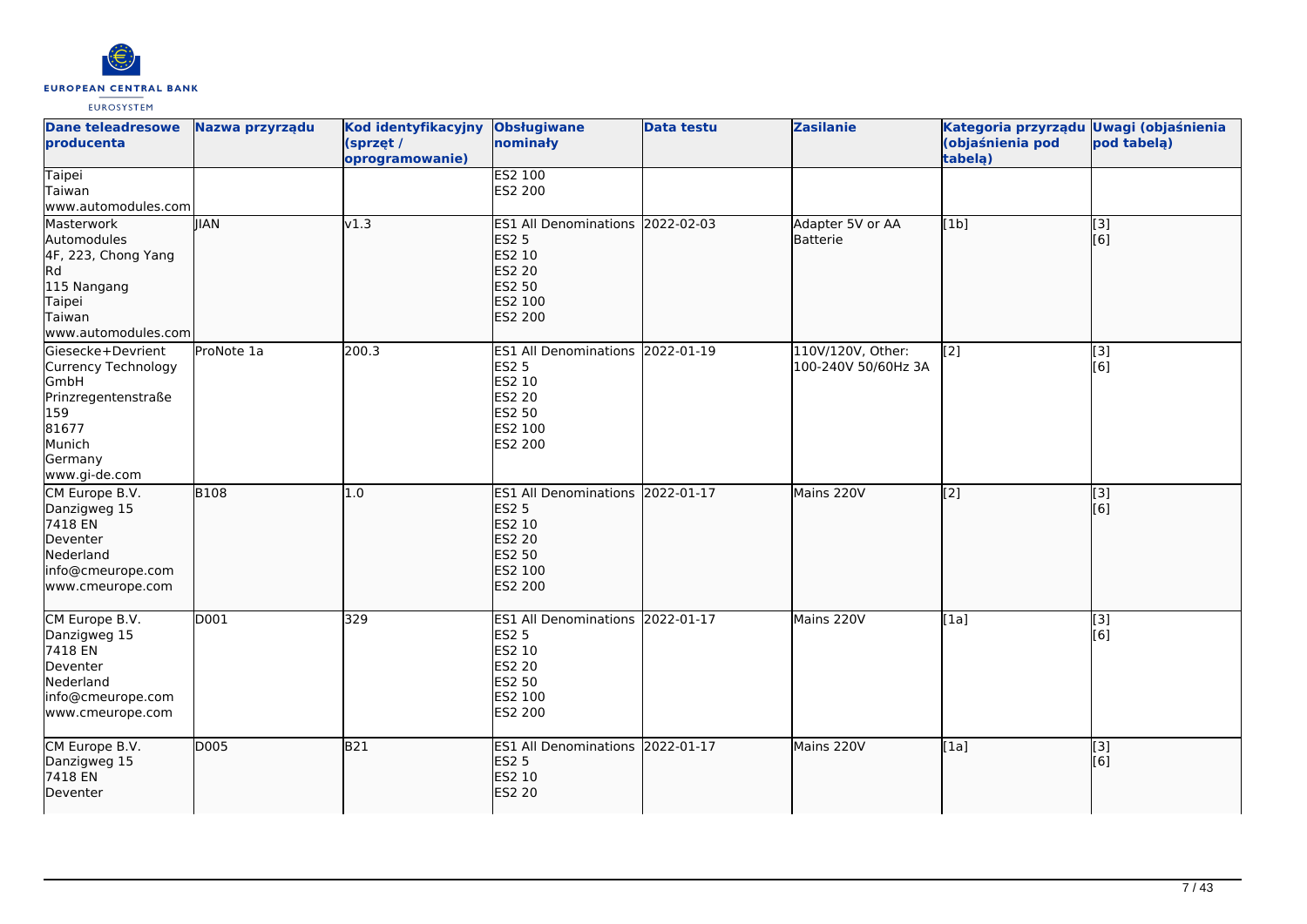

| Dane teleadresowe<br>producenta                                                                                                  | Nazwa przyrządu            | Kod identyfikacyjny<br>(sprzęt /<br>oprogramowanie) | <b>Obsługiwane</b><br>nominały                                                                                     | <b>Data testu</b> | <b>Zasilanie</b> | Kategoria przyrządu Uwagi (objaśnienia<br>(objaśnienia pod<br>tabelą) | pod tabelą)             |
|----------------------------------------------------------------------------------------------------------------------------------|----------------------------|-----------------------------------------------------|--------------------------------------------------------------------------------------------------------------------|-------------------|------------------|-----------------------------------------------------------------------|-------------------------|
| Nederland<br>info@cmeurope.com<br>www.cmeurope.com                                                                               |                            |                                                     | <b>ES2 50</b><br>ES2 100<br><b>ES2 200</b>                                                                         |                   |                  |                                                                       |                         |
| Safescan B.V.<br>Heliumstraat 14<br>2718 SL<br>Zoetermeer<br>Holland<br>info@safescan.com<br>www.safescan.com                    | Safescan 155-S (GD-<br>R2) | S31-71                                              | ES1 All Denominations 2022-01-12<br><b>ES2 5</b><br>ES2 10<br>ES2 20<br>ES2 50<br>ES2 100<br>ES2 200               |                   | 110V-220V        | [1a]                                                                  | [3]<br>[6]              |
| Safescan B.V.<br>Heliumstraat 14<br>2718 SL<br>Zoetermeer<br>Holland<br>info@safescan.com<br>www.safescan.com                    | Safescan 155-S (NT-<br>R1) | S31-71                                              | ES1 All Denominations 2022-01-12<br><b>ES2 5</b><br>ES2 10<br><b>ES2 20</b><br>ES2 50<br>ES2 100<br><b>ES2 200</b> |                   | 110V-220V        | [1a]                                                                  | [3]<br>[6]              |
| Safescan B.V.<br>Heliumstraat 14<br>2718 SL<br>Zoetermeer<br>Holland<br>info@safescan.com<br>www.safescan.com                    | Safescan 2665-S            | S61-11                                              | ES1 All Denominations 2022-01-12<br><b>ES2 5</b><br>ES2 10<br>ES2 20<br>ES2 50<br>ES2 100<br>ES2 200               |                   | Mains 110V-220V  | [2]                                                                   | [3]<br>[6]              |
| <b>GO Europe GmbH</b><br>Zum Kraftwerk 1<br>45527<br>Hattingen<br>Germany<br>Bemd.koenig@go-<br>europe.com<br>www .go-europe.com | <b>NC 620</b>              | U30 008                                             | <b>ES2 5</b><br>ES2 10<br><b>ES2 20</b><br>ES2 50<br>ES2 100<br>ES2 200                                            | 2021-12-15        | Mains, 220V      | $\left[2\right]$                                                      | $\overline{[3]}$<br>[6] |
| Safescan B.V.<br>Heliumstraat 14<br>2718 SL<br>Zoetermeer                                                                        | Safescan 155-S (G2)        | EU-01                                               | ES1 All Denominations 2021-12-15<br><b>ES2 5</b><br>ES2 10<br><b>ES2 20</b>                                        |                   | 110V 220V        | [1a]                                                                  | [3]<br>[6]              |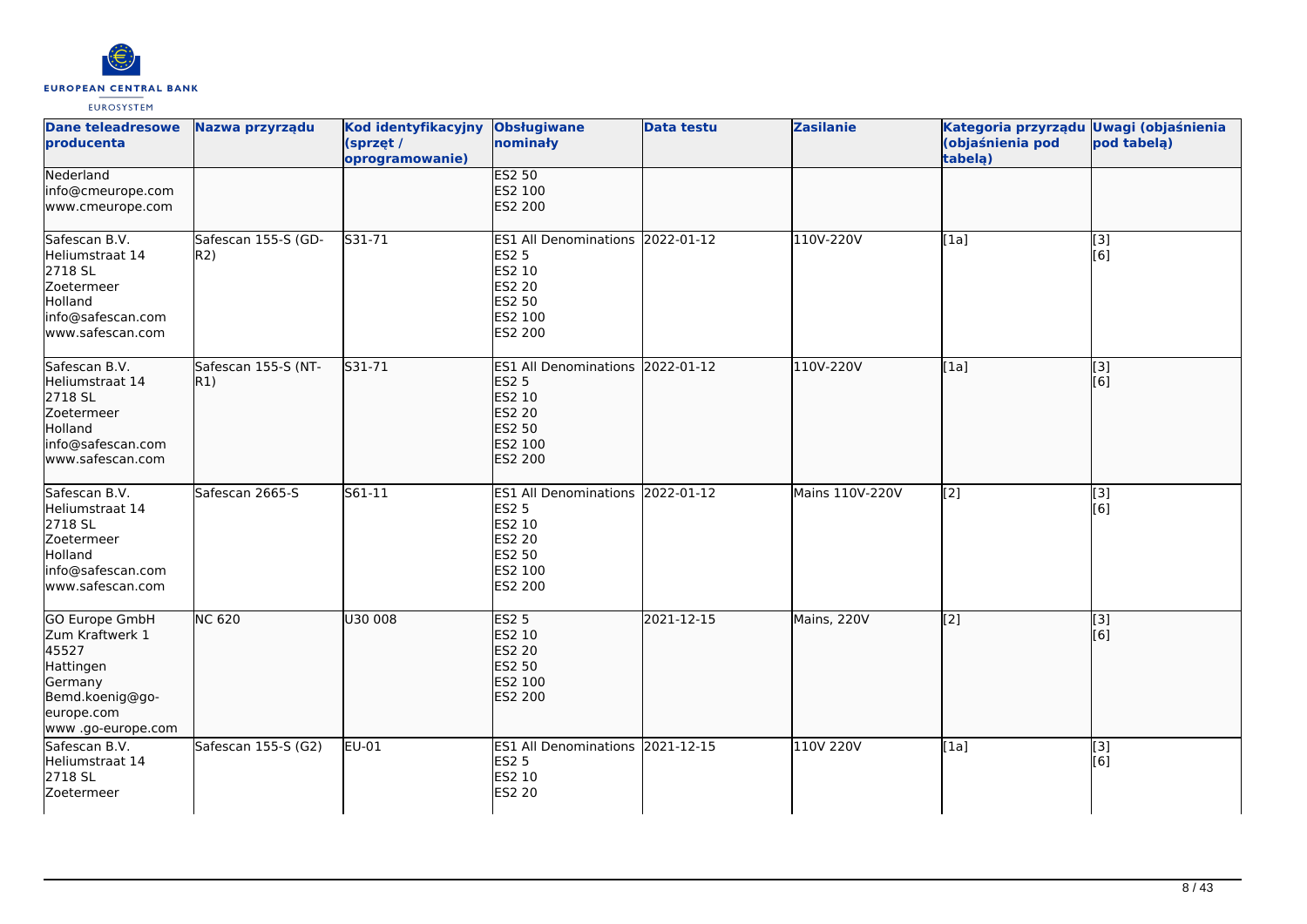

| <b>Dane teleadresowe</b><br>producenta                                                                                               | Nazwa przyrządu            | Kod identyfikacyjny<br>(sprzęt /<br>oprogramowanie) | <b>Obsługiwane</b><br>nominały                                                                              | <b>Data testu</b> | <b>Zasilanie</b> | Kategoria przyrządu Uwagi (objaśnienia<br>(objaśnienia pod<br>tabelą) | pod tabelą) |
|--------------------------------------------------------------------------------------------------------------------------------------|----------------------------|-----------------------------------------------------|-------------------------------------------------------------------------------------------------------------|-------------------|------------------|-----------------------------------------------------------------------|-------------|
| <b>Holland</b><br>info@safescan.com<br>www.safescan.com                                                                              |                            |                                                     | <b>ES2 50</b><br>ES2 100<br>ES2 200                                                                         |                   |                  |                                                                       |             |
| Safescan B.V.<br>Heliumstraat 14<br>2718 SL<br>Zoetermeer<br>Holland<br>info@safescan.com<br>www.safescan.com                        | Safescan 2465-S            | S55-71                                              | ES1 All Denominations 2021-12-15<br><b>ES2 5</b><br>ES2 10<br><b>ES2 20</b><br>ES2 50<br>ES2 100<br>ES2 200 |                   | Mains 110V 220V  | [[2]                                                                  | [3]<br>[6]  |
| GO Europe GmbH<br>Zum Kraftwerk 1<br>45527<br>Hattingen<br>Germany<br>Bemd.koenig@go-<br>europe.com<br>www .go-europe.com            | $\overline{\text{NC}}$ 590 | BJ-LSJ-MB<br>U30 008                                | <b>ES2 5</b><br>ES2 10<br>ES2 20<br>ES2 50<br>ES2 100<br>ES2 200                                            | 2021-12-15        | Mains, 220V      | [2]                                                                   | [3]<br>[6]  |
| GO Europe GmbH<br>Zum Kraftwerk 1<br>45527<br>Hattingen<br>Germany<br>Bemd.koenig@go-<br>europe.com<br>www.go-europe.com             | <b>NC 570</b>              | BJ-82+1000-MB<br>U30 008                            | <b>ES2 5</b><br>ES2 10<br>ES2 20<br>ES2 50<br>ES2 100<br><b>ES2 200</b>                                     | 2021-12-15        | Mains, 220V      | $\sqrt{2}$                                                            | [3]<br>[6]  |
| Cashtester/Amwit<br>Security B.V.<br>De Corridor 9<br>3621 ZA<br>Breukelen<br>Netherlands<br>mw@cashtester.com<br>www.cashtester.com | <b>BC 242 SD</b>           | $C21 - 1$                                           | ES1 All Denominations 2021-12-13<br>ES2 5<br>ES2 10<br>ES2 20<br>ES2 50<br>ES2 100<br>ES2 200               |                   | 100-240V         | [2]                                                                   | [3]<br>[6]  |
| <b>ZHEJIANG SEMTOM</b><br>ELECTRONIC CO. LTD<br>1 Bldg, Section B<br>Shoes Ind. Zone Eco.                                            | ST-1400                    | V1.0                                                | ES1 All Denominations 2021-12-13<br><b>ES2 5</b><br>ES2 10<br><b>ES2 20</b>                                 |                   | Mains 220V       | $\left[2\right]$                                                      | [3]<br>[6]  |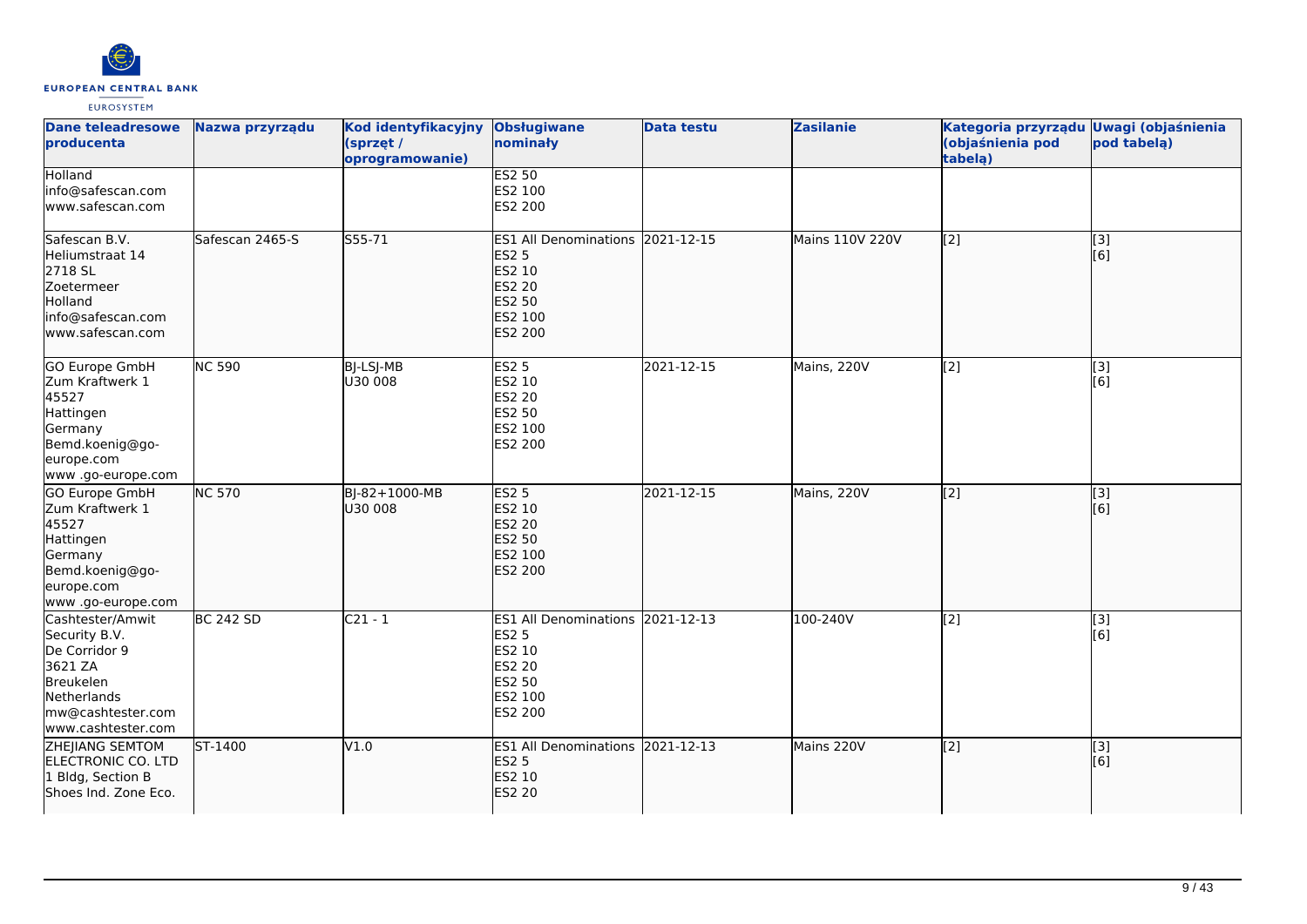

| <b>Dane teleadresowe</b><br>producenta                                                                                                              | Nazwa przyrządu                       | Kod identyfikacyjny<br>(sprzęt /<br>oprogramowanie) | <b>Obsługiwane</b><br>nominały                                                                                            | <b>Data testu</b> | <b>Zasilanie</b> | Kategoria przyrządu<br>(objaśnienia pod<br>tabelą) | <b>Uwagi (objaśnienia</b><br>pod tabelą) |
|-----------------------------------------------------------------------------------------------------------------------------------------------------|---------------------------------------|-----------------------------------------------------|---------------------------------------------------------------------------------------------------------------------------|-------------------|------------------|----------------------------------------------------|------------------------------------------|
| Development Area,<br>Pingyan<br>325401 Wenzhou<br>Zhejiang<br><b>CHINA</b><br>sales3@semtom.com<br>http://www.semtom.co<br>$\mathsf{Im}/\mathsf{I}$ |                                       |                                                     | <b>ES2 50</b><br>ES2 100<br><b>ES2 200</b>                                                                                |                   |                  |                                                    |                                          |
| Suzo international NL.<br>B.V. / Suzohapp<br>Rijnzathe 12<br>3454PV<br>De Meern<br>Netherlands<br>info@suzohapp.nl<br>eu.suzohapp.com               | Bill-to-Bill 100/200/300 EU1111<br>XE |                                                     | ES1 All Denominations 2021-12-09<br><b>ES2 5</b><br>ES2 10<br>ES2 20<br>ES2 50<br>ES2 100<br>ES2 200                      |                   | Other_12/24_V    | [1b]                                               | $[3]$<br>[6]                             |
| Suzo international NL.<br>B.V. / Suzohapp<br>Rijnzathe 12<br>3454PV<br>De Meern<br>Netherlands<br>info@suzohapp.nl<br>eu.suzohapp.com               | MFL-XXXX-EU1230<br><b>CCNET</b>       | EU1230                                              | ES1 All Denominations 2021-12-09<br><b>ES2 5</b><br>ES2 10<br><b>ES2 20</b><br><b>ES2 50</b><br>ES2 100<br><b>ES2 200</b> |                   | Other: 12/24_V   | [1b]                                               | [3]<br>[6]                               |
| Suzo international NL.<br>B.V. / Suzohapp<br>Rijnzathe 12<br>3454PV<br>De Meern<br>Netherlands<br>info@suzohapp.nl<br>eu.suzohapp.com               | Bill-to-Bill 100/200/300 EU1192       |                                                     | ES1 All Denominations 2021-12-09<br><b>ES2 5</b><br>ES2 10<br>ES2 20<br>ES2 50<br>ES2 100<br>ES2 200                      |                   | Other_12/24_V    | [1b]                                               | $\overline{[3]}$<br>[6]                  |
| Hilton Europe S.L.<br>Principe de Vergara<br>5-bajo dcha.<br>28001<br>Madrid<br>Spain<br>www.hiltoneurope.com                                       | b8000                                 | $C21-1$                                             | ES1 All Denominations 2021-12-02<br><b>ES2 5</b><br>ES2 10<br><b>ES2 20</b><br>ES2 50<br>ES2 100<br><b>ES2 200</b>        |                   | Mains, 220V      | [2]                                                | [3]                                      |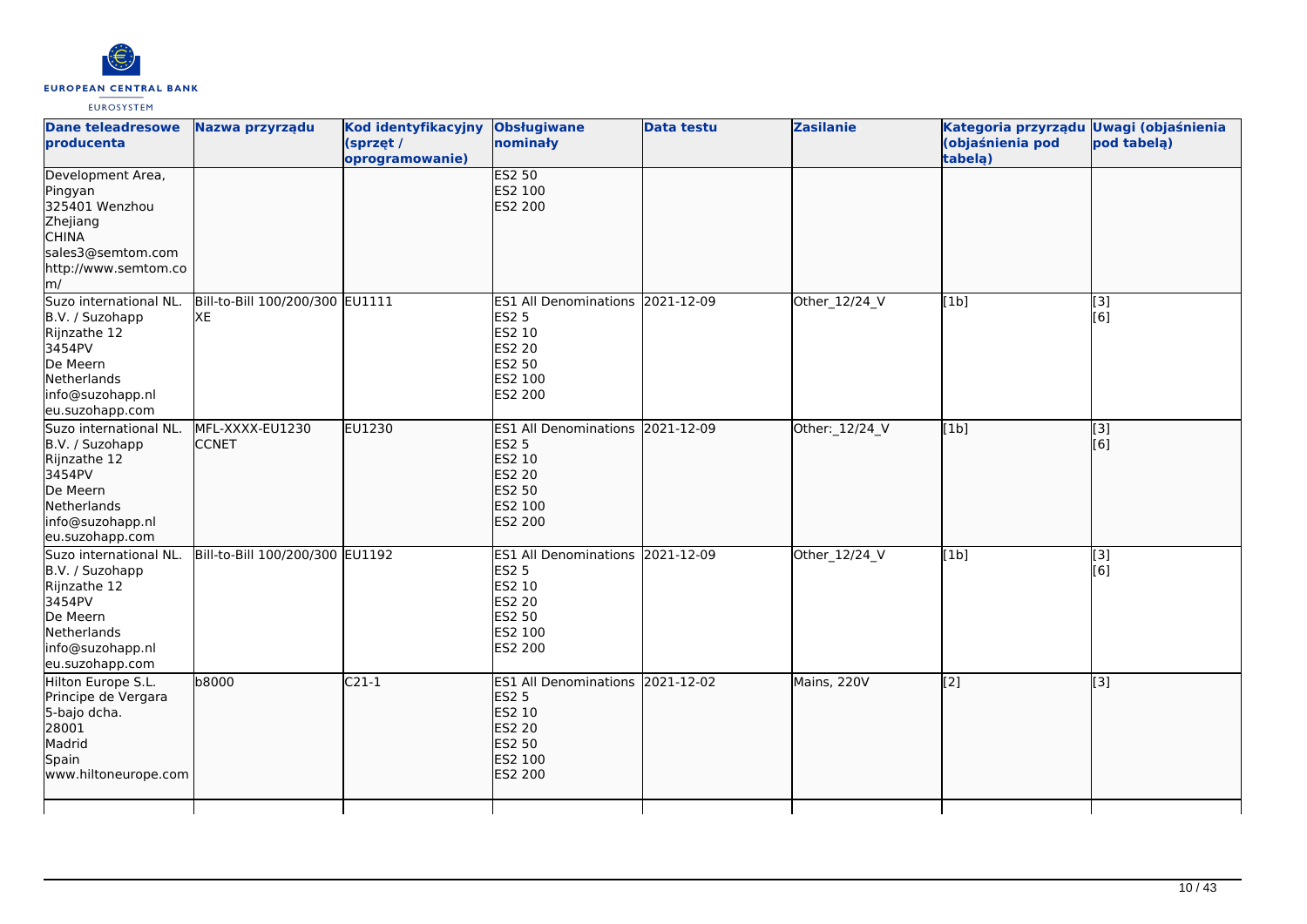

| <b>Dane teleadresowe</b><br>producenta                                                                                                                                           | Nazwa przyrządu | Kod identyfikacyjny Obsługiwane<br>(sprzęt /<br>oprogramowanie) | nominały                                                                                                           | <b>Data testu</b> | <b>Zasilanie</b>   | Kategoria przyrządu Uwagi (objaśnienia<br>(objaśnienia pod<br>tabelą) | pod tabela)             |
|----------------------------------------------------------------------------------------------------------------------------------------------------------------------------------|-----------------|-----------------------------------------------------------------|--------------------------------------------------------------------------------------------------------------------|-------------------|--------------------|-----------------------------------------------------------------------|-------------------------|
| Shenzhen Double<br>Power Electronics Co.,<br>Ltd<br>Rm 1281, 12/F,<br>Yunsong Building<br>Tairan 8rh Road<br>District Shenzen<br>Chegongmiao Futian<br>China<br>www.szdpower.com | <b>DP-7300</b>  | $C21-1$                                                         | ES1 All Denominations 2021-11-26<br><b>ES2 5</b><br>ES2 10<br><b>ES2 20</b><br>ES2 50<br>ES2 100<br>ES2 200        |                   | Other: 100-240V    | $\overline{[2]}$                                                      | $\overline{[}3]$<br>[6] |
| Shenzhen Double<br>Power Electronics Co.,<br>Ltd<br>Rm 1281, 12/F,<br>Yunsong Building<br>Tairan 8rh Road<br>District Shenzen<br>Chegongmiao Futian<br>China<br>www.szdpower.com | <b>DP-2288</b>  | CO <sub>3</sub>                                                 | ES1 All Denominations 2021-11-26<br><b>ES2 5</b><br>ES2 10<br><b>ES2 20</b><br>ES2 50<br>ES2 100<br><b>ES2 200</b> |                   | other: 12V Adapter | [1a]                                                                  | $\overline{[}3]$<br>[6] |
| Laurel Bank Machines<br>Co Ltd<br>1-1-2 Toranomon<br>Minato-ku<br>Tokyo<br>Japan<br>www.lbm.co.jp                                                                                | $\sqrt{1-923}$  | -923-Main V04<br>Currency Counter                               | ES1 All Denominations 2021-11-26<br><b>ES2 5</b><br>ES2 10<br>ES2 20<br>ES2 50<br>ES2 100<br>ES2 200               |                   | $100V - 240V$      | [2]                                                                   | $\overline{[3]}$        |
| Innovative Technology NV201 Spectral<br>Ltd<br>Derker Street<br>OL1 4EQ<br>Oldham<br>United Kingdom<br>sales@innovativetechn<br>ology.co.uk                                      |                 | <b>BNV</b><br>EUR01011                                          | ES1 All Denominations 2021-11-25<br><b>ES2 5</b><br><b>ES2 10</b><br>ES2 20<br>ES2 50<br>ES2 100<br><b>ES2 200</b> |                   | $24V$ DC           | [1b]                                                                  | $\overline{[}3]$<br>[6] |
| Innovative Technology NV9 Spectral<br>Ltd<br>Derker Street                                                                                                                       |                 | <b>BNV</b><br>EUR01015                                          | ES1 All Denominations 2021-11-25<br><b>ES2 5</b><br>ES2 10                                                         |                   | 12V DC 24V DC      | [1b]                                                                  | [3]<br>[6]              |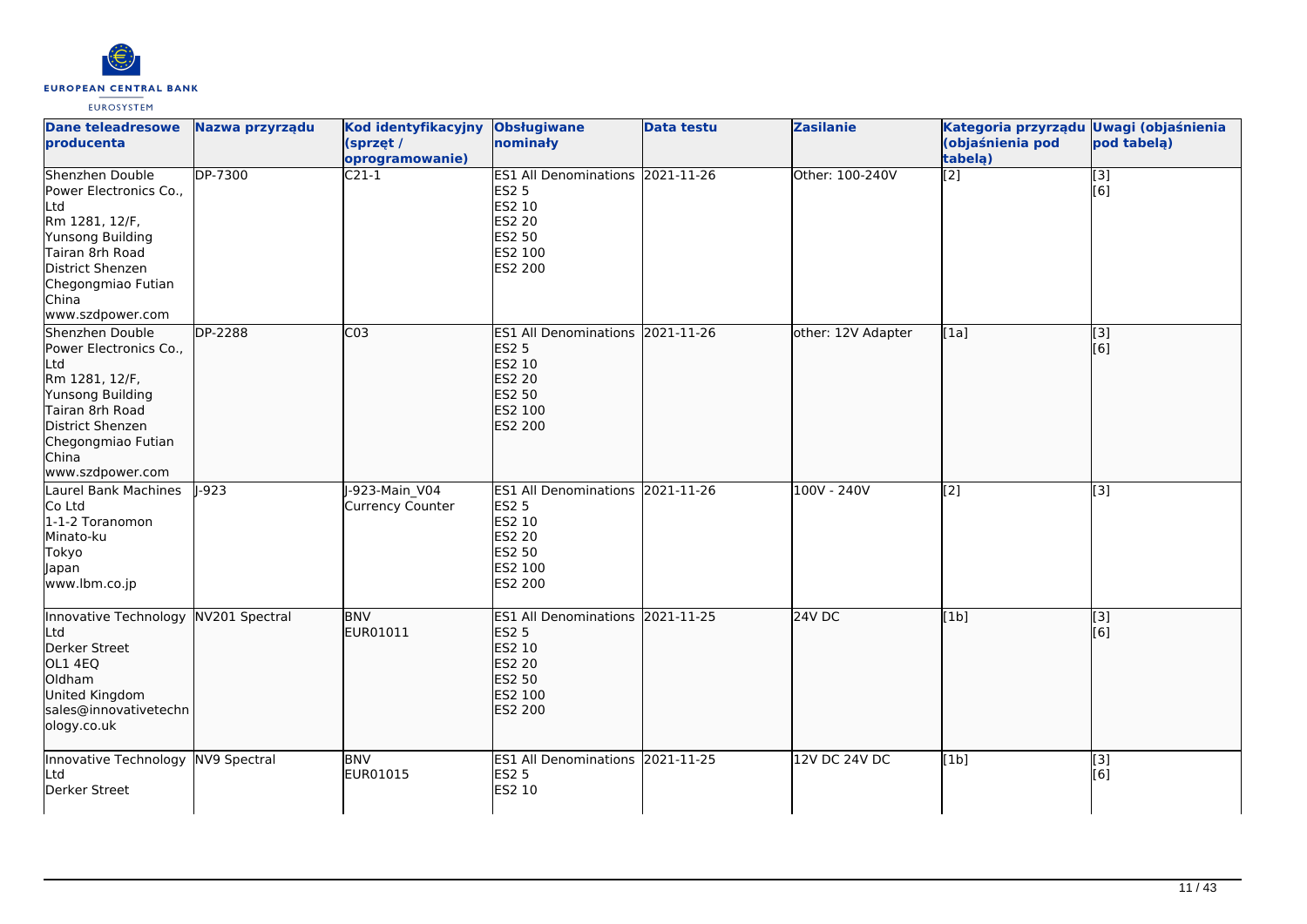

| <b>Dane teleadresowe</b><br><b>producenta</b>                                                                                         | Nazwa przyrządu | Kod identyfikacyjny<br>(sprzęt /<br>oprogramowanie) | <b>Obsługiwane</b><br>nominały                                                                              | <b>Data testu</b> | <b>Zasilanie</b> | Kategoria przyrządu Uwagi (objaśnienia<br>(objaśnienia pod<br>tabelą) | pod tabelą)             |
|---------------------------------------------------------------------------------------------------------------------------------------|-----------------|-----------------------------------------------------|-------------------------------------------------------------------------------------------------------------|-------------------|------------------|-----------------------------------------------------------------------|-------------------------|
| OL1 4EQ<br>Oldham<br>United Kingdom<br>sales@innovativetechn<br>ology.co.uk                                                           |                 |                                                     | <b>ES2 20</b><br>ES2 50<br>ES2 100<br>ES2 200                                                               |                   |                  |                                                                       |                         |
| Innovative Technology<br>Ltd<br>Derker Street<br>OL1 4EQ<br>Oldham<br>United Kingdom<br>sales@innovativetechn<br>ology.co.uk          | $NV9USB+$       | <b>BNV</b><br>EUR45F66                              | ES1 All Denominations 2021-11-25<br><b>ES2 5</b><br>ES2 10<br>ES2 20<br>ES2 50<br>ES2 100<br><b>ES2 200</b> |                   | 12V DC           | [1b]                                                                  | [3]<br>[6]              |
| Innovative Technology NV10USB+<br>Ltd<br>Derker Street<br>OL1 4EQ<br>Oldham<br>United Kingdom<br>sales@innovativetechn<br>ology.co.uk |                 | <b>BNV</b><br><b>EUR45H56</b>                       | ES1 All Denominations 2021-11-25<br><b>ES2 5</b><br>ES2 10<br>ES2 20<br>ES2 50<br>ES2 100<br>ES2 200        |                   | $12V$ DC         | [1b]                                                                  | $[3]$<br>[6]            |
| Innovative Technology NV200<br>Ltd<br>Derker Street<br>OL1 4EQ<br>Oldham<br>United Kingdom<br>sales@innovativetechn<br>ology.co.uk    |                 | <b>BNV</b><br>EUR01G47                              | ES1 All Denominations 2021-11-25<br><b>ES2 5</b><br>ES2 10<br>ES2 20<br>ES2 50<br>ES2 100<br><b>ES2 200</b> |                   | 12V/24V DC       | [1b]                                                                  | $\overline{[}3]$<br>[6] |
| Innovative Technology<br>Ltd<br>Derker Street<br>OL1 4EQ<br>Oldham<br>United Kingdom<br>sales@innovativetechn                         | NV200 Spectral  | <b>BNV</b><br>EUR01039                              | <b>ES1 All Denominations</b><br><b>ES2 5</b><br>ES2 10<br>ES2 20<br>ES2 50<br>ES2 100<br>ES2 200            | 2021-11-25        | 12V/24V DC       | [1b]                                                                  | [3]<br>[6]              |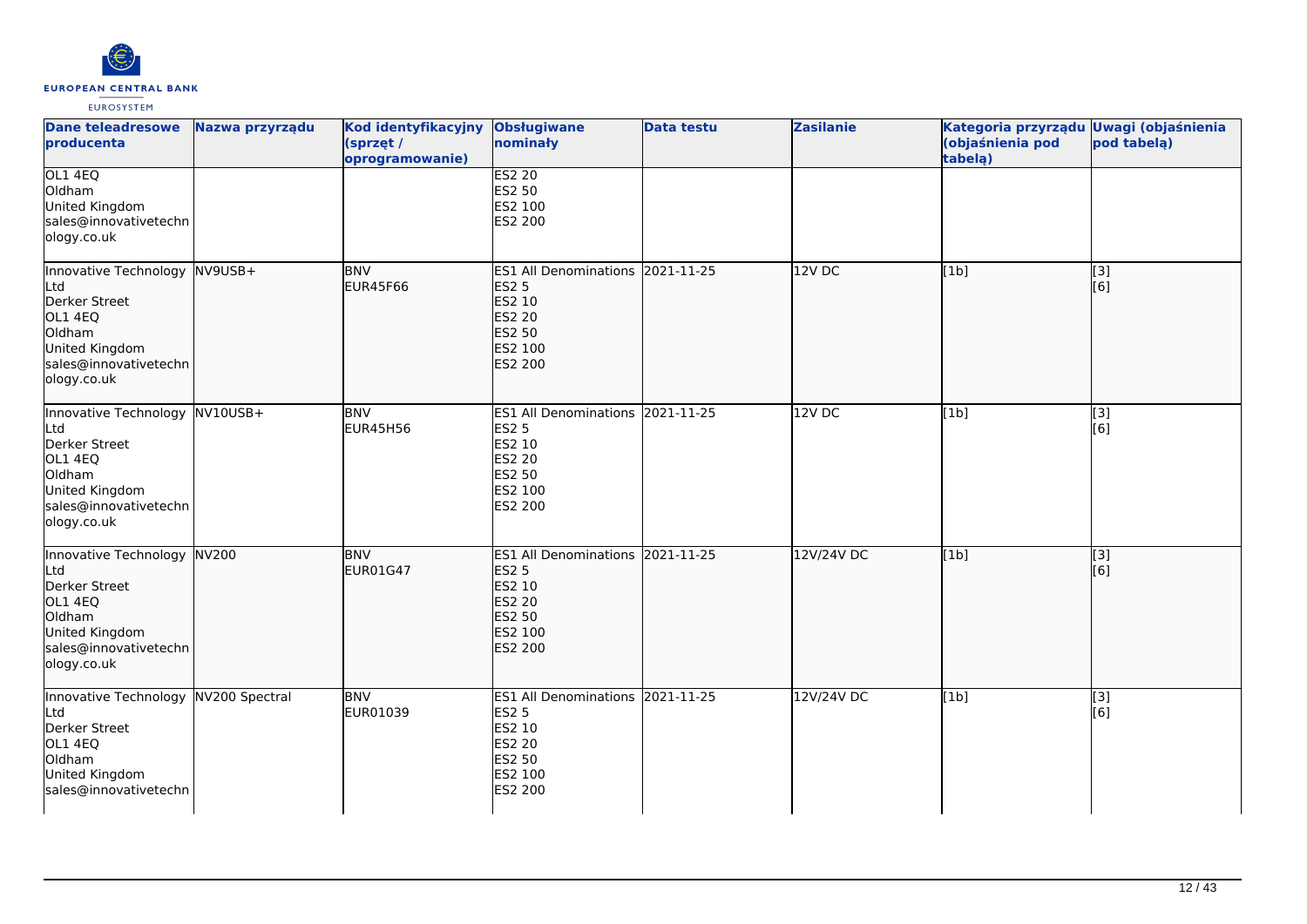

| <b>Dane teleadresowe</b><br>producenta                                                                                                                 | Nazwa przyrządu | Kod identyfikacyjny<br>(sprzęt /<br>oprogramowanie)                             | <b>Obsługiwane</b><br>nominały                                                                                              | <b>Data testu</b> | <b>Zasilanie</b> | Kategoria przyrządu Uwagi (objaśnienia<br>(objaśnienia pod<br>tabelą) | pod tabelą)                                    |
|--------------------------------------------------------------------------------------------------------------------------------------------------------|-----------------|---------------------------------------------------------------------------------|-----------------------------------------------------------------------------------------------------------------------------|-------------------|------------------|-----------------------------------------------------------------------|------------------------------------------------|
| ology.co.uk                                                                                                                                            |                 |                                                                                 |                                                                                                                             |                   |                  |                                                                       |                                                |
| Innovative Technology NV201<br>Ltd<br>Derker Street<br>OL1 4EQ<br>Oldham<br>United Kingdom<br>sales@innovativetechn<br>ology.co.uk                     |                 | <b>BNV</b><br>EUR01C68                                                          | ES1 All Denominations 2021-11-25<br><b>ES2 5</b><br>ES2 10<br><b>ES2 20</b><br>ES2 50<br>ES2 100<br>ES2 200                 |                   | <b>24V DC</b>    | [1b]                                                                  | $\begin{bmatrix} 1 & 3 \\ 6 & 1 \end{bmatrix}$ |
| e-Banking Tech Co, Ltd EB-1500+<br>A-1104 Digital Empire<br>906-1, Gwanyangdong<br>431-060<br>Dongangu, Anyang-si<br>Korea<br>www.ebankingtech.co<br>m |                 | with CIS<br>09.01.01                                                            | Banknote Discriminator ES1 All Denominations 2021-11-24<br><b>ES2 5</b><br>ES2 10<br>ES2 20<br>ES2 50<br>ES2 100<br>ES2 200 |                   | 220V             | [2]                                                                   | [3]<br>[6]                                     |
| e-Banking Tech Co, Ltd EB-1500<br>A-1104 Digital Empire<br>906-1, Gwanyangdong<br>431-060<br>Dongangu, Anyang-si<br>Korea<br>www.ebankingtech.co<br>m  |                 | Banknote Discriminator ES1 All Denominations 2021-11-24<br>with CIS<br>09.01.01 | <b>ES2 5</b><br>ES2 10<br>ES2 20<br>ES2 50<br>ES2 100<br>ES2 200                                                            |                   | 220V             | [2]                                                                   | [3]<br>[6]                                     |
| Plus Banking Machines P16<br>Co Ltd<br>Dangsandong-6Ka,<br>Youngdeungpo-Ku<br>340-4<br>Seoul<br>Korea<br>plus@plus.co.kr<br>www.plus.co.kr             |                 | Micro Processor type<br>Main P-1.7.1 14.2.4                                     | ES1 All Denominations 2021-11-18<br><b>ES2 5</b><br>ES2 10<br><b>ES2 20</b><br>ES2 50<br>ES2 100<br>ES2 200                 |                   | 110V/220V        | $\left[2\right]$                                                      | $\begin{bmatrix} 1 & 3 \\ 2 & 6 \end{bmatrix}$ |
| Suzhou Ribao<br>Technology Co., Ltd<br>No.299, YuanQi Rd<br>Yuanhe Technology                                                                          | <b>BC-55</b>    | 020105                                                                          | ES1 All Denominations 2021-11-10<br><b>ES2 5</b><br>ES2 10<br><b>ES2 20</b>                                                 |                   | 110V, 220V       | $\left[2\right]$                                                      | $\vert$ [3]<br>[6]                             |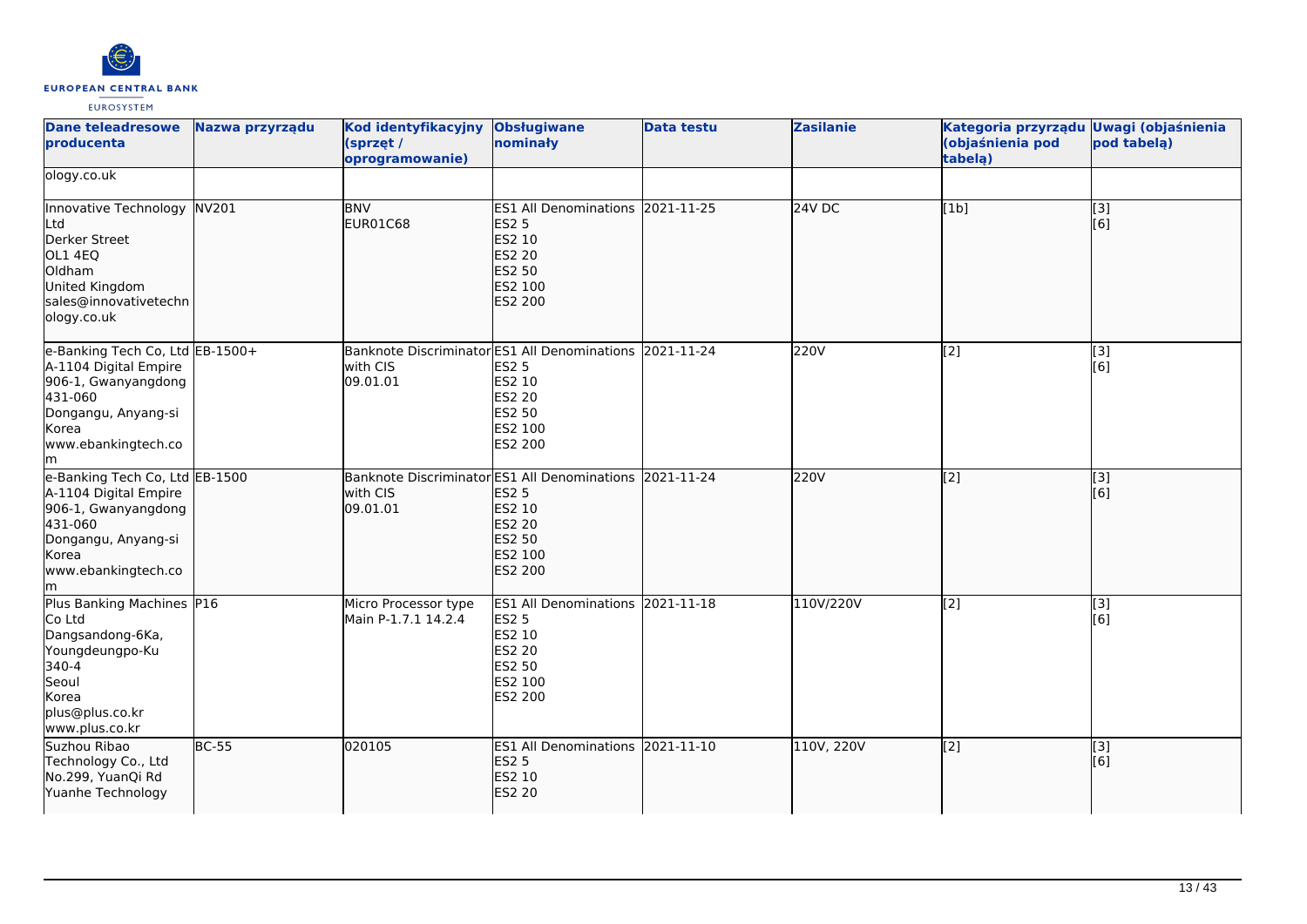

| <b>Dane teleadresowe</b><br>producenta                                                                                                                                                | Nazwa przyrządu  | Kod identyfikacyjny<br>(sprzęt /<br>oprogramowanie) | Obsługiwane<br>nominały                                                                                            | <b>Data testu</b> | <b>Zasilanie</b> | Kategoria przyrządu Uwagi (objaśnienia<br>(objaśnienia pod<br>tabelą) | pod tabelą)                            |
|---------------------------------------------------------------------------------------------------------------------------------------------------------------------------------------|------------------|-----------------------------------------------------|--------------------------------------------------------------------------------------------------------------------|-------------------|------------------|-----------------------------------------------------------------------|----------------------------------------|
| Park<br>Xiangcheng<br>215133<br>Suzhou<br>China<br>info@nippo.com.cn<br>www.ribaotechnology.c<br>om,                                                                                  |                  |                                                     | <b>ES2 50</b><br>ES2 100<br><b>ES2 200</b>                                                                         |                   |                  |                                                                       |                                        |
| Suzhou Ribao<br>Technology Co., Ltd<br>No.299, YuanQi Rd<br>Yuanhe Technology<br>Park<br>Xiangcheng<br>215133<br>Suzhou<br>China<br>info@nippo.com.cn<br>www.ribaotechnology.c<br>lom | Magner 125       | 020105                                              | ES1 All Denominations 2021-11-10<br><b>ES2 5</b><br>ES2 10<br><b>ES2 20</b><br><b>ES2 50</b><br>ES2 100<br>ES2 200 |                   | 110V, 220V       | [2]                                                                   | $[3]$<br>[6]                           |
| Astrosystems Ltd<br>Grove Technology Park<br>Wantage, Oxfordshire<br>United Kingdom<br>www.globalbillacceptor<br>s.com                                                                | ST <sub>1C</sub> | ST2 S 99 144<br>2021-08-10                          | <b>ES15</b><br>ES1 10<br><b>ES2 5</b><br>ES2 10                                                                    | 2021-11-10        | 12V              | [1b]                                                                  | $\overline{[2]}$<br>[[3]<br>[6]<br>[8] |
| Fujitsu Frontech<br>Limited<br>1766 Yanokuchi, Inagi-<br>shi<br>206-855<br>Tokyo<br>Japan<br>www.frontech.fujitsu.c<br>om/en                                                          | G60 BRU          | BV10<br>EU32AA                                      | <b>ES1 All Denominations</b><br><b>ES2 5</b><br>ES2 10<br>ES2 20<br><b>ES2 50</b><br>ES2 100<br><b>ES2 200</b>     | 2021-11-04        | 24V DC           | [2]                                                                   | [3]                                    |
| <b>BellCon Aps</b><br>Messingvei 64A<br>8940<br>Randers SV<br>Denmark                                                                                                                 | Evision SD       | C20(039)                                            | ES2 <sub>5</sub><br>ES2 10<br>ES2 20<br>ES2 50<br>ES2 100                                                          | 2021-11-03        | Mains, 230V      | [1a]                                                                  | [3]<br>[6]                             |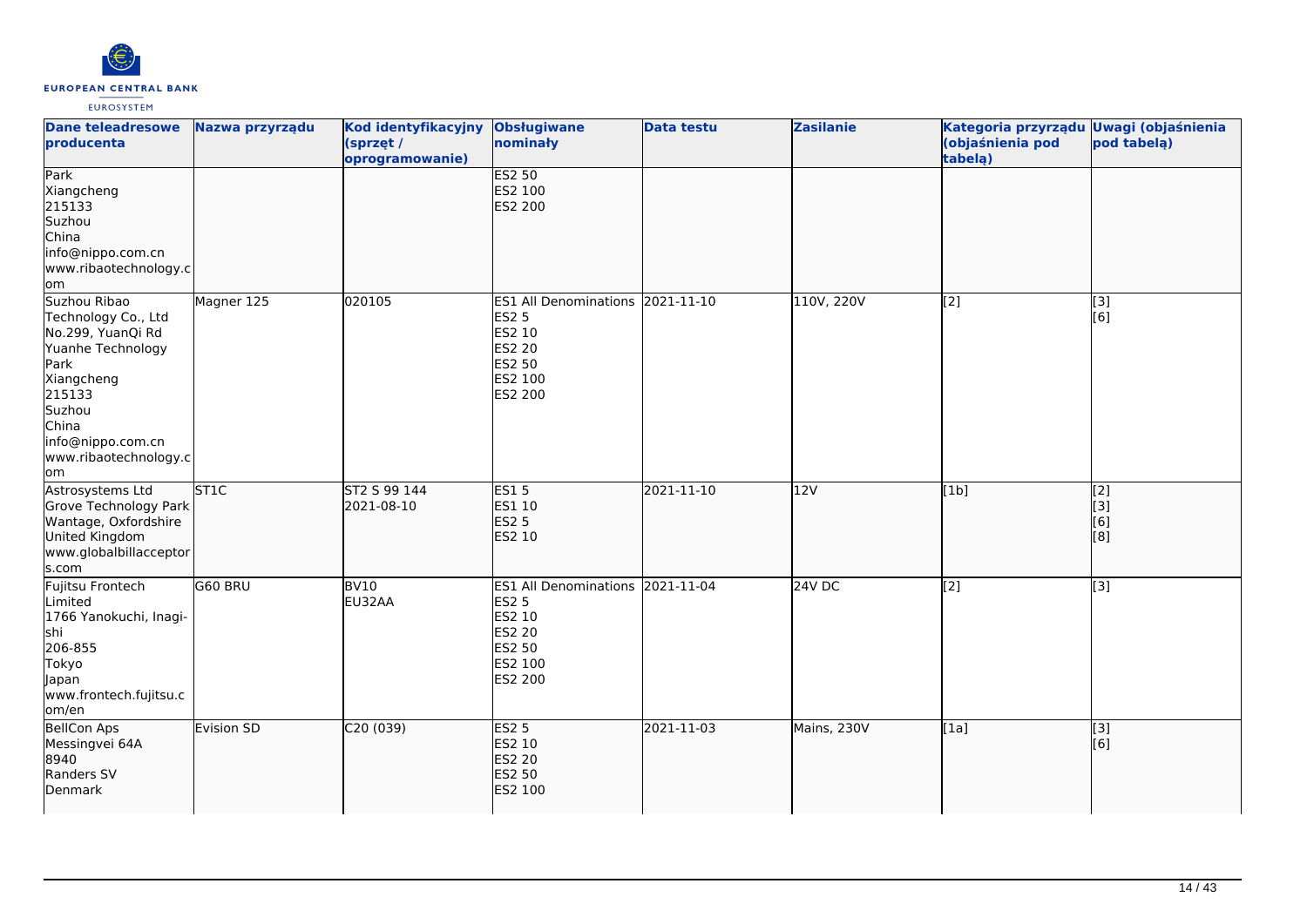

| <b>Dane teleadresowe</b><br>producenta                                                                                        | Nazwa przyrządu       | Kod identyfikacyjny<br>(sprzęt /<br>oprogramowanie) | <b>Obsługiwane</b><br>nominały                                                                                              | <b>Data testu</b> | <b>Zasilanie</b>  | Kategoria przyrządu Uwagi (objaśnienia<br>(objaśnienia pod<br>tabelą) | pod tabelą)             |
|-------------------------------------------------------------------------------------------------------------------------------|-----------------------|-----------------------------------------------------|-----------------------------------------------------------------------------------------------------------------------------|-------------------|-------------------|-----------------------------------------------------------------------|-------------------------|
| www.bellcon.com                                                                                                               |                       |                                                     | <b>ES2 200</b>                                                                                                              |                   |                   |                                                                       |                         |
| <b>BellCon Aps</b><br>Messingvei 64A<br>8940<br>Randers SV<br>Denmark<br>lwww.bellcon.com                                     | BellCount V610        | SW: 002.006                                         | ES1 All Denominations 2021-11-03<br><b>ES2 5</b><br>ES2 10<br><b>ES2 20</b><br>ES2 50<br>ES2 100<br>ES2 200                 |                   | Mains, 110V, 220V | [2]                                                                   | [3]<br>[6]              |
| <b>BellCon Aps</b><br>Messingvei 64A<br>8940<br>Randers SV<br>Denmark<br>lwww.bellcon.com                                     | Evision SD            | C10(039)                                            | <b>ES15</b><br>ES1 10<br>ES1 20<br>ES1 50<br><b>ES2 5</b><br>ES2 10<br><b>ES2 20</b><br><b>ES2 50</b><br>ES2 100<br>ES2 200 | 2021-11-03        | Mains, 230V       | [1a]                                                                  | $\overline{[3]}$<br>[6] |
| Cummins-Allison Corp<br>891 Feehandville Drive<br>IL 60056<br>MT. Prospect<br><b>USA</b><br>www.cumminsallison.c<br>lom       | let Scan iFX1-LC i106 | EURO REVISION 7.31                                  | ES1 All Denominations 2021-11-03<br><b>ES2 5</b><br>ES2 10<br>ES2 20<br>ES2 50<br>ES2 100<br>ES2 200                        |                   | 110V, 220V        | [2]                                                                   | $\overline{[}3]$<br>[6] |
| Fujitsu Frontech<br>Limited<br>1766 Yanokuchi, Inagi-<br>lshi<br>206-855<br>Tokyo<br>Japan<br>www.frontech.fujitsu.c<br>om/en | GSR50-BNA             | GSR50-BV<br>EU0129                                  | ES1 All Denominations 2021-11-03<br><b>ES2 5</b><br>ES2 10<br><b>ES2 20</b><br>ES2 50<br>ES2 100<br>ES2 200                 |                   | $24V$ DC          | $\overline{[2]}$                                                      | $\overline{[3]}$        |
| <b>BellCon Aps</b><br>Messingvei 64A                                                                                          | BellCount V2510M      | C20 (EUR: V2.003)                                   | ES1 All Denominations 2021-10-29<br><b>ES2 5</b>                                                                            |                   | Mains, 110V, 220V | $\overline{[2]}$                                                      | [3]<br>[6]              |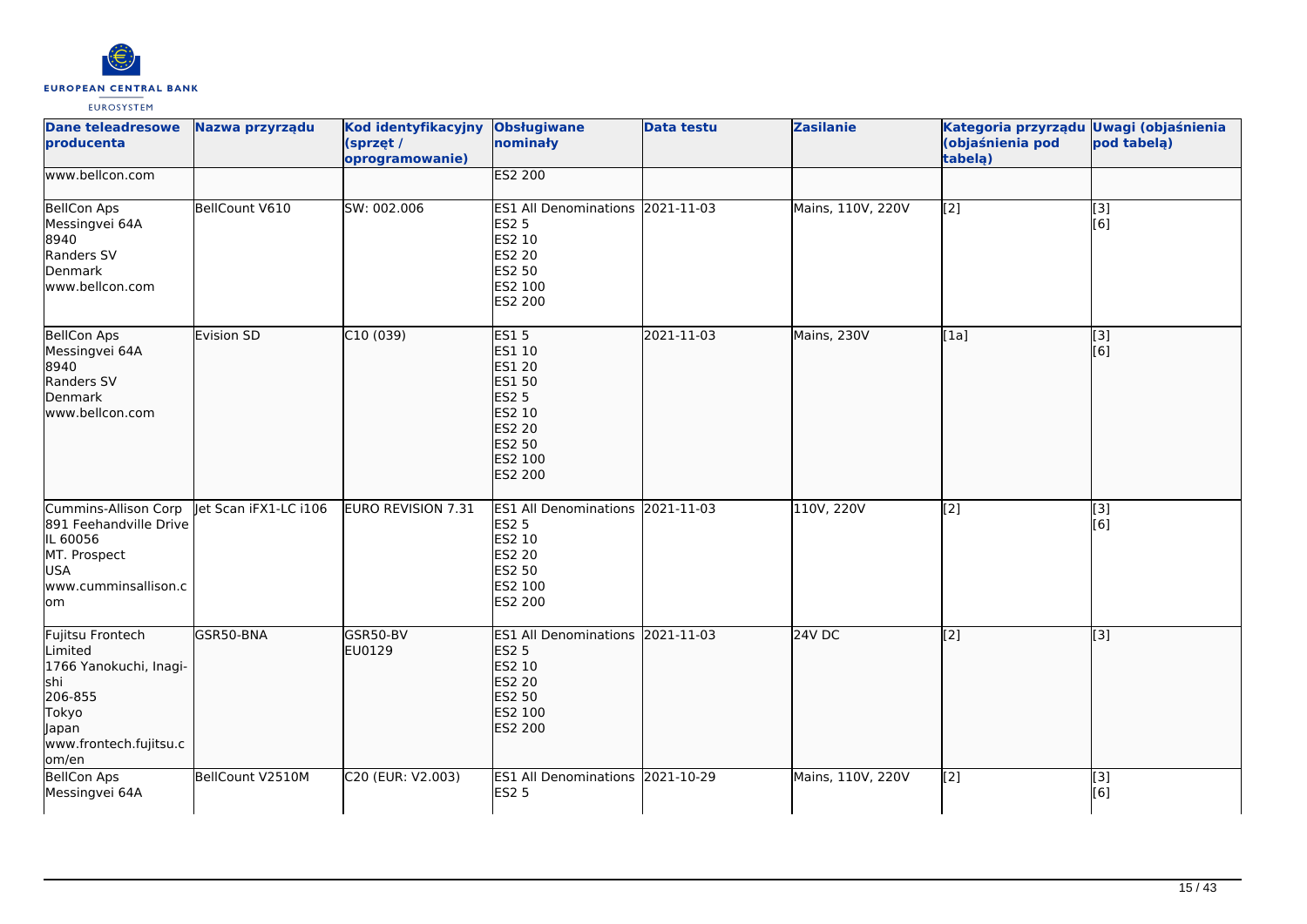

| <b>Dane teleadresowe</b><br>producenta                                                                                             | Nazwa przyrządu       | Kod identyfikacyjny<br>(sprzęt /<br>oprogramowanie) | <b>Obsługiwane</b><br>nominały                                                                                     | <b>Data testu</b> | <b>Zasilanie</b>                               | Kategoria przyrządu Uwagi (objaśnienia<br>(objaśnienia pod<br>tabela) | pod tabelą)                                           |
|------------------------------------------------------------------------------------------------------------------------------------|-----------------------|-----------------------------------------------------|--------------------------------------------------------------------------------------------------------------------|-------------------|------------------------------------------------|-----------------------------------------------------------------------|-------------------------------------------------------|
| 8940<br>Randers SV<br>Denmark<br>www.bellcon.com                                                                                   |                       |                                                     | <b>ES2 10</b><br>ES2 20<br>ES2 50<br>ES2 100<br>ES2 200                                                            |                   |                                                |                                                                       |                                                       |
| Iternet-European<br>Distribution<br>Via S. Merli 64/66<br>29122<br>Piacenza<br><b>Italy</b><br>www.iternet-<br>securitysystems.com | Holenburg PIXEL S2    | V12                                                 | <b>ES1 All Denominations</b><br><b>ES2 5</b><br>ES2 10<br><b>ES2 20</b><br>ES2 50<br>ES2 100<br><b>ES2 200</b>     | 2021-10-28        | DC 12 Vdc                                      | [[1a]                                                                 | $\left[ \begin{matrix} 3 \end{matrix} \right]$<br>[6] |
| Cummins-Allison Corp<br>891 Feehandville Drive<br>IL 60056<br>MT. Prospect<br><b>USA</b><br>www.cumminsallison.c<br>lom            | let Scan iFX1 i126    | <b>EURO REVISION 7.31</b>                           | <b>ES1 All Denominations</b><br><b>ES2 5</b><br>ES2 10<br>ES2 20<br>ES2 50<br>ES2 100<br>ES2 200                   | 2021-10-28        | 110V, 220V                                     | [2]                                                                   | $\overline{[3]}$<br>[6]                               |
| Cummins-Allison Corp<br>891 Feehandville Drive<br>IL 60056<br>MT. Prospect<br><b>USA</b><br>www.cumminsallison.c<br>lom            | let Scan iFX1-LC i104 | EURO REVISION 7.31                                  | ES1 All Denominations 2021-10-28<br><b>ES2 5</b><br>ES2 10<br><b>ES2 20</b><br><b>ES2 50</b><br>ES2 100<br>ES2 200 |                   | 110V, 220V                                     | [2]                                                                   | [3]<br>[6]                                            |
| Cummins-Allison Corp<br>891 Feehandville Drive<br>IL 60056<br>MT. Prospect<br><b>USA</b><br>www.cumminsallison.c<br>lom            | let Scan iFX2 i126    | <b>EURO REVISION 7.31</b>                           | <b>ES1 All Denominations</b><br><b>ES2 5</b><br>ES2 10<br><b>ES2 20</b><br>ES2 50<br>ES2 100<br>ES2 200            | 2021-10-28        | 110V/220V                                      | [2]                                                                   | [3]<br>[6]                                            |
| Iternet-European<br>Distribution                                                                                                   | Holenburg HT 8913     | CO <sub>3</sub>                                     | <b>ES1 All Denominations</b><br><b>ES2 5</b>                                                                       | 2021-10-28        | Rechargeable battery - [1a]<br>Adapter (INPUT: |                                                                       | $\overline{[}$ [3]<br>[6]                             |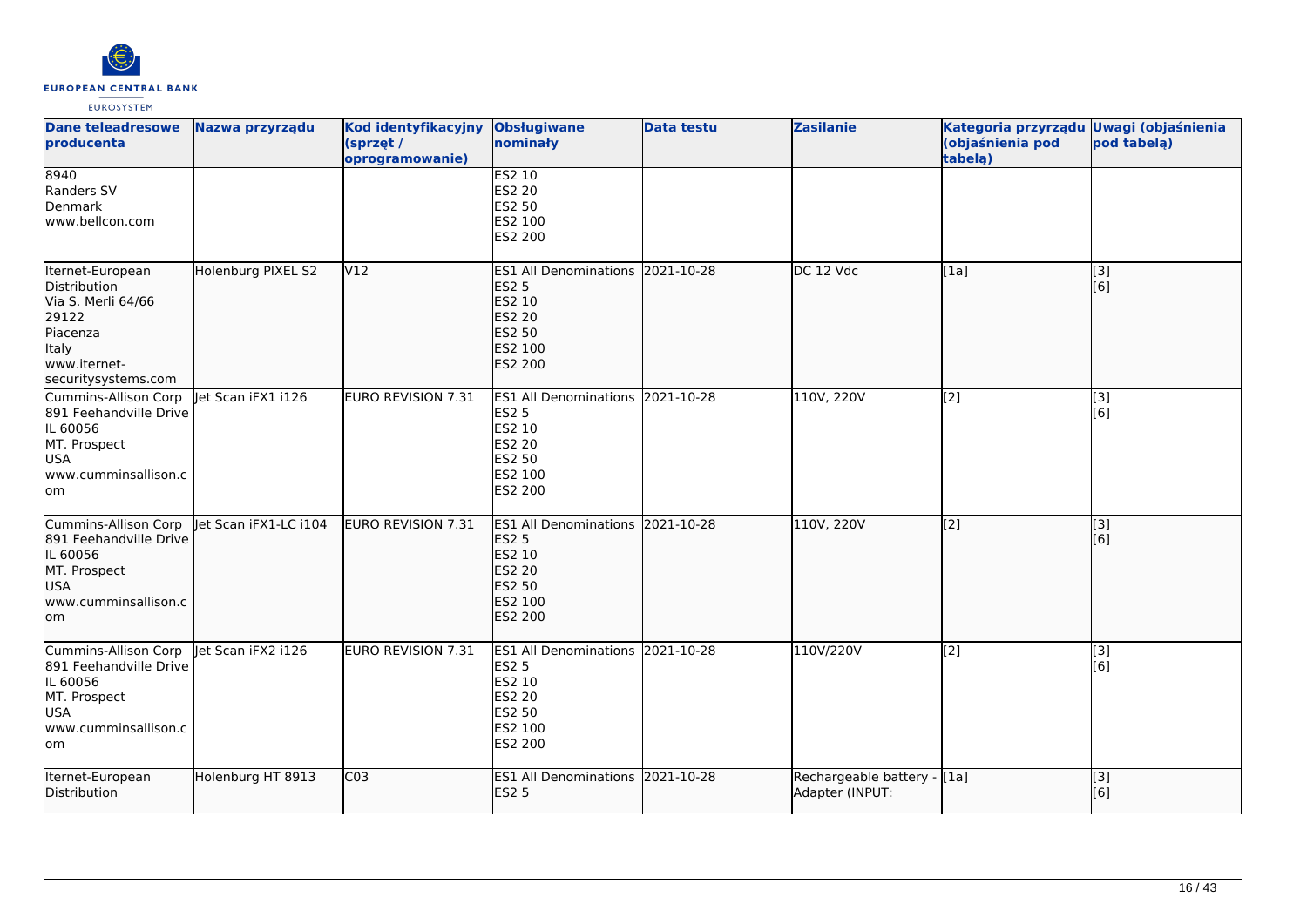

| <b>Dane teleadresowe</b><br><b>Iproducenta</b>                                                                              | Nazwa przyrządu   | Kod identyfikacyjny<br>(sprzęt /<br>oprogramowanie) | <b>Obsługiwane</b><br>nominały                                                                              | <b>Data testu</b> | <b>Zasilanie</b>                                                                 | Kategoria przyrządu Uwagi (objaśnienia<br>(objaśnienia pod<br>tabela) | pod tabelą)             |
|-----------------------------------------------------------------------------------------------------------------------------|-------------------|-----------------------------------------------------|-------------------------------------------------------------------------------------------------------------|-------------------|----------------------------------------------------------------------------------|-----------------------------------------------------------------------|-------------------------|
| Via S. Merli 64/66<br>29122<br>Piacenza<br>Italy<br>www.iternet-<br>securitysystems.com                                     |                   |                                                     | <b>ES2 10</b><br>ES2 20<br>ES2 50<br>ES2 100<br>ES2 200                                                     |                   | 100-240Vac OUTPUT:<br>12                                                         |                                                                       |                         |
| Iternet-European<br>Distribution<br>Via S. Merli 64/66<br>29122<br>Piacenza<br>Italy<br>www.iternet-<br>securitysystems.com | Holenburg HT 7.0  | CO <sub>2</sub>                                     | ES1 All Denominations 2021-10-28<br><b>ES2 5</b><br>ES2 10<br>ES2 20<br>ES2 50<br>ES2 100<br>ES2 200        |                   | Rechargeable battery - [1a]<br>Adapter (INPUT:100-24<br>OVac-<br>OUTPUT:12Vdc/1A |                                                                       | [3]<br>[6]              |
| Iternet-European<br>Distribution<br>Via S. Merli 64/66<br>29122<br>Piacenza<br>Italy<br>www.iternet-<br>securitysystems.com | Holenburg HT 3000 | $\overline{C21}$                                    | ES1 All Denominations 2021-10-28<br><b>ES2 5</b><br>ES2 10<br>ES2 20<br>ES2 50<br>ES2 100<br>ES2 200        |                   | Mains - 220V                                                                     | $\overline{[2]}$                                                      | $\overline{[3]}$<br>[6] |
| YOUGO srl<br>Strada Albareto 11<br>10012<br>Bollengo (TO)<br>Italy<br>info@yougo-tech.com<br>www.yougo-tech.com             | U-ONE 600         | 0.12                                                | ES1 All Denominations 2021-10-26<br><b>ES2 5</b><br>ES2 10<br>ES2 20<br>ES2 50<br>ES2 100<br>ES2 200        |                   | 220V                                                                             | [1a]                                                                  | [3]<br>[6]              |
| YOUGO srl<br>Strada Albareto 11<br>10012<br>Bollengo (TO)<br>Italy<br>info@yougo-tech.com<br>www.yougo-tech.com             | U-ONE_1200        | 0.12                                                | ES1 All Denominations 2021-10-26<br><b>ES2 5</b><br>ES2 10<br><b>ES2 20</b><br>ES2 50<br>ES2 100<br>ES2 200 |                   | 110V-220V                                                                        | [1a]                                                                  | $\overline{[3]}$<br>[6] |
| YOUGO srl<br><b>Strada Albareto 11</b>                                                                                      | U-ONE             | 0.12                                                | ES1 All Denominations 2021-10-26<br><b>ES2 5</b>                                                            |                   | 220V                                                                             | [1a]                                                                  | [3]<br>[6]              |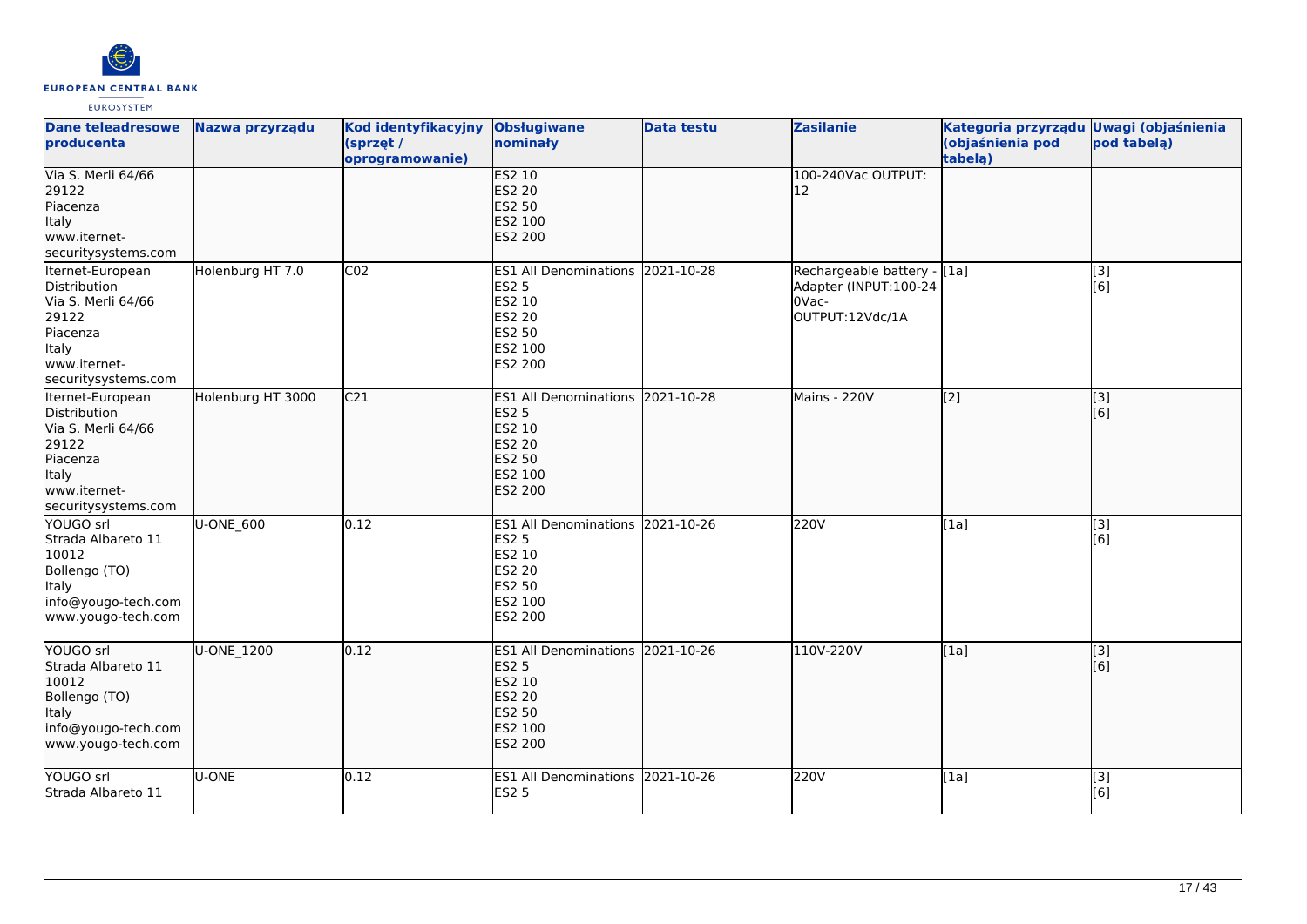

| <b>Dane teleadresowe</b><br>producenta                                                                                  | Nazwa przyrządu       | Kod identyfikacyjny<br>(sprzęt /<br>oprogramowanie) | <b>Obsługiwane</b><br>nominały                                                                                        | <b>Data testu</b> | <b>Zasilanie</b> | Kategoria przyrządu Uwagi (objaśnienia<br>(objaśnienia pod<br>tabela) | pod tabelą)             |
|-------------------------------------------------------------------------------------------------------------------------|-----------------------|-----------------------------------------------------|-----------------------------------------------------------------------------------------------------------------------|-------------------|------------------|-----------------------------------------------------------------------|-------------------------|
| 10012<br>Bollengo (TO)<br><b>Italy</b><br>info@yougo-tech.com<br>www.yougo-tech.com                                     |                       |                                                     | <b>ES2 10</b><br>ES2 20<br>ES2 50<br>ES2 100<br>ES2 200                                                               |                   |                  |                                                                       |                         |
| YOUGO srl<br>Strada Albareto 11<br>10012<br>Bollengo (TO)<br>Italy<br>info@yougo-tech.com<br>www.yougo-tech.com         | U-ONE 2000            | 0.12                                                | <b>ES1 All Denominations</b><br><b>ES2 5</b><br>ES2 10<br><b>ES2 20</b><br>ES2 50<br>ES2 100<br><b>ES2 200</b>        | 2021-10-26        | 220V             | [1a]                                                                  | [3]<br>[6]              |
| YOUGO srl<br>Strada Albareto 11<br>10012<br>Bollengo (TO)<br>Italy<br>info@yougo-tech.com<br>www.yougo-tech.com         | U-ONE_5000            | 0.12                                                | ES1 All Denominations 2021-10-26<br>ES2 5<br>ES2 10<br>ES2 20<br>ES2 50<br>ES2 100<br>ES2 200                         |                   | 220V             | [1a]                                                                  | $\overline{[3]}$<br>[6] |
| Cummins-Allison Corp<br>891 Feehandville Drive<br>IL 60056<br>MT. Prospect<br>USA<br>www.cumminsallison.c<br>lom        | Jet Scan iFX3 i136    | <b>EURO REVISION 7.31</b>                           | <b>ES1 All Denominations</b><br><b>ES2 5</b><br>ES2 10<br><b>ES2 20</b><br><b>ES2 50</b><br>ES2 100<br><b>ES2 200</b> | 2021-10-22        | 110V, 220V       | [2]                                                                   | [3]<br>[6]              |
| Cummins-Allison Corp<br>891 Feehandville Drive<br>IL 60056<br>MT. Prospect<br><b>USA</b><br>www.cumminsallison.c<br>lom | Jet Scan iFX1-LC i126 | EURO REVISION 7.31                                  | <b>ES1 All Denominations</b><br><b>ES2 5</b><br>ES2 10<br>ES2 20<br>ES2 50<br>ES2 100<br>ES2 200                      | 2021-10-22        | 110V, 220V       | [2]                                                                   | [3]<br>[6]              |
| Cummins-Allison Corp<br>891 Feehandville Drive                                                                          | Jet Scan iFX1 i104    | <b>EURO REVISION 7.31</b>                           | ES1 All Denominations 2021-10-22<br><b>ES2 5</b>                                                                      |                   | 110V, 220V       | [2]                                                                   | [3]<br>[6]              |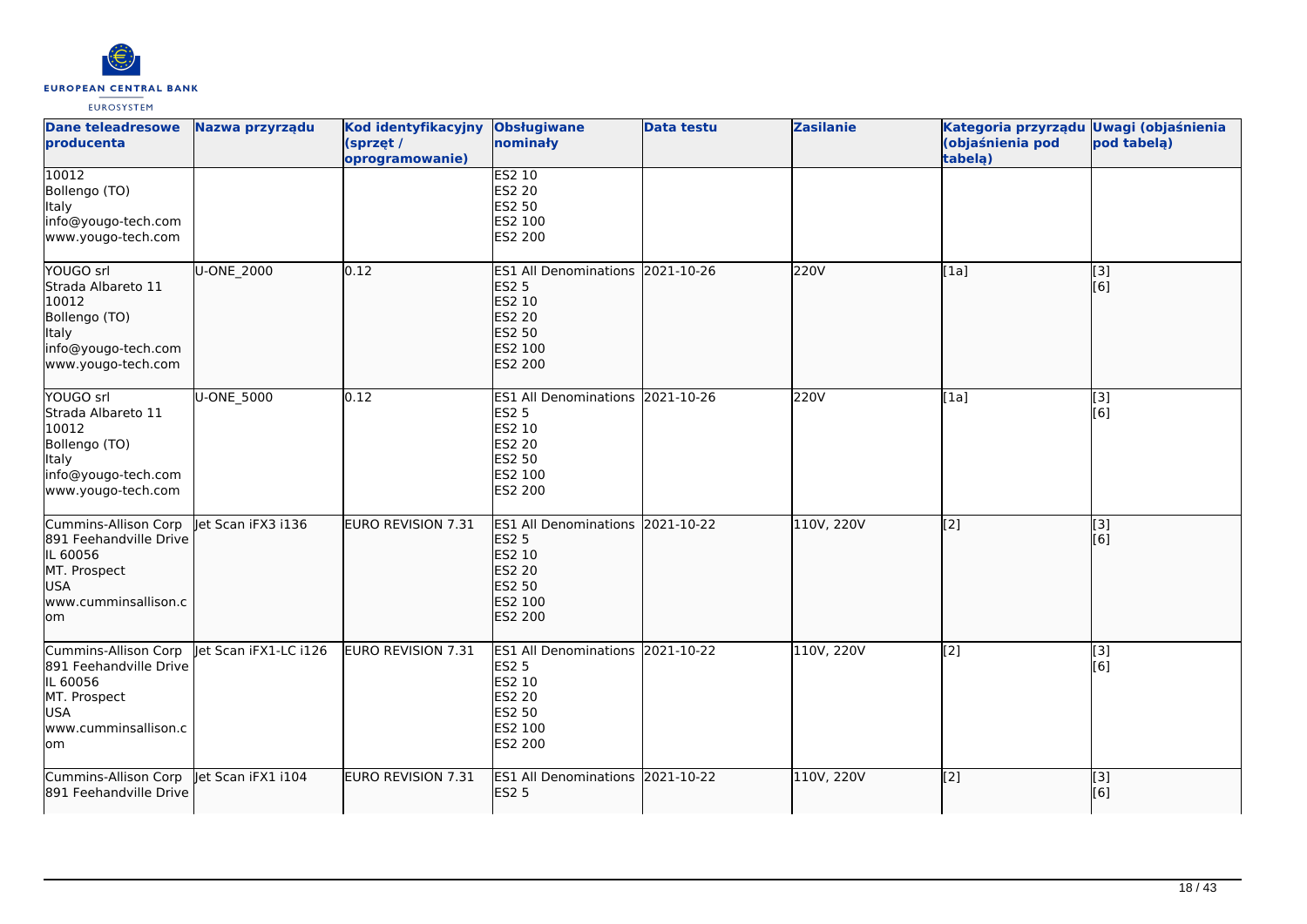

| <b>Dane teleadresowe</b><br>producenta                                                                                   | Nazwa przyrządu    | Kod identyfikacyjny<br>(sprzęt /<br>oprogramowanie) | <b>Obsługiwane</b><br>nominały                                                                          | <b>Data testu</b> | <b>Zasilanie</b> | Kategoria przyrządu Uwagi (objaśnienia<br>(objaśnienia pod<br>tabelą) | pod tabelą)             |
|--------------------------------------------------------------------------------------------------------------------------|--------------------|-----------------------------------------------------|---------------------------------------------------------------------------------------------------------|-------------------|------------------|-----------------------------------------------------------------------|-------------------------|
| IL 60056<br>MT. Prospect<br>USA<br>www.cumminsallison.c<br>lom                                                           |                    |                                                     | <b>ES2 10</b><br>ES2 20<br>ES2 50<br>ES2 100<br><b>ES2 200</b>                                          |                   |                  |                                                                       |                         |
| Cummins-Allison Corp<br>891 Feehandville Drive<br>IL 60056<br>MT. Prospect<br><b>USA</b><br>www.cumminsallison.c<br>lom  | et Scan iFX1 i106  | <b>EURO REVISION 7.31</b>                           | <b>ES1 All Denominations</b><br><b>ES2 5</b><br>ES2 10<br>ES2 20<br>ES2 50<br>ES2 100<br>ES2 200        | 2021-10-22        | 110V, 220V       | [2]                                                                   | [3]<br>[6]              |
| Cummins-Allison Corp<br>891 Feehandville Drive<br>IL 60056<br>MT. Prospect<br>USA<br>www.cumminsallison.c<br>lom         | let Scan iFX2 i106 | <b>EURO REVISION 7.31</b>                           | <b>ES1 All Denominations</b><br><b>ES2 5</b><br>ES2 10<br><b>ES2 20</b><br>ES2 50<br>ES2 100<br>ES2 200 | 2021-10-22        | 110V, 220V       | [2]                                                                   | $\overline{[}3]$<br>[6] |
| Cummins-Allison Corp<br>891 Feehandville Drive<br>IL 60056<br>MT. Prospect<br>USA<br>www.cumminsallison.c<br>lom         | let Scan iFX3 i138 | EURO REVISION 7.31                                  | ES1 All Denominations 2021-10-22<br><b>ES2 5</b><br>ES2 10<br>ES2 20<br>ES2 50<br>ES2 100<br>ES2 200    |                   | 110V, 220V       | [2]                                                                   | [3]<br>[6]              |
| <b>ICM Europe GmbH</b><br>Mündelheimer Weg 60<br>40472<br>Düsseldorf<br>Germany<br>info@jcmglobal.eu<br>www.jcmglobal.eu | <b>VEGA-100</b>    | VEGA-10x<br>$V2.52-18$                              | <b>ES1 All Denominations</b><br><b>ES2 5</b><br>ES2 10<br>ES2 20<br><b>ES2 50</b><br>ES2 100<br>ES2 200 | 2021-10-20        | 12V              | [1b]                                                                  | [3]<br>[6]              |
| Volumatic Ltd<br>Taurus House,                                                                                           | CCi                | <b>EBA-40</b><br>V1.49-33                           | ES1 All Denominations 2021-10-19<br><b>ES2 5</b>                                                        |                   | 12V AC Adapter   | [1b]                                                                  | [3]<br>[6]              |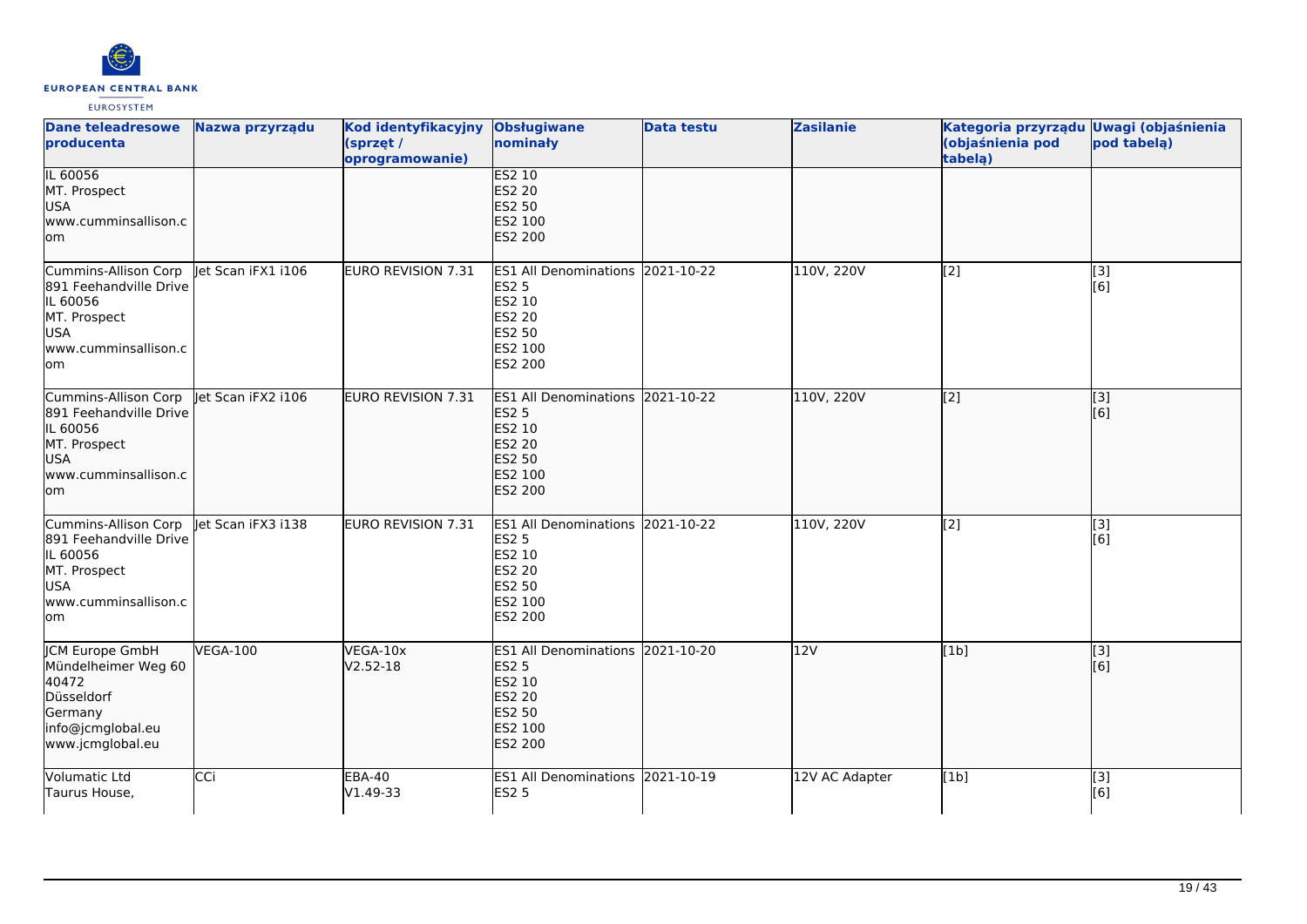

| <b>Dane teleadresowe</b><br>producenta                                                                                                                           | Nazwa przyrządu   | Kod identyfikacyjny<br>(sprzęt /<br>oprogramowanie) | <b>Obsługiwane</b><br>nominały                                                                              | <b>Data testu</b> | <b>Zasilanie</b> | Kategoria przyrządu Uwagi (objaśnienia<br>(objaśnienia pod<br>tabelą) | pod tabelą)                                                                                        |
|------------------------------------------------------------------------------------------------------------------------------------------------------------------|-------------------|-----------------------------------------------------|-------------------------------------------------------------------------------------------------------------|-------------------|------------------|-----------------------------------------------------------------------|----------------------------------------------------------------------------------------------------|
| <b>Endemere Road</b><br>Warwicks<br>CV6 5PY<br>Coventry<br>United Kingdom<br>www.volumatic.com                                                                   |                   |                                                     | <b>ES2 10</b><br>ES2 20<br>ES2 50<br>ES2 100<br>ES2 200                                                     |                   |                  |                                                                       | $\overline{[}8]$                                                                                   |
| ICM Europe GmbH<br>Mündelheimer Weg 60<br>40472<br>Düsseldorf<br>Germany<br>info@jcmglobal.eu<br>www.jcmglobal.eu                                                | RDM-100 Series    | 3590T0302607                                        | ES1 All Denominations 2021-10-19<br><b>ES2 5</b><br>ES2 10<br><b>ES2 20</b><br>ES2 50<br>ES2 100<br>ES2 200 |                   | other: 24V       | [1b]                                                                  | $\begin{bmatrix} 3 \\ 6 \end{bmatrix}$<br>$\left[ \begin{smallmatrix} 8 \end{smallmatrix} \right]$ |
| <b>CM Europe GmbH</b><br>Mündelheimer Weg 60<br>40472<br>Düsseldorf<br>Germany<br>info@jcmglobal.eu<br>www.jcmglobal.eu                                          | <b>MRX Series</b> | V110011-219                                         | ES1 All Denominations 2021-10-19<br><b>ES2 5</b><br>ES2 10<br><b>ES2 20</b><br>ES2 50<br>ES2 100<br>ES2 200 |                   | Other: 24V       | [1b]                                                                  | $\overline{[}3]$<br>[6]<br>$\left[ \begin{smallmatrix} 8 \end{smallmatrix} \right]$                |
| Kobo Science &<br>Technology Co Ltd<br>Room 906 No.1<br>Building Runjie<br>Mansion Dengwei Rd<br>PC 215011<br>Suzhou Jiangsu<br>China<br>www.kobotechweb.co<br>m | BC-8EI            | <b>DSP 18</b>                                       | ES1 All Denominations 2021-10-15<br><b>ES2 5</b><br>ES2 10<br><b>ES2 20</b><br>ES2 50<br>ES2 100<br>ES2 200 |                   | Mains, 220V      | $\sqrt{2}$                                                            | $\overline{[3]}$                                                                                   |
| Kobo Science &<br>Technology Co Ltd<br>Room 906 No.1<br>Building Runjie<br>Mansion Dengwei Rd<br>PC 215011<br>Suzhou Jiangsu<br>China                            | <b>BT-6000</b>    | <b>IMAGE 2.9.3.9</b>                                | ES1 All Denominations 2021-10-15<br><b>ES2 5</b><br>ES2 10<br><b>ES2 20</b><br>ES2 50<br>ES2 100<br>ES2 200 |                   | Mains, 220V      | $\overline{[2]}$                                                      | $\overline{[}3]$                                                                                   |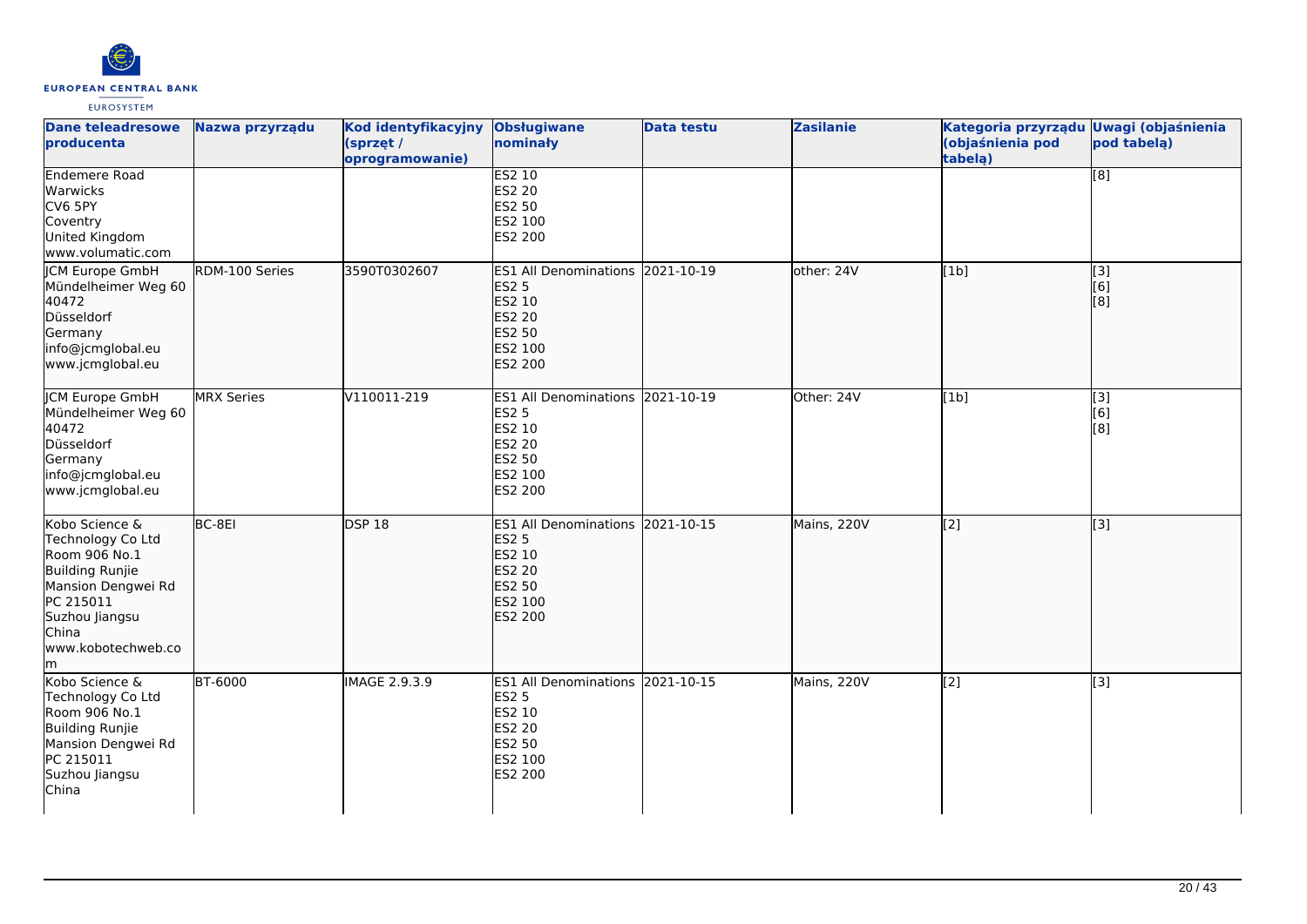

| <b>Dane teleadresowe</b><br>producenta                                                                                              | Nazwa przyrządu    | Kod identyfikacyjny<br>(sprzęt /<br>oprogramowanie) | <b>Obsługiwane</b><br>nominały                                                                                                 | <b>Data testu</b> | <b>Zasilanie</b> | Kategoria przyrządu Uwagi (objaśnienia<br>(objaśnienia pod<br>tabela) | pod tabela)                                                                               |
|-------------------------------------------------------------------------------------------------------------------------------------|--------------------|-----------------------------------------------------|--------------------------------------------------------------------------------------------------------------------------------|-------------------|------------------|-----------------------------------------------------------------------|-------------------------------------------------------------------------------------------|
| www.kobotechweb.co<br>lm.                                                                                                           |                    |                                                     |                                                                                                                                |                   |                  |                                                                       |                                                                                           |
| Giesecke+Devrient<br>Currency Technology<br>GmbH<br>Prinzregentenstraße<br>159<br>81677<br>Munich<br>Germany<br>www.gi-de.com       | ProNote1           | 200.3                                               | ES1 All Denominations 2021-10-13<br><b>ES2 5</b><br>ES2 10<br><b>ES2 20</b><br>ES2 50<br>ES2 100<br>ES2 200                    |                   | 110V, 220V       | [2]                                                                   | $\vert$ [3]<br>[6]                                                                        |
| Giesecke+Devrient<br>Currency Technology<br>GmbH<br>Prinzregentenstraße<br>159<br>81677<br>Munich<br>Germany<br>www.gi-de.com       | ProNote 200        | 200.4                                               | ES1 All Denominations 2021-10-12<br><b>ES2 5</b><br>ES2 10<br>ES2 20<br>ES2 50<br>ES2 100<br>ES2 200                           |                   | 110V, 220V       | $\overline{[2]}$                                                      | $\overline{[3]}$<br>[6]                                                                   |
| Crane Payment<br>Innovations<br>109 Chemin du Pont-du<br>Centenaire<br>CH-1228<br>Plan-les-Quates<br>Switzerland<br>www.CranePI.com | SCN series - SCN83 |                                                     | 520025431 SCN83 EU ES1 All Denominations 2021-10-05<br><b>ES2 5</b><br>ES2 10<br><b>ES2 20</b><br>ES2 50<br>ES2 100<br>ES2 200 |                   | 24V, 220V        | [1b]                                                                  | $\begin{bmatrix} 13 \\ 6 \end{bmatrix}$<br>$\left[ \begin{matrix} 8 \end{matrix} \right]$ |
| <b>GO Europe GmbH</b><br>Zum Kraftwerk 1<br>45527<br>Hattingen<br>Germany<br>Bemd.koenig@go-<br>europe.com<br>www.go-europe.com     | Olympia NC 315     | <b>BT-112</b><br>u6.04                              | <b>ES15</b><br>ES1 10<br>ES1 20<br>ES1 50<br>ES1 200<br><b>ES2 5</b><br>ES2 10<br>ES2 20<br>ES2 50<br>ES2 100<br>ES2 200       | 2021-10-05        | 12V              | [1a]                                                                  | $\left[$ [2]<br>$\left[$ [3]<br>[6]<br>[8]                                                |
|                                                                                                                                     |                    |                                                     |                                                                                                                                |                   |                  |                                                                       |                                                                                           |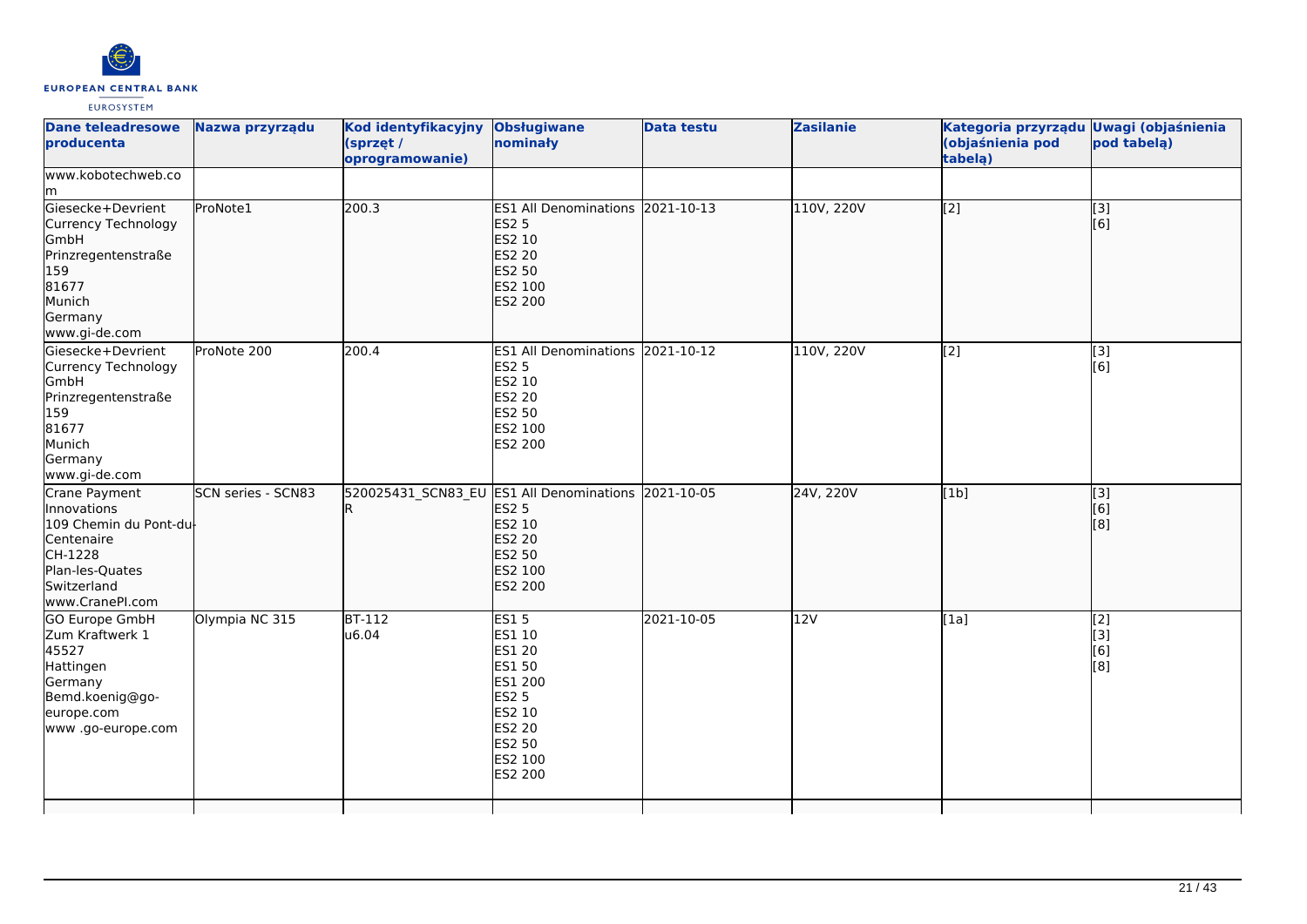

| <b>Dane teleadresowe</b><br>producenta                                                                                           | Nazwa przyrządu | Kod identyfikacyjny Obsługiwane<br>(sprzęt /<br>oprogramowanie) | nominały                                                                                                                 | <b>Data testu</b> | <b>Zasilanie</b>  | Kategoria przyrządu Uwagi (objaśnienia<br>(objaśnienia pod<br>tabelą) | pod tabelą)                                   |
|----------------------------------------------------------------------------------------------------------------------------------|-----------------|-----------------------------------------------------------------|--------------------------------------------------------------------------------------------------------------------------|-------------------|-------------------|-----------------------------------------------------------------------|-----------------------------------------------|
| <b>GO Europe GmbH</b><br>Zum Kraftwerk 1<br>45527<br>Hattingen<br>Germany<br>Bemd.koenig@go-<br>europe.com<br>www .go-europe.com | Olympia NC 325  | $BT-112$<br>u6.04                                               | ES15<br>ES1 10<br>ES1 20<br>ES1 50<br>ES1 200<br><b>ES2 5</b><br>ES2 10<br>ES2 20<br>ES2 50<br>ES2 100<br>ES2 200        | 2021-10-05        | other: 12V        | [1a]                                                                  | $\begin{bmatrix} 2 \\ 3 \end{bmatrix}$<br>[6] |
| GO Europe GmbH<br>Zum Kraftwerk 1<br>45527<br>Hattingen<br>Germany<br>Bemd.koenig@go-<br>europe.com<br>www .go-europe.com        | Olympia NC 335  | BT-112<br>u6-07                                                 | <b>ES15</b><br>ES1 10<br>ES1 20<br>ES1 50<br>ES1 200<br><b>ES2 5</b><br>ES2 10<br>ES2 20<br>ES2 50<br>ES2 100<br>ES2 200 | 2021-10-05        | other: 12V        | [1a]                                                                  | $\begin{bmatrix} 2 \\ 3 \end{bmatrix}$<br>[6] |
| Safescan B.V.<br>Heliumstraat 14<br>2718 SL<br>Zoetermeer<br>Holland<br>info@safescan.com<br>www.safescan.com                    | Safescan 185-S  | S32-81                                                          | ES1 All Denominations 2021-09-30<br><b>ES2 5</b><br>ES2 10<br><b>ES2 20</b><br>ES2 50<br>ES2 100<br>ES2 200              |                   | 110V 220V         | [1a]                                                                  | $\overline{[}3]$<br>[6]                       |
| <b>BellCon Aps</b><br>Messingvei 64A<br>8940<br>Randers SV<br>Denmark<br>www.bellcon.com                                         | SuperVision mc2 | FW 01.22, DM 01.36                                              | ES1 All Denominations 2021-09-29<br><b>ES2 5</b><br>ES2 10<br>ES2 20<br>ES2 50<br>ES2 100<br>ES2 200                     |                   | Mains, 110V, 230V | [1a]                                                                  | [3]<br>[6]                                    |
|                                                                                                                                  |                 |                                                                 |                                                                                                                          |                   |                   |                                                                       |                                               |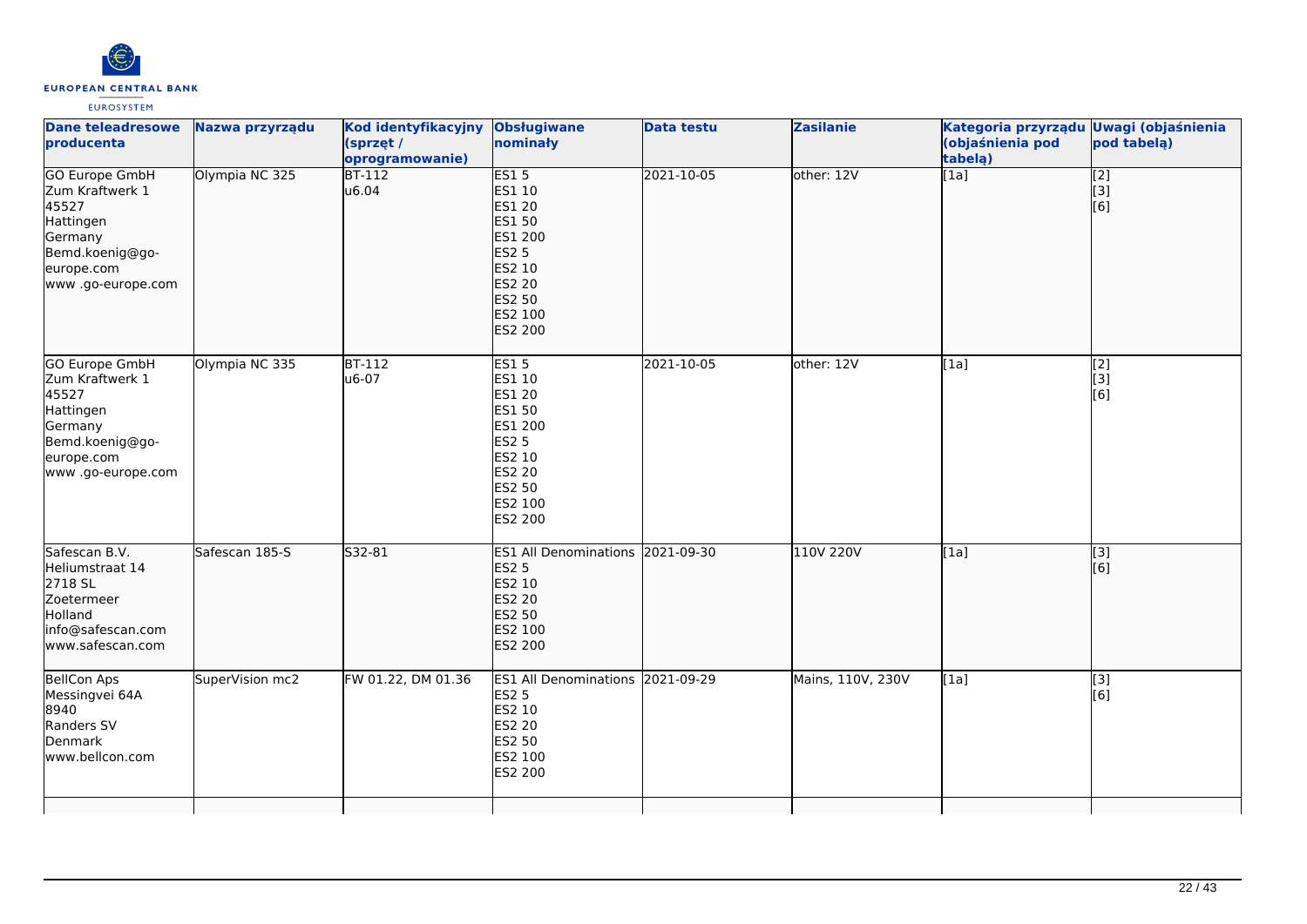

| <b>Dane teleadresowe</b><br>producenta                                                                                                                                   | Nazwa przyrządu | Kod identyfikacyjny<br>(sprzęt /<br>oprogramowanie) | <b>Obsługiwane</b><br>nominały                                                                                     | <b>Data testu</b> | <b>Zasilanie</b>  | Kategoria przyrządu Uwagi (objaśnienia<br>(objaśnienia pod<br>tabela) | pod tabelą)                                          |
|--------------------------------------------------------------------------------------------------------------------------------------------------------------------------|-----------------|-----------------------------------------------------|--------------------------------------------------------------------------------------------------------------------|-------------------|-------------------|-----------------------------------------------------------------------|------------------------------------------------------|
| <b>BellCon Aps</b><br>Messingvei 64A<br>8940<br>Randers SV<br>Denmark<br>www.bellcon.com                                                                                 | Evision 5       | $\overline{CO2}$                                    | ES1 All Denominations 2021-09-29<br><b>ES2 5</b><br>ES2 10<br><b>ES2 20</b><br>ES2 50<br>ES2 100<br><b>ES2 200</b> |                   | Mains, 230V       | $\overline{[1a]}$                                                     | $\begin{matrix}\boxed{3} \\ \boxed{6}\n\end{matrix}$ |
| <b>BellCon Aps</b><br>Messingvei 64A<br>8940<br>Randers SV<br>Denmark<br>lwww.bellcon.com                                                                                | BellCount V2510 | C20 (EUR: V2.004a)                                  | ES1 All Denominations 2021-09-28<br><b>ES2 5</b><br>ES2 10<br>ES2 20<br>ES2 50<br>ES2 100<br>ES2 200               |                   | Mains, 110V, 220V | [2]                                                                   | [3]<br>[6]                                           |
| Hilton Europe S.L.<br>Principe de Vergara<br>5-bajo dcha.<br>28001<br>Madrid<br>Spain<br>www.hiltoneurope.com                                                            | b330            | CO <sub>2</sub>                                     | ES1 All Denominations 2021-09-28<br><b>ES2 5</b><br>ES2 10<br>ES2 20<br><b>ES2 50</b><br>ES2 100<br>ES2 200        |                   | Mains, 220V       | [1a]                                                                  | [[3]                                                 |
| <b>SOUTH Automation</b><br>International GmbH<br>Waldeckerstr. 6<br>64546<br>Walldorf-Mörfelden<br>Germany<br>mjb@southautomation.<br>net<br>www.southautomation.<br>net | <b>TN10</b>     | <b>EUR SW: EUR.03.03</b>                            | ES1 All Denominations 2021-09-27<br><b>ES2 5</b><br>ES2 10<br>ES2 20<br>ES2 50<br>ES2 100<br>ES2 200               |                   | Mains: 110V, 220V | $\overline{[2]}$                                                      | $\overline{[}3]$<br>[6]                              |
| Detectalia Europe<br>S.L.U.<br>C/Catalunya 25B<br>Poligono Industrial El<br>Pastoret<br>3640                                                                             | D <sub>7X</sub> | CO <sub>2</sub>                                     | ES1 All Denominations 2021-09-24<br><b>ES2 5</b><br>ES2 10<br>ES2 20<br>ES2 50<br>ES2 100                          |                   | Mains, 220V       | [1a]                                                                  | $\overline{[}3]$                                     |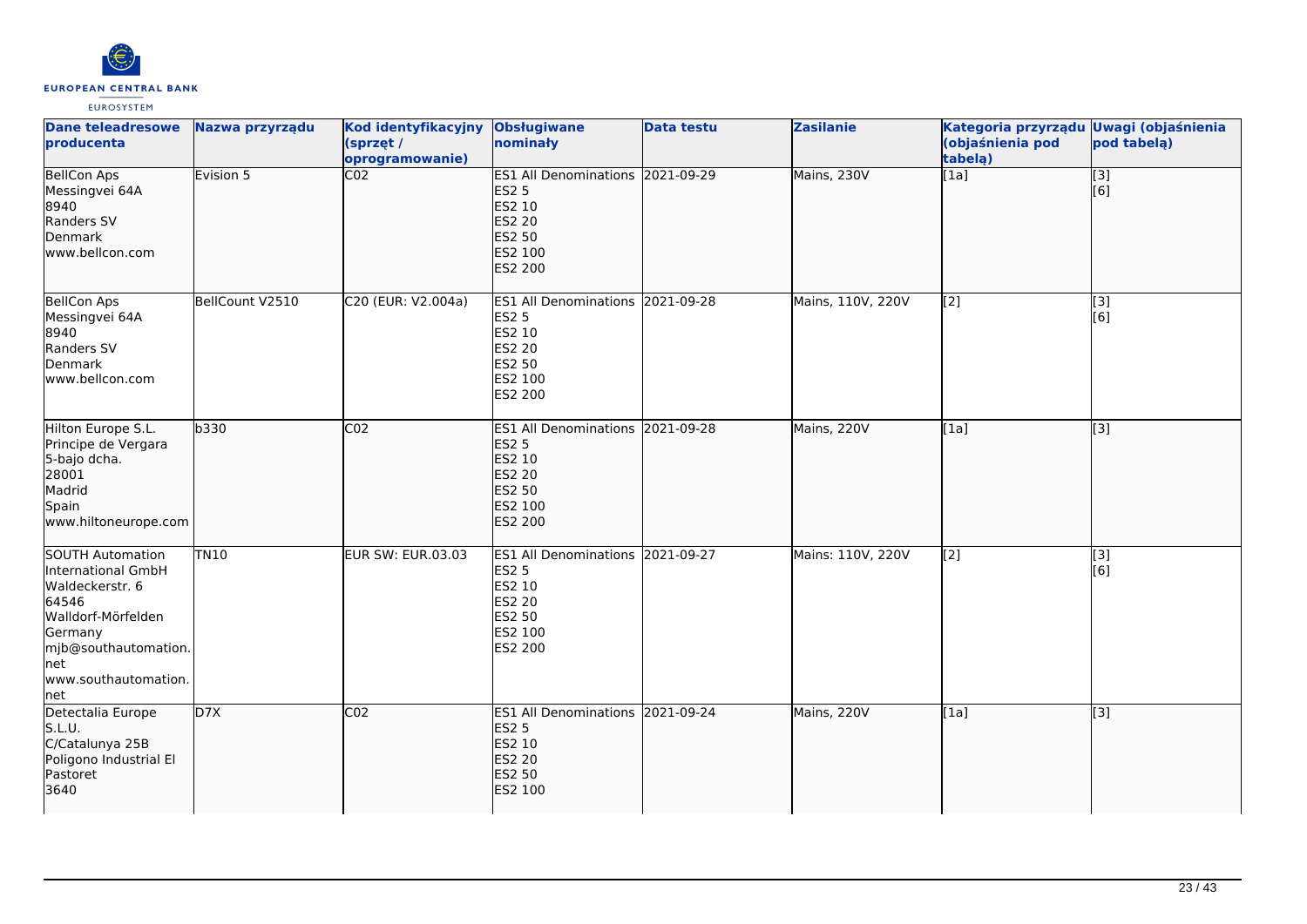

| <b>Dane teleadresowe</b><br>producenta                                                                                                                   | Nazwa przyrządu  | Kod identyfikacyjny<br>(sprzęt /<br>oprogramowanie) | <b>Obsługiwane</b><br>nominały                                                                              | <b>Data testu</b> | <b>Zasilanie</b> | Kategoria przyrządu Uwagi (objaśnienia<br>(objaśnienia pod<br>tabela) | pod tabelą)             |
|----------------------------------------------------------------------------------------------------------------------------------------------------------|------------------|-----------------------------------------------------|-------------------------------------------------------------------------------------------------------------|-------------------|------------------|-----------------------------------------------------------------------|-------------------------|
| Monóvar (Alicante)<br>Spain<br>www.detectalia.com                                                                                                        |                  |                                                     | <b>ES2 200</b>                                                                                              |                   |                  |                                                                       |                         |
| Strongpoint AB<br>Torshamnsgatan 5<br>16440<br>Kista<br>Sweden<br>dario.costamagna@str<br>ongpoint.com<br>www.strongpoint.com                            | Note Cassette SV | (01.08.21)                                          | ES1 All Denominations 2021-09-23<br><b>ES2 5</b><br>ES2 10<br>ES2 20<br>ES2 50<br>ES2 100<br>ES2 200        |                   | Other: 12-24V    | [1b]                                                                  | $\overline{[}3]$<br>[6] |
| Strongpoint AB<br>Torshamnsgatan 5<br>16440<br>Kista<br>Sweden<br>dario.costamagna@str<br>ongpoint.com<br>www.strongpoint.com                            | Note Cassette SV | 11(01.09.21)                                        | ES1 All Denominations 2021-09-23<br><b>ES2 5</b><br>ES2 10<br><b>ES2 20</b><br>ES2 50<br>ES2 100<br>ES2 200 |                   | Other: 12-24V    | [1b]                                                                  | $\overline{[3]}$<br>[6] |
| Strongpoint AB<br>Torshamnsgatan 5<br>16440<br>Kista<br>Sweden<br>dario.costamagna@str<br>ongpoint.com<br>www.strongpoint.com                            | Note Cassette HV | <b>EUR</b><br>7(01.09.21)                           | ES1 All Denominations 2021-09-23<br><b>ES2 5</b><br>ES2 10<br>ES2 20<br>ES2 50<br>ES2 100<br>ES2 200        |                   | Other: 12-24V    | [1b]                                                                  | [3]<br>[6]              |
| <b>GRG Banking</b><br>Equipment Co Ltd<br>9 Kelin Road Science<br><b>City</b><br>510663<br>Guangzhou, District<br>Luogang<br>China<br>www.grgbanking.com | <b>BA-08</b>     | M520040030                                          | ES1 All Denominations 2021-09-23<br><b>ES2 5</b><br>ES2 10<br><b>ES2 20</b><br>ES2 50<br>ES2 100<br>ES2 200 |                   | 12 V             | [1a]                                                                  | [3]<br>[6]              |
| Cima S.p.A.<br>Via di Mezzo 2/4<br>41037<br>Mirandola (MO)                                                                                               | <b>BV1000</b>    | <b>BV1000</b><br>B1-EUR-105001                      | ES1 All Denominations 2021-09-14<br><b>ES2 5</b><br>ES2 10<br>ES2 20                                        |                   | Mains            | [1b]                                                                  | [3]<br>[6]              |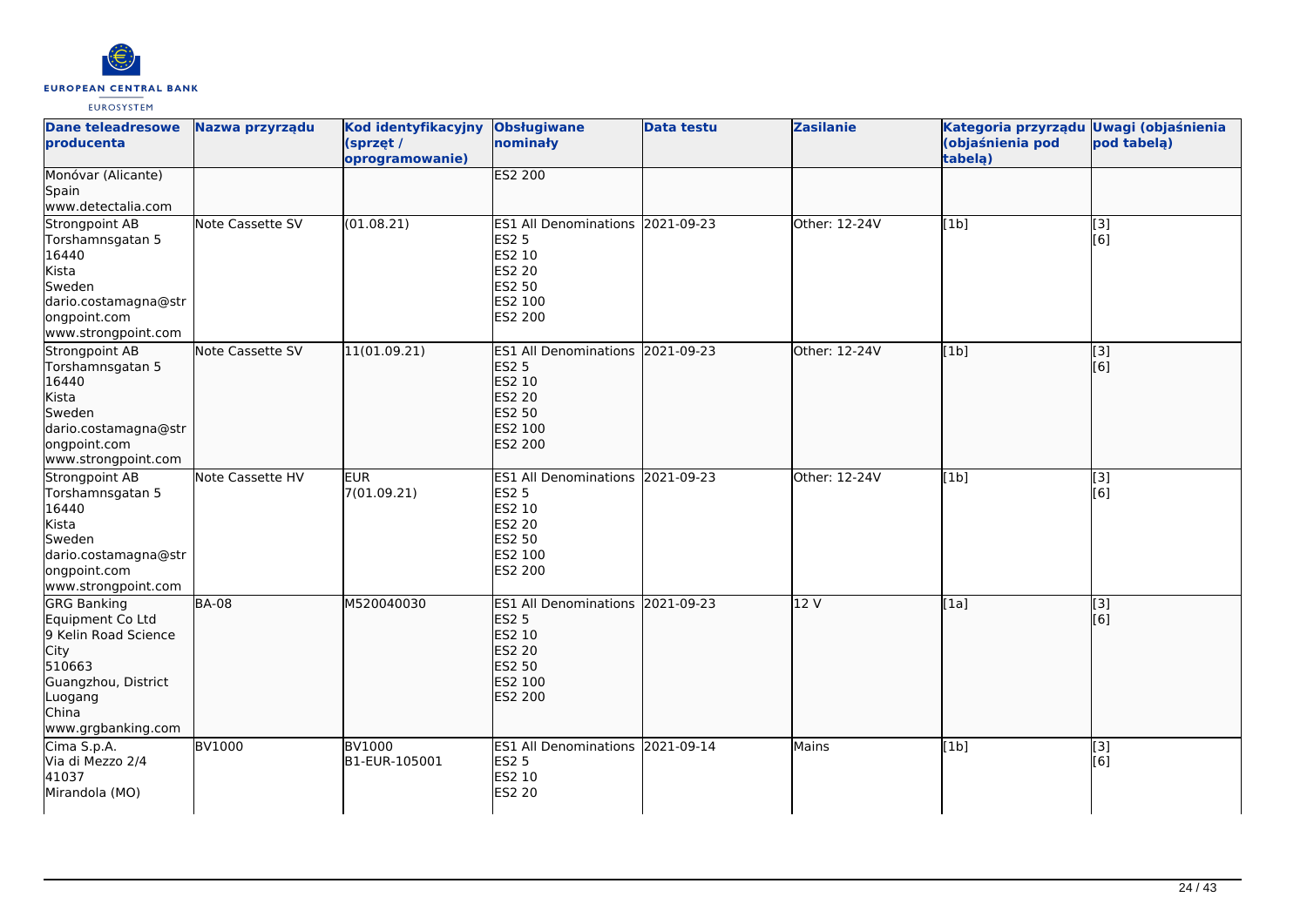

| <b>Dane teleadresowe</b><br>producenta                                                                                                                                                                                     | Nazwa przyrządu | Kod identyfikacyjny<br>(sprzęt /<br>oprogramowanie) | <b>Obsługiwane</b><br>nominały                                                                                     | <b>Data testu</b> | <b>Zasilanie</b> | Kategoria przyrządu Uwagi (objaśnienia<br>(objaśnienia pod<br>tabela) | pod tabelą)             |
|----------------------------------------------------------------------------------------------------------------------------------------------------------------------------------------------------------------------------|-----------------|-----------------------------------------------------|--------------------------------------------------------------------------------------------------------------------|-------------------|------------------|-----------------------------------------------------------------------|-------------------------|
| <b>Italy</b><br>info@cimaspa.it<br>www.cimaspa.it                                                                                                                                                                          |                 |                                                     | <b>ES2 50</b><br>ES2 100<br>ES2 200                                                                                |                   |                  |                                                                       |                         |
| Cima S.p.A.<br>Via di Mezzo 2/4<br>41037<br>Mirandola (MO)<br>Italy<br>info@cimaspa.it<br>www.cimaspa.it                                                                                                                   | <b>SDM-50</b>   | <b>BV1000L</b><br>B1-EUR-106001                     | ES1 All Denominations 2021-09-14<br><b>ES2 5</b><br>ES2 10<br><b>ES2 20</b><br>ES2 50<br>ES2 100<br>ES2 200        |                   | Mains            | [1a]                                                                  | $\overline{[}3]$<br>[6] |
| Cima S.p.A.<br>Via di Mezzo 2/4<br>41037<br>Mirandola (MO)<br><b>Italy</b><br>info@cimaspa.it<br>www.cimaspa.it                                                                                                            | <b>SDM-10</b>   | <b>BV1000L</b><br>B1-EUR-106001                     | ES1 All Denominations 2021-09-14<br><b>ES2 5</b><br>ES2 10<br>ES2 20<br>ES2 50<br>ES2 100<br>ES2 200               |                   | Mains            | [1a]                                                                  | $\overline{[3]}$<br>[6] |
| Cima S.p.A.<br>Via di Mezzo 2/4<br>41037<br>Mirandola (MO)<br>Italy<br>info@cimaspa.it<br>www.cimaspa.it                                                                                                                   | <b>BV1000</b>   | <b>BV1000</b><br>B1-EUR-106001                      | ES1 All Denominations 2021-09-14<br><b>ES2 5</b><br>ES2 10<br>ES2 20<br><b>ES2 50</b><br>ES2 100<br><b>ES2 200</b> |                   | Mains            | [1b]                                                                  | [3]<br>[6]              |
| <b>SHENZEN POLYFIT</b><br>TECHNOLOGY Co.Ltd.<br>6/F, Blk Hengtemei,<br>No. 3 Ganli Road,<br>Longgang District<br>518112<br>Shenzhen<br>China<br>info@futuremoneydete<br>ctor.com<br>http://www.futuremone<br>vdetector.com | $FMD-520$       | Banknote Detector<br>U15 108                        | ES1 All Denominations 2021-09-06<br><b>ES2 5</b><br>ES2 10<br><b>ES2 20</b><br>ES2 50<br>ES2 100<br>ES2 200        |                   | 100V-240V        | [1a]                                                                  | [3]<br>[6]              |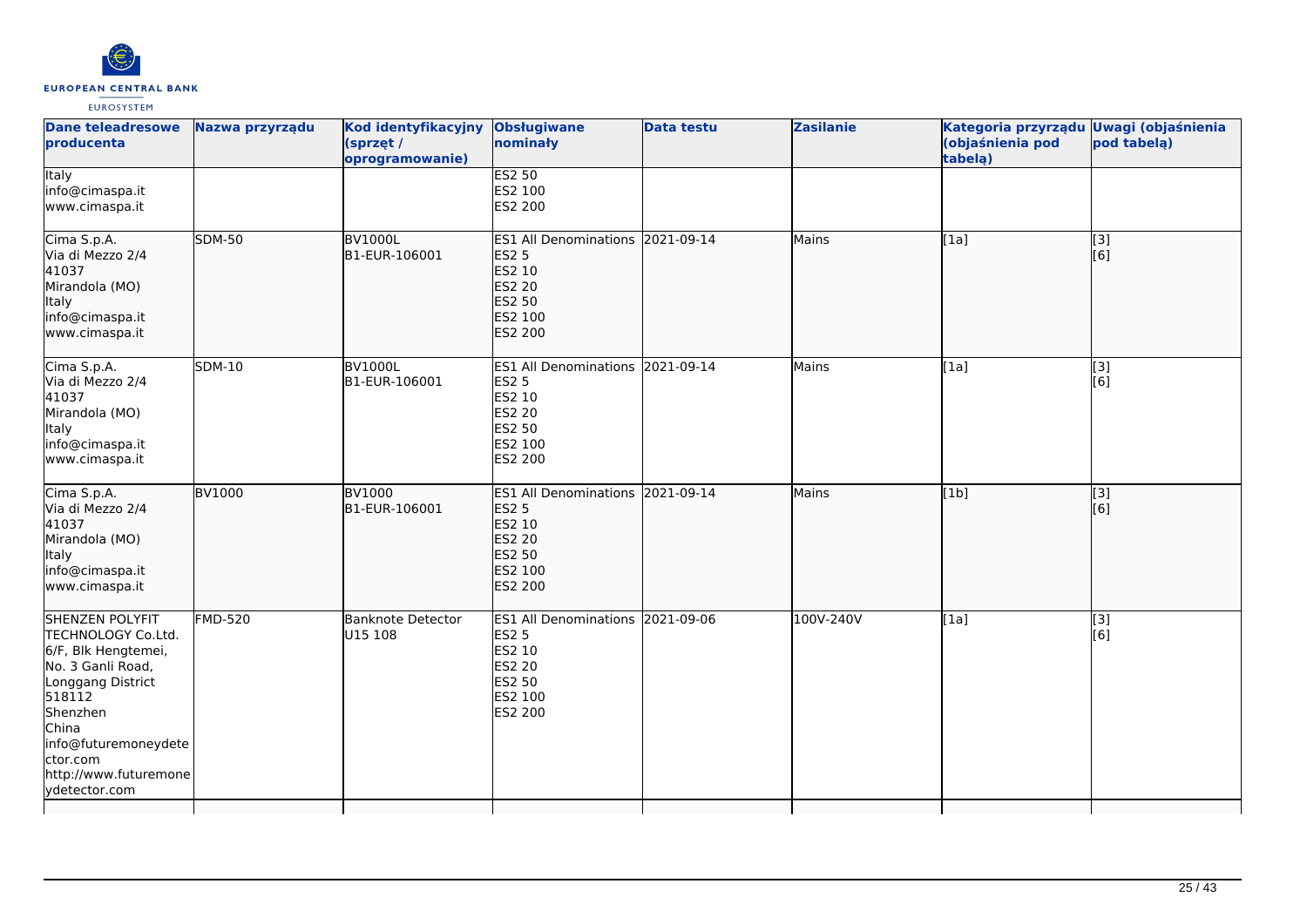

| <b>Dane teleadresowe</b><br>producenta                                                                                                                                           | Nazwa przyrządu | Kod identyfikacyjny Obsługiwane<br>(sprzęt /<br>oprogramowanie) | nominały                                                                                                                  | <b>Data testu</b> | <b>Zasilanie</b>  | Kategoria przyrządu Uwagi (objaśnienia<br>(objaśnienia pod<br>tabelą) | pod tabelą)             |
|----------------------------------------------------------------------------------------------------------------------------------------------------------------------------------|-----------------|-----------------------------------------------------------------|---------------------------------------------------------------------------------------------------------------------------|-------------------|-------------------|-----------------------------------------------------------------------|-------------------------|
| Francopost srl<br>Via Prina 15<br>20154<br>Milano<br>Italy<br>www.francopost.it                                                                                                  | Flash           | <b>FMD-520</b><br>U15 108                                       | ES1 All Denominations 2021-09-06<br><b>ES2 5</b><br>ES2 10<br><b>ES2 20</b><br>ES2 50<br>ES2 100<br><b>ES2 200</b>        |                   | 100V-240V         | $\overline{[1a]}$                                                     | $\overline{[}3]$<br>[6] |
| Shenzhen Double<br>Power Electronics Co.,<br>Ltd<br>Rm 1281, 12/F,<br>Yunsong Building<br>Tairan 8rh Road<br>District Shenzen<br>Chegongmiao Futian<br>China<br>www.szdpower.com | DP-2258         | Software type?C22                                               | ES1 All Denominations 2021-09-02<br><b>ES2 5</b><br>ES2 10<br>ES2 20<br>ES2 50<br>ES2 100<br>ES2 200                      |                   | 12V Adapter       | [1a]                                                                  | [3]<br>[6]              |
| CCE - Cash Concepts<br>Europe GmbH<br>Kemtener Strasse 99<br>88131<br>Lindau<br>Germany<br>www.cce.gmbh                                                                          | <b>CCE 6000</b> | Software type: C21-1                                            | ES1 All Denominations 2021-09-02<br><b>ES2 5</b><br>ES2 10<br><b>ES2 20</b><br><b>ES2 50</b><br>ES2 100<br><b>ES2 200</b> |                   | Other: 100-240V   | [2]                                                                   | [3]<br>[6]              |
| Shenzhen Double<br>Power Electronics Co.,<br>Ltd<br>Rm 1281, 12/F,<br>Yunsong Building<br>Tairan 8rh Road<br>District Shenzen<br>Chegongmiao Futian<br>China<br>www.szdpower.com | DP-2318         | Software type: C02                                              | ES1 All Denominations 2021-09-02<br><b>ES2 5</b><br>ES2 10<br><b>ES2 20</b><br>ES2 50<br>ES2 100<br>ES2 200               |                   | other:12V Adapter | [1a]                                                                  | [3]<br>[6]              |
| Shenzhen Double<br>Power Electronics Co.,<br>Ltd<br>Rm 1281, 12/F,                                                                                                               | DP-7300Plus     | $C21-1$                                                         | ES1 All Denominations 2021-08-31<br><b>ES2 5</b><br>ES2 10<br><b>ES2 20</b>                                               |                   | Other: 100-240V   | $\left[ \begin{matrix} 2 \end{matrix} \right]$                        | [3]<br>[6]              |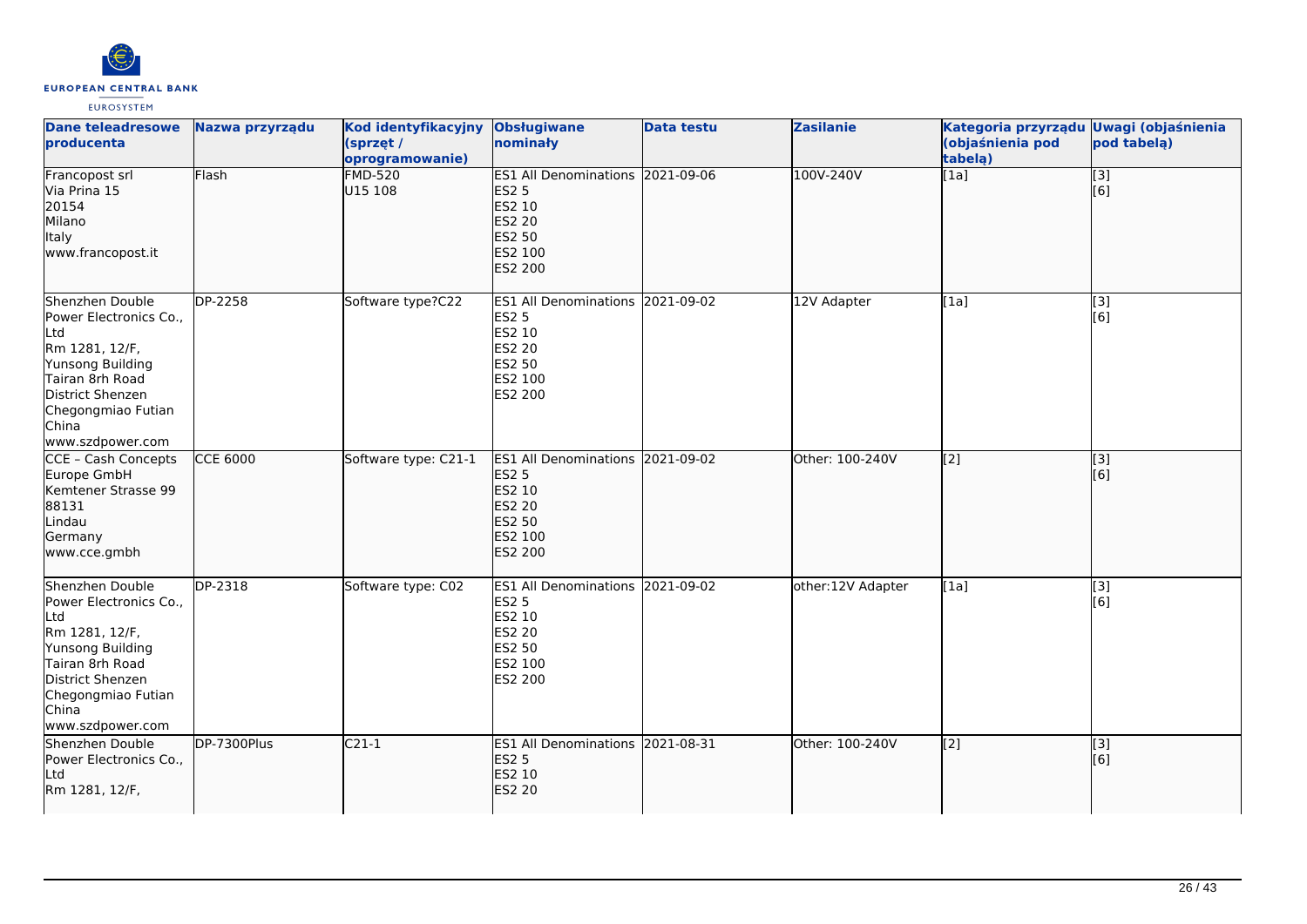

| <b>Dane teleadresowe</b><br>producenta                                                                                                                                           | Nazwa przyrządu       | <b>Kod identyfikacyjny</b><br>(sprzęt /<br>oprogramowanie) | Obsługiwane<br>nominały                                                                                 | <b>Data testu</b> | <b>Zasilanie</b>   | Kategoria przyrządu Uwagi (objaśnienia<br>(objaśnienia pod<br>tabelą) | pod tabelą)             |
|----------------------------------------------------------------------------------------------------------------------------------------------------------------------------------|-----------------------|------------------------------------------------------------|---------------------------------------------------------------------------------------------------------|-------------------|--------------------|-----------------------------------------------------------------------|-------------------------|
| <b>Yunsong Building</b><br>Tairan 8rh Road<br>District Shenzen<br>Chegongmiao Futian<br>China<br>www.szdpower.com                                                                |                       |                                                            | <b>ES2 50</b><br>ES2 100<br>ES2 200                                                                     |                   |                    |                                                                       |                         |
| Shenzhen Double<br>Power Electronics Co.,<br>Ltd<br>Rm 1281, 12/F,<br>Yunsong Building<br>Tairan 8rh Road<br>District Shenzen<br>Chegongmiao Futian<br>China<br>www.szdpower.com | DP-2268               | C12                                                        | <b>ES1 All Denominations</b><br>ES2 5<br>ES2 10<br>ES2 20<br>ES2 50<br>ES2 100<br>ES2 200               | 2021-08-31        | 12V Adapter        | [1a]                                                                  | [6]<br>[4a]             |
| CCE - Cash Concepts<br>Europe GmbH<br>Kemtener Strasse 99<br>88131<br>Lindau<br>Germany<br>www.cce.gmbh                                                                          | <b>CCE 10</b>         | C <sub>01</sub>                                            | <b>ES1 All Denominations</b><br><b>ES2 5</b><br>ES2 10<br><b>ES2 20</b><br>ES2 50<br>ES2 100<br>ES2 200 | 2021-08-27        | Other: 12V Adapter | [1a]                                                                  | $\overline{[3]}$<br>[6] |
| CCE - Cash Concepts<br>Europe GmbH<br>Kemtener Strasse 99<br>88131<br>Lindau<br>Germany<br>www.cce.gmbh                                                                          | $CCE$ 20              | C <sub>01</sub>                                            | ES1 All Denominations 2021-08-27<br><b>ES2 5</b><br>ES2 10<br>ES2 20<br>ES2 50<br>ES2 100<br>ES2 200    |                   | Other: 12V Adapter | [1a]                                                                  | $\overline{[3]}$<br>[6] |
| JCM Europe GmbH<br>Mündelheimer Weg 60<br>40472<br>Düsseldorf<br>Germany<br>info@jcmglobal.eu<br>www.jcmglobal.eu                                                                | <b>UBA Pro Series</b> | <b>UBA-500</b><br>V1.49-38                                 | <b>ES1 All Denominations</b><br><b>ES2 5</b><br>ES2 10<br>ES2 20<br>ES2 50<br>ES2 100<br><b>ES2 200</b> | 2021-08-20        | 12/24V             | [1b]                                                                  | [3]<br>[6]<br>[8]       |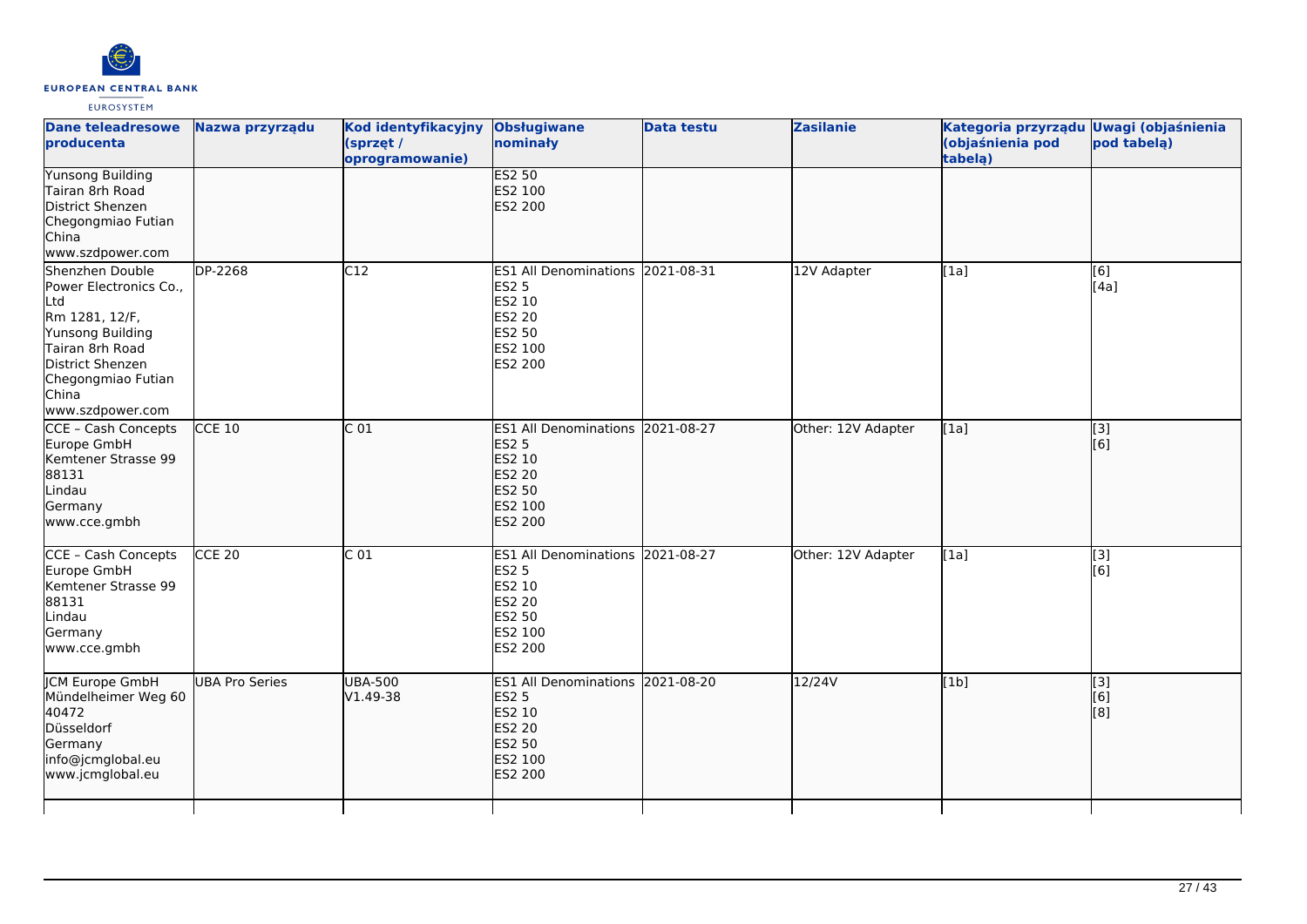

| <b>Dane teleadresowe</b><br>producenta                                                                                   | Nazwa przyrządu   | Kod identyfikacyjny<br>(sprzęt /<br>oprogramowanie) | <b>Obsługiwane</b><br>nominały                                                                                     | <b>Data testu</b> | <b>Zasilanie</b> | Kategoria przyrządu Uwagi (objaśnienia<br>(objaśnienia pod<br>tabelą) | pod tabelą)                                   |
|--------------------------------------------------------------------------------------------------------------------------|-------------------|-----------------------------------------------------|--------------------------------------------------------------------------------------------------------------------|-------------------|------------------|-----------------------------------------------------------------------|-----------------------------------------------|
| <b>JCM Europe GmbH</b><br>Mündelheimer Weg 60<br>40472<br>Düsseldorf<br>Germany<br>info@jcmglobal.eu<br>www.jcmglobal.eu | <b>UBA-10</b>     | <b>UBA-10</b><br>V3.04-52                           | ES1 All Denominations 2021-08-20<br><b>ES2 5</b><br>ES2 10<br>ES2 20<br>ES2 50<br>ES2 100<br>ES2 200               |                   | 12V              | [1b]                                                                  | $\overline{[}3]$<br>[6]                       |
| JCM Europe GmbH<br>Mündelheimer Weg 60<br>40472<br>Düsseldorf<br>Germany<br>info@jcmglobal.eu<br>www.jcmglobal.eu        | UBA-10-RC         | <b>UBA-10</b><br>V2.01-23                           | ES1 All Denominations 2021-08-20<br><b>ES2 5</b><br>ES2 10<br><b>ES2 20</b><br>ES2 50<br>ES2 100<br>ES2 200        |                   | 24V              | [1b]                                                                  | $\begin{bmatrix} 3 \\ 6 \end{bmatrix}$<br>[8] |
| <b>CM Europe GmbH</b><br>Mündelheimer Weg 60<br>40472<br>Düsseldorf<br>Germany<br>info@jcmglobal.eu<br>www.jcmglobal.eu  | iVizion-100       | iVIZION-100<br>$V2.98 - 44$                         | ES1 All Denominations 2021-08-19<br><b>ES2 5</b><br>ES2 10<br><b>ES2 20</b><br><b>ES2 50</b><br>ES2 100<br>ES2 200 |                   | 12V/24V          | [1b]                                                                  | [3]<br>[6]<br>[8]                             |
| JCM Europe GmbH<br>Mündelheimer Weg 60<br>40472<br>Düsseldorf<br>Germany<br>info@jcmglobal.eu<br>www.jcmglobal.eu        | UBA-Pro RC Series | UBA-500-SH2-RT<br>O<br>V1.49-38                     | ES1 All Denominations 2021-08-19<br><b>ES2 5</b><br>ES2 10<br><b>ES2 20</b><br>ES2 50<br>ES2 100<br>ES2 200        |                   | 24V              | [1b]                                                                  | [3]<br>[6]<br>[8]                             |
| <b>CM Europe GmbH</b><br>Mündelheimer Weg 60<br>40472<br>Düsseldorf<br>Germany<br>info@jcmglobal.eu<br>www.jcmglobal.eu  | TBV-100 Series    | <b>TBV-100-FSH</b><br>V1.28-93                      | ES1 All Denominations 2021-08-19<br><b>ES2 5</b><br>ES2 10<br><b>ES2 20</b><br>ES2 50<br>ES2 100<br>ES2 200        |                   | 24V              | $\overline{[2]}$                                                      | [3]<br>[6]<br>[8]                             |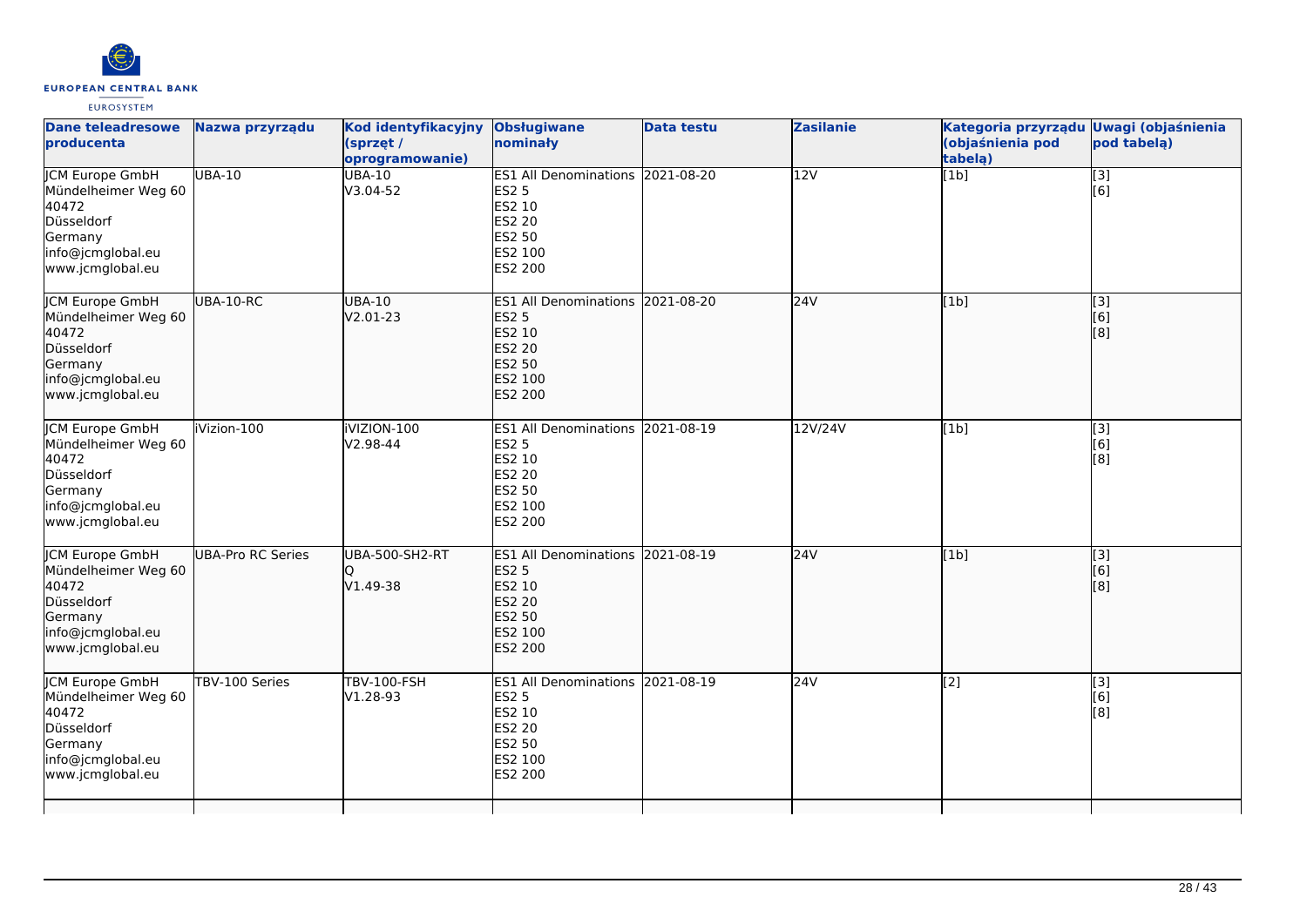

| <b>Dane teleadresowe</b><br>producenta                                                                                               | Nazwa przyrządu        | Kod identyfikacyjny<br>(sprzęt /<br>oprogramowanie) | <b>Obsługiwane</b><br>nominały                                                                                     | <b>Data testu</b> | <b>Zasilanie</b> | Kategoria przyrządu<br>(objaśnienia pod<br>tabelą) | <b>Uwagi (objaśnienia</b><br>pod tabelą)               |
|--------------------------------------------------------------------------------------------------------------------------------------|------------------------|-----------------------------------------------------|--------------------------------------------------------------------------------------------------------------------|-------------------|------------------|----------------------------------------------------|--------------------------------------------------------|
| <b>JCM Europe GmbH</b><br>Mündelheimer Weg 60<br>40472<br>Düsseldorf<br>Germany<br>info@jcmglobal.eu<br>www.jcmglobal.eu             | <b>iPRO-100 Series</b> | V3.06-38                                            | <b>ES1 All Denominations</b><br><b>ES2 5</b><br>ES2 10<br><b>ES2 20</b><br>ES2 50<br>ES2 100<br>ES2 200            | 2021-08-18        | $\overline{12V}$ | [1b]                                               | $\overline{[}3]$<br>[6]<br>[8]                         |
| Cashtester/Amwit<br>Security B.V.<br>De Corridor 9<br>3621 ZA<br>Breukelen<br>Netherlands<br>mw@cashtester.com<br>www.cashtester.com | <b>CT 432 SD</b>       | CO <sub>2</sub>                                     | ES1 All Denominations 2021-08-18<br><b>ES2 5</b><br>ES2 10<br><b>ES2 20</b><br>ES2 50<br>ES2 100<br>ES2 200        |                   | 12V              | [1a]                                               | [3]<br>[6]                                             |
| Cashtester/Amwit<br>Security B.V.<br>De Corridor 9<br>3621 ZA<br>Breukelen<br>Netherlands<br>mw@cashtester.com<br>www.cashtester.com | $CT$ 433 SD            | CO <sub>2</sub>                                     | ES1 All Denominations 2021-08-18<br><b>ES2 5</b><br>ES2 10<br><b>ES2 20</b><br>ES2 50<br>ES2 100<br><b>ES2 200</b> |                   | 12V              | [1a]                                               | $\begin{bmatrix} 3 \\ 6 \end{bmatrix}$                 |
| <b>CM Europe GmbH</b><br>Mündelheimer Weg 60<br>40472<br>Düsseldorf<br>Germany<br>info@jcmglobal.eu<br>www.jcmglobal.eu              | <b>DBV-500</b>         | <b>DBV-50x</b><br>V1.54-38                          | <b>ES15</b><br>ES1 10<br>ES1 20<br>ES1 50<br><b>ES2 5</b><br>ES2 10<br>ES2 20<br>ES2 50<br>ES2 100<br>ES2 200      | 2021-08-18        | 12V/24V          | [1b]                                               | [2]<br>[3]<br>[6]<br>[8]                               |
| <b>ICM Europe GmbH</b><br>Mündelheimer Weg 60<br>40472<br>Düsseldorf<br>Germany                                                      | <b>IPRO-SH2-RC</b>     | iPRO-100<br>V3.08-38                                | ES1 All Denominations 2021-08-18<br><b>ES2 5</b><br>ES2 10<br>ES2 20<br><b>ES2 50</b>                              |                   | 24V              | [1b]                                               | $\overline{[3]}$<br>$\overline{[}6\overline{)}$<br>[8] |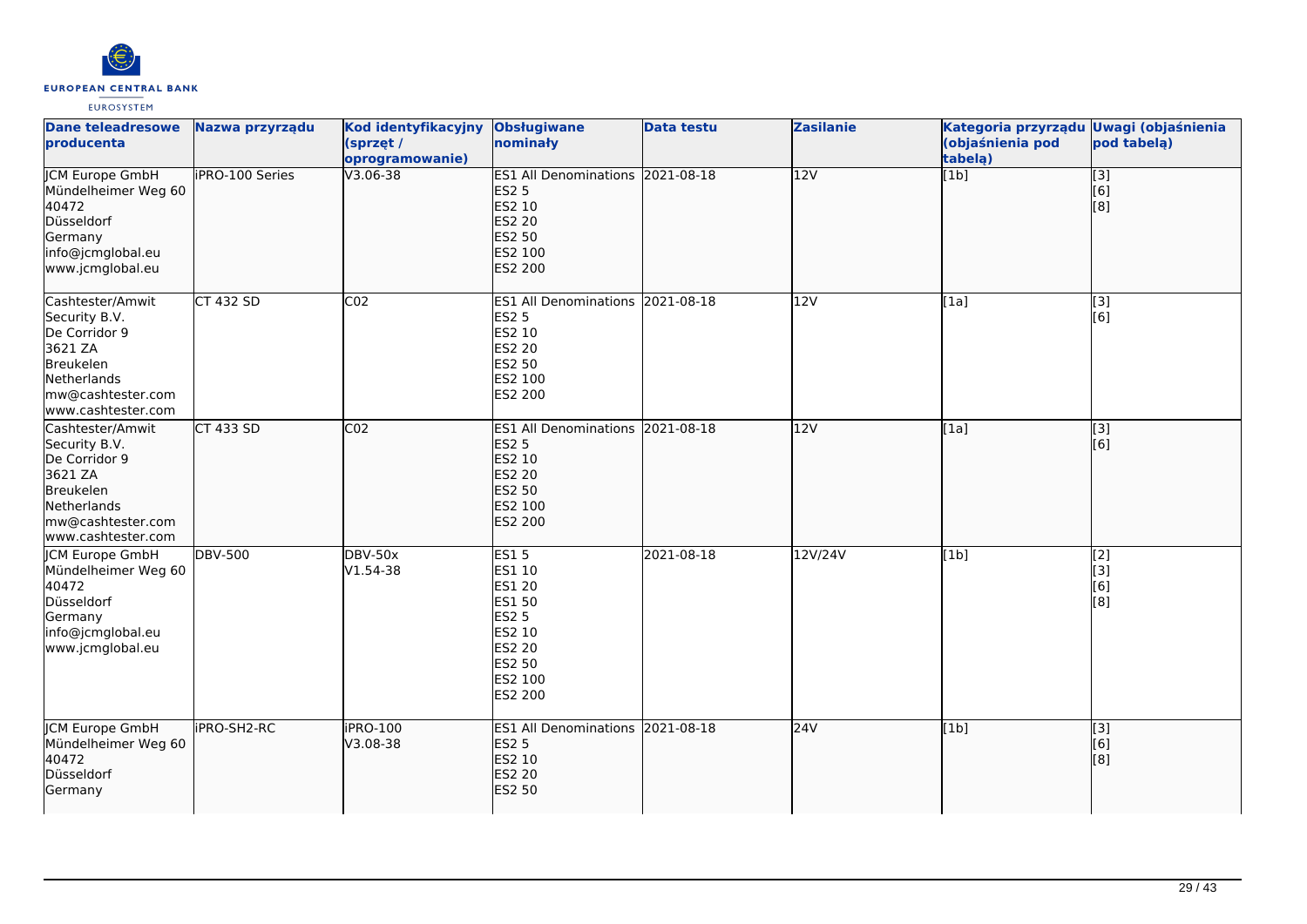

| <b>Dane teleadresowe</b><br>producenta                                                                                        | Nazwa przyrządu | Kod identyfikacyjny<br>(sprzęt /<br>oprogramowanie) | <b>Obsługiwane</b><br>nominały                                                                                                  | <b>Data testu</b> | <b>Zasilanie</b> | Kategoria przyrządu Uwagi (objaśnienia<br>(objaśnienia pod<br>tabela) | pod tabelą)               |
|-------------------------------------------------------------------------------------------------------------------------------|-----------------|-----------------------------------------------------|---------------------------------------------------------------------------------------------------------------------------------|-------------------|------------------|-----------------------------------------------------------------------|---------------------------|
| info@jcmglobal.eu<br>www.jcmglobal.eu                                                                                         |                 |                                                     | <b>ES2 100</b><br>ES2 200                                                                                                       |                   |                  |                                                                       |                           |
| Giesecke+Devrient<br>Currency Technology<br>GmbH<br>Prinzregentenstraße<br>159<br>81677<br>Munich<br>Germany<br>www.gi-de.com | ProNote 300     | <b>EUR V1.010</b>                                   | ES1 All Denominations 2021-08-12<br><b>ES2 5</b><br>ES2 10<br><b>ES2 20</b><br>ES2 50<br>ES2 100<br>ES2 200                     |                   | 110V, 220V       | $\overline{[2]}$                                                      | $\overline{[3]}$<br>[6]   |
| GO Europe GmbH<br>Zum Kraftwerk 1<br>45527<br>Hattingen<br>Germany<br>Bemd.koenig@go-<br>europe.com<br>www .go-europe.com     | Olympia NC 355  | <b>BJ-219</b><br>V11                                | ES1 All Denominations 2021-08-06<br><b>ES2 5</b><br>ES2 10<br><b>ES2 20</b><br>ES2 50<br>ES2 100<br>ES2 200                     |                   | DC12 V           | [1a]                                                                  | [3]<br>[6]                |
| Arca Technologies srl<br>Via Statale 17<br>10012<br>Bollengo (TO)<br><b>Italy</b><br>www.arca.com                             | CS1one          | <b>CS1 Ver 1.1</b><br>EUR_06_00                     | <b>ES15</b><br>ES1 10<br>ES1 20<br>ES1 50<br>ES1 200<br><b>ES2 5</b><br>ES2 10<br><b>ES2 20</b><br>ES2 50<br>ES2 100<br>ES2 200 | 2021-07-26        | 110V - 220V      | [1a]                                                                  | [2]<br>[3]<br>[6]         |
| Arca Technologies srl<br>Via Statale 17<br>10012<br>Bollengo (TO)<br><b>Italy</b><br>www.arca.com                             | CS1oneT         | CS1 Ver 1.1<br>EUR_06_00                            | <b>ES15</b><br>ES1 10<br><b>ES1 20</b><br>ES1 50<br><b>ES1 200</b><br><b>ES2 5</b><br>ES2 10<br><b>ES2 20</b>                   | 2021-07-26        | 110V - 220V      | [1a]                                                                  | $\overline{[}$ [3]<br>[6] |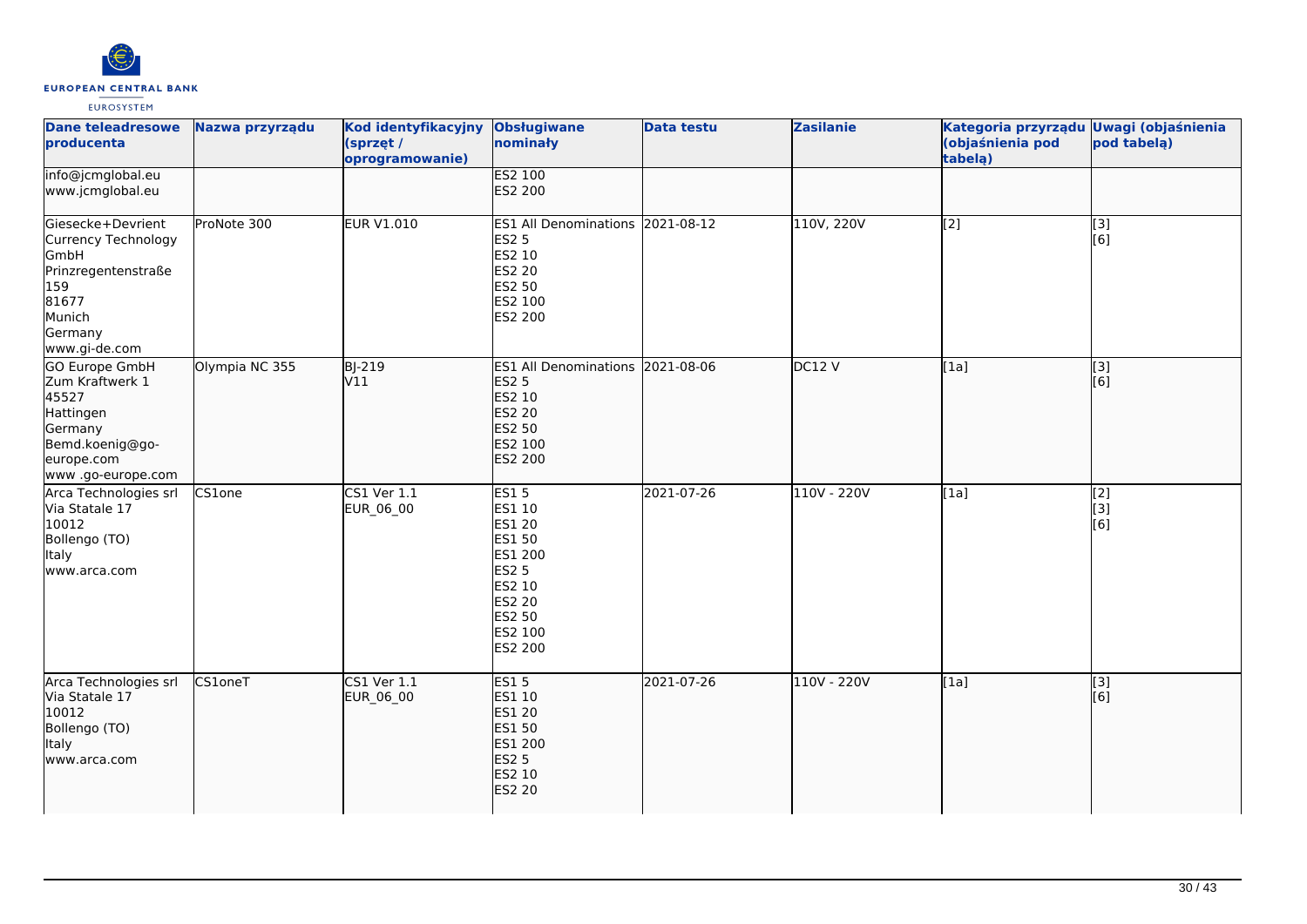

| <b>Dane teleadresowe</b><br>producenta                                                                                                                  | Nazwa przyrządu      | Kod identyfikacyjny<br>(sprzęt /<br>oprogramowanie) | <b>Obsługiwane</b><br>nominały                                                                                                            | <b>Data testu</b> | <b>Zasilanie</b>                                     | Kategoria przyrządu Uwagi (objaśnienia<br>(objaśnienia pod<br>tabelą) | pod tabelą)             |
|---------------------------------------------------------------------------------------------------------------------------------------------------------|----------------------|-----------------------------------------------------|-------------------------------------------------------------------------------------------------------------------------------------------|-------------------|------------------------------------------------------|-----------------------------------------------------------------------|-------------------------|
|                                                                                                                                                         |                      |                                                     | <b>ES2 50</b><br>ES2 100<br>ES2 200                                                                                                       |                   |                                                      |                                                                       |                         |
| Ratiotec GmbH & Co<br>KG<br>Max Keith Strasse 66<br>D-45136<br>Essen<br>Germany<br>www.ratio-tec.de                                                     | Smart Protect        | $C-03$                                              | ES1 All Denominations 2021-07-26<br><b>ES2 5</b><br>ES2 10<br><b>ES2 20</b><br>ES2 50<br>ES2 100<br>ES2 200                               |                   | 12V                                                  | [1a]                                                                  | [3]<br>[6]<br>[8]       |
| Ratiotec GmbH & Co<br><b>KG</b><br>Max Keith Strasse 66<br>D-45136<br>Essen<br>Germany<br>www.ratio-tec.de                                              | Smart Protect Plus   | 020                                                 | ES1 All Denominations 2021-07-26<br><b>ES2 5</b><br>ES2 10<br>ES2 20<br><b>ES2 50</b><br>ES2 100<br><b>ES2 200</b>                        |                   | 12V                                                  | [1a]                                                                  | $\overline{[}3]$<br>[6] |
| Kisan Electronics Co<br>Ltd<br>273-1 Sungsoo-Dong<br>2GA 3 Dong<br>Sungdong-Gu 133, 831<br>Seoul<br>South Korea<br>yshin21@kisane.com<br>www.kisane.com | NEWTON mini          |                                                     | Main: v1.3, Reco: v1.3 ES1 All Denominations 2021-07-22<br><b>ES2 5</b><br>ES2 10<br>ES2 20<br><b>ES2 50</b><br>ES2 100<br><b>ES2 200</b> |                   | 110-220V                                             | [2]                                                                   | [3]<br>[6]              |
| CI Tech Components<br>AG<br>Oberburgstrasse 10<br>3400<br>Burgdorf<br>Switzerland<br>info@citech.com<br>www.citech.com                                  | CI Note Line Recycle | CI Note Line Recycle<br>13-EU-16                    | <b>ES1 All Denominations</b><br><b>ES2 5</b><br>ES2 10<br><b>ES2 20</b><br><b>ES2 50</b><br>ES2 100<br>ES2 200                            | 2021-07-21        | other: 24V; 220 V with [1b]<br>external power supply |                                                                       | [3]<br>[6]              |
| Francopost srl<br>Via Prina 15<br>20154                                                                                                                 | 920                  | CIS20D5:ALC<br>02021000                             | ES1 All Denominations 2021-07-19<br><b>ES2 5</b><br>ES2 10                                                                                |                   | 100V-240V                                            | [2]                                                                   | [3]<br>[6]              |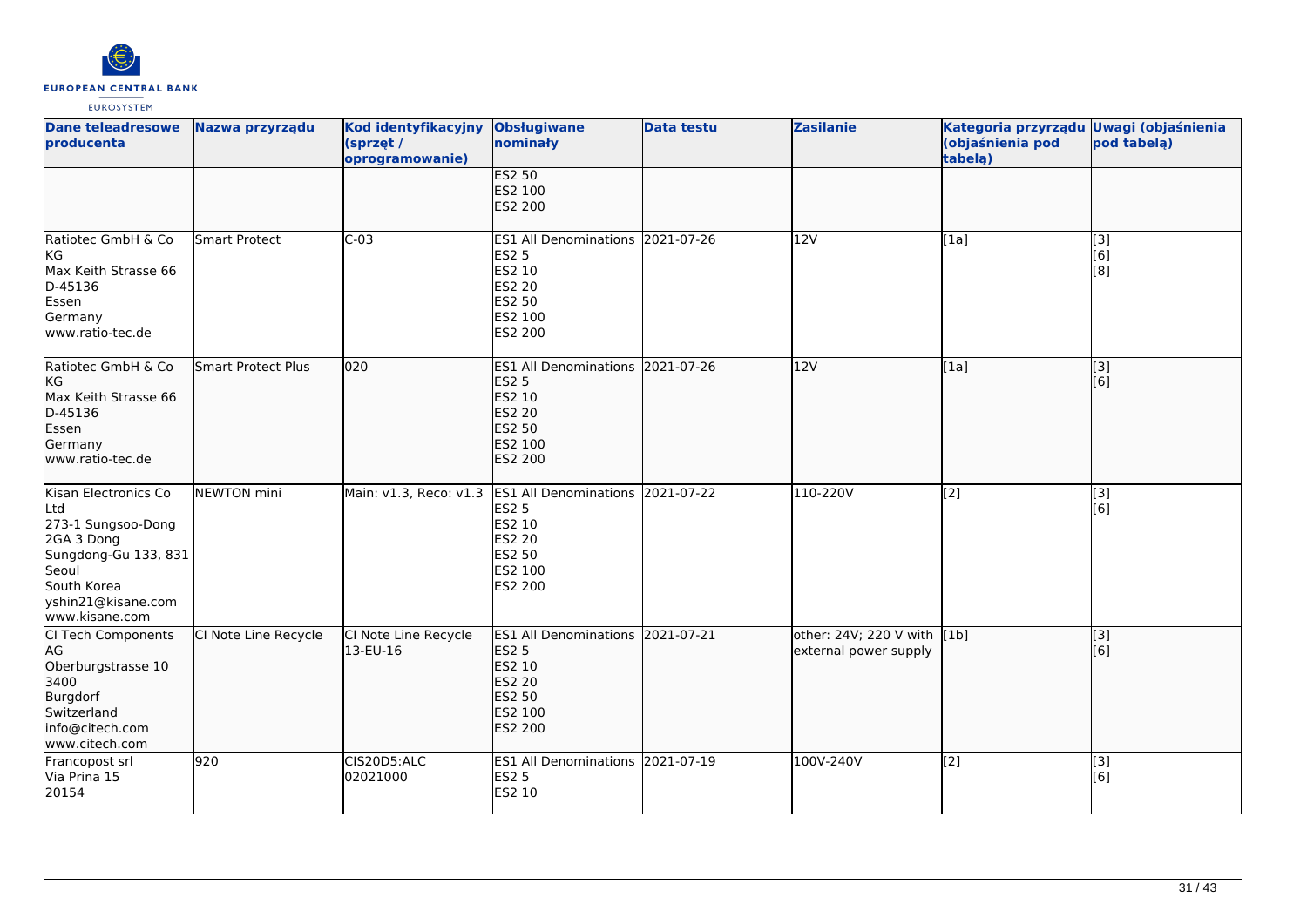

| <b>Dane teleadresowe</b><br>producenta                                                                                                                                                                              | Nazwa przyrządu | Kod identyfikacyjny<br>(sprzęt /<br>oprogramowanie) | <b>Obsługiwane</b><br>nominały                                                                              | <b>Data testu</b> | <b>Zasilanie</b> | Kategoria przyrządu Uwagi (objaśnienia<br>(objaśnienia pod<br>tabelą) | pod tabelą)              |
|---------------------------------------------------------------------------------------------------------------------------------------------------------------------------------------------------------------------|-----------------|-----------------------------------------------------|-------------------------------------------------------------------------------------------------------------|-------------------|------------------|-----------------------------------------------------------------------|--------------------------|
| <b>Milano</b><br><b>Italy</b><br>www.francopost.it                                                                                                                                                                  |                 |                                                     | <b>ES2 20</b><br>ES2 50<br>ES2 100<br>ES2 200                                                               |                   |                  |                                                                       |                          |
| SHENZEN POLYFIT<br>TECHNOLOGY Co.Ltd.<br>6/F, Blk Hengtemei,<br>No. 3 Ganli Road,<br>Longgang District<br>518112<br>Shenzhen<br>China<br>info@futuremoneydete<br>ctor.com<br>http://www.futuremone<br>ydetector.com | FMD-920CIS      | CIS20D5:ALC<br>02021000                             | <b>ES1 All Denominations</b><br><b>ES2 5</b><br>ES2 10<br>ES2 20<br>ES2 50<br>ES2 100<br><b>ES2 200</b>     | 2021-07-19        | 100-240V         | [2]                                                                   | [3]<br>[6]               |
| <b>GO Europe GmbH</b><br>Zum Kraftwerk 1<br>45527<br>Hattingen<br>Germany<br>Bemd.koenig@go-<br>europe.com<br>www .go-europe.com                                                                                    | Olympia NC 345  | <b>BJ-219</b><br>V11                                | ES1 All Denominations 2021-07-14<br><b>ES2 5</b><br>ES2 10<br><b>ES2 20</b><br>ES2 50<br>ES2 100<br>ES2 200 |                   | DC12V            | [1a]                                                                  | $\overline{[3]}$<br>[6]  |
| <b>GO Europe GmbH</b><br>Zum Kraftwerk 1<br>45527<br>Hattingen<br>Germany<br>Bemd.koenig@go-<br>europe.com<br>www.go-europe.com                                                                                     | Olympia NC 365  | $B$ -219<br>V11                                     | <b>ES1 All Denominations</b><br><b>ES2 5</b><br>ES2 10<br>ES2 20<br>ES2 50<br>ES2 100<br>ES2 200            | 2021-07-14        | DC12V            | [1a]                                                                  | $\overline{[}3]$<br>[6]  |
| Ratiotec GmbH & Co<br>kG<br>Max Keith Strasse 66<br>D-45136<br>Essen<br>Germany<br>www.ratio-tec.de                                                                                                                 | Smart Protect   | $C-02$                                              | <b>ES15</b><br>ES1 10<br>ES1 20<br>ES1 50<br>ES1 100<br>ES1 200<br><b>ES2 5</b>                             | 2021-07-12        | 12V              | [1a]                                                                  | [2]<br>[3]<br>[6]<br>[8] |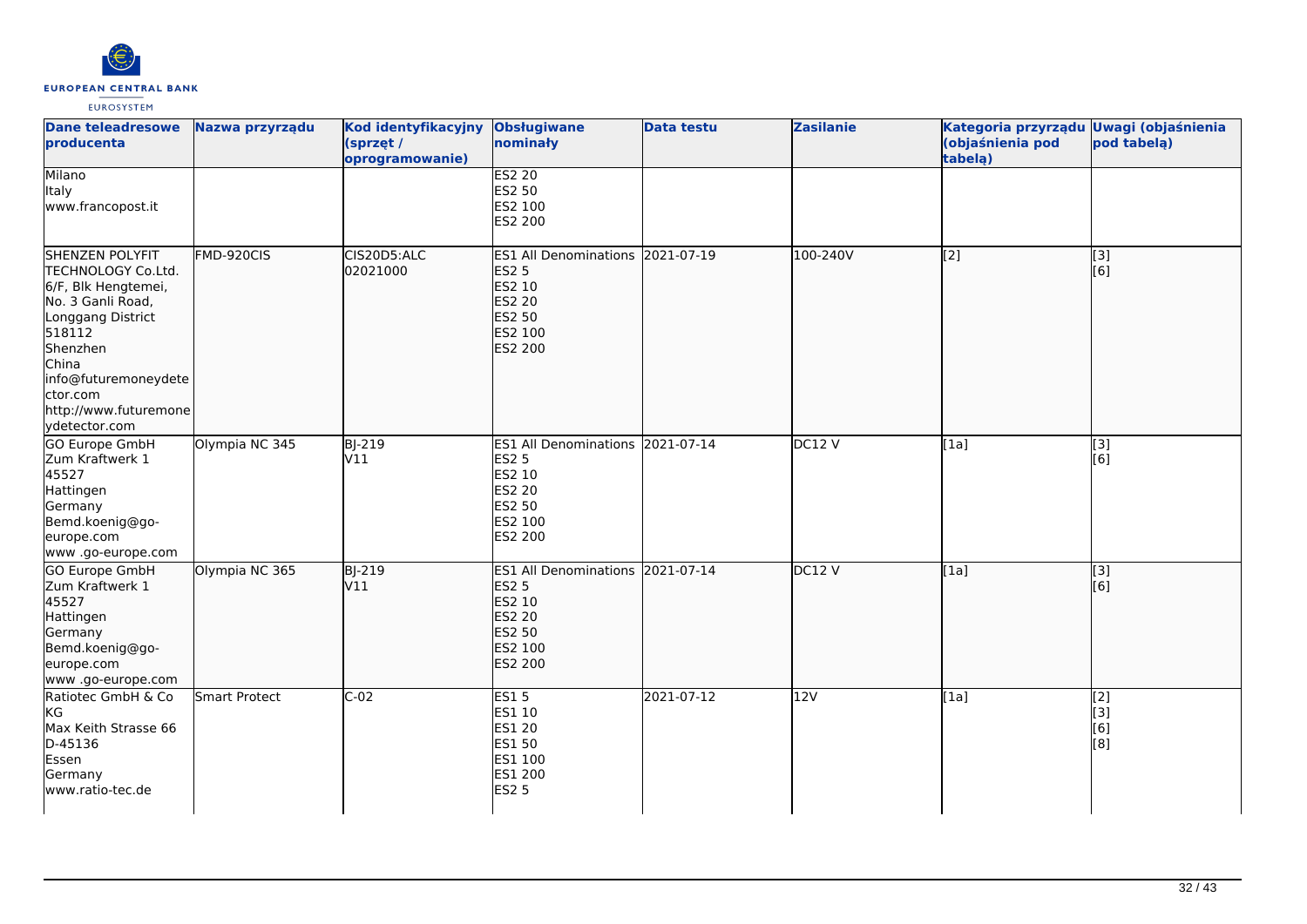

| <b>Dane teleadresowe</b><br>producenta                                                               | Nazwa przyrządu    | Kod identyfikacyjny<br>(sprzęt /<br>oprogramowanie) | <b>Obsługiwane</b><br>nominały                                                                                                                    | <b>Data testu</b> | <b>Zasilanie</b> | Kategoria przyrządu Uwagi (objaśnienia<br>(objaśnienia pod<br>tabelą) | pod tabelą)             |
|------------------------------------------------------------------------------------------------------|--------------------|-----------------------------------------------------|---------------------------------------------------------------------------------------------------------------------------------------------------|-------------------|------------------|-----------------------------------------------------------------------|-------------------------|
|                                                                                                      |                    |                                                     | <b>ES2 10</b><br>ES2 20<br>ES2 50<br>ES2 100<br>ES2 200                                                                                           |                   |                  |                                                                       |                         |
| Ratiotec GmbH & Co<br>KG<br>Max Keith Strasse 66<br>D-45136<br>Essen<br>Germany<br>www.ratio-tec.de  | Rapidcount T 575   | 2.001                                               | ES1 All Denominations 2021-07-12<br><b>ES2 5</b><br>ES2 10<br><b>ES2 20</b><br>ES2 50<br>ES2 100<br>ES2 200                                       |                   | 220V             | $\overline{[2]}$                                                      | [3]<br>[6]              |
| Ratiotec GmbH & Co<br>KG<br>Max Keith Strasse 66<br>D-45136<br>Essen<br>Germany<br>www.ratio-tec.de  | Rapidcount X 400   | 1.4.0.4                                             | ES1 All Denominations 2021-07-12<br><b>ES2 5</b><br>ES2 10<br>ES2 20<br>ES2 50<br>ES2 100<br>ES2 200                                              |                   | 220V             | [2]                                                                   | [3]<br>[6]              |
| Ratiotec GmbH & Co<br> KG<br>Max Keith Strasse 66<br>D-45136<br>Essen<br>Germany<br>www.ratio-tec.de | Smart Protect Plus | 016                                                 | <b>ES15</b><br>ES1 10<br>ES1 20<br>ES1 50<br>ES1 100<br>ES1 200<br><b>ES2 5</b><br>ES2 10<br><b>ES2 20</b><br>ES2 50<br>ES2 100<br><b>ES2 200</b> | 2021-07-12        | 12V              | $\overline{[1a]}$                                                     | [2]<br>[[3]<br>[6]      |
| Gunnebo Cash<br>Automation AB<br>Stora Åvägen 1<br>SE-436 34<br>Askim                                | NV <sub>4</sub>    | <b>EUR 3.7</b>                                      | ES1 All Denominations 2021-07-08<br><b>ES2 5</b><br>ES2 10<br>ES2 20<br><b>ES2 50</b>                                                             |                   | 24VDC            | [1b]                                                                  | $\overline{[3]}$<br>[6] |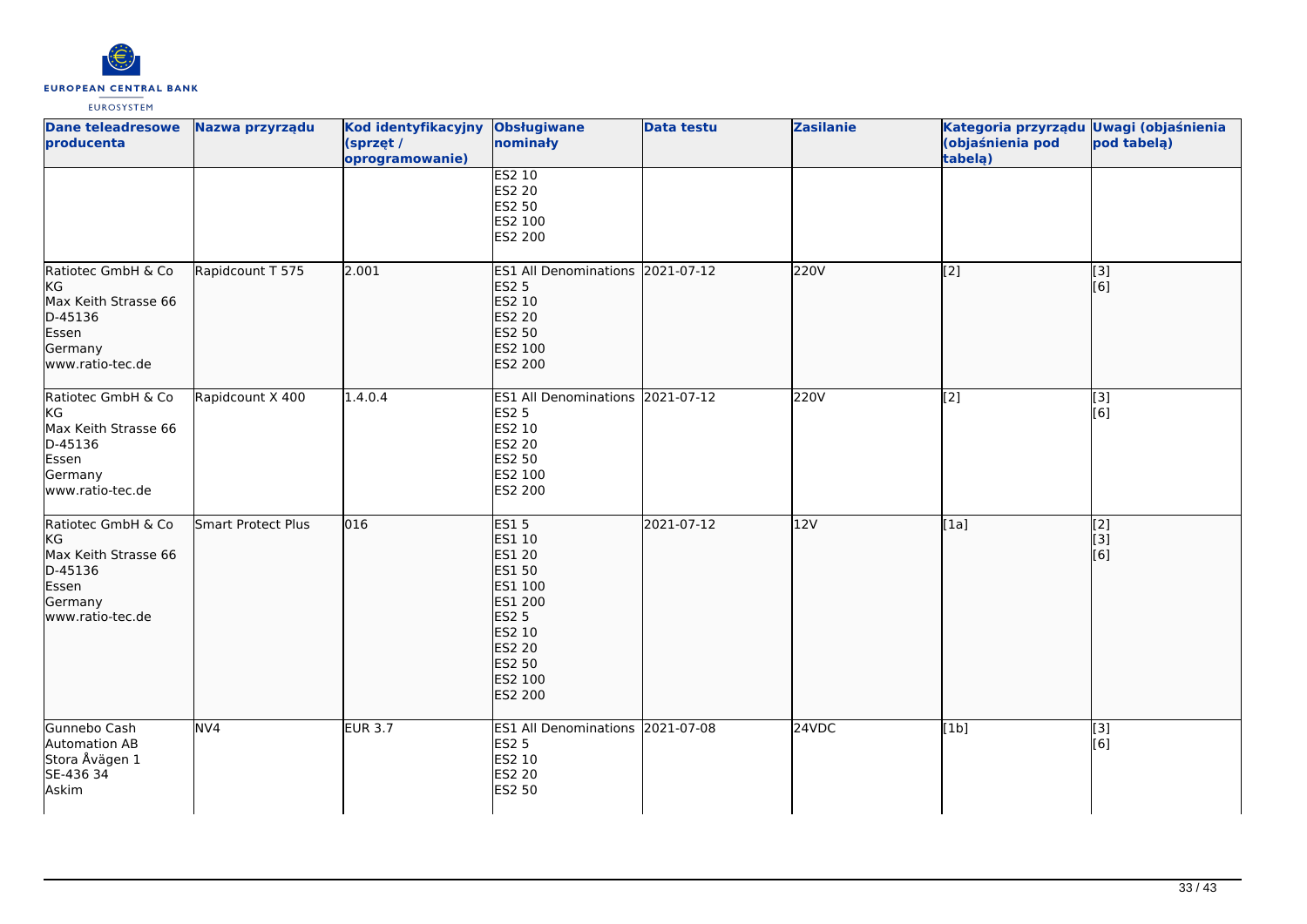

| <b>Dane teleadresowe</b><br>producenta                                                                                             | Nazwa przyrządu    | <b>Kod identyfikacyjny</b><br>(sprzęt /<br>oprogramowanie) | <b>Obsługiwane</b><br>nominały                                                                              | <b>Data testu</b> | <b>Zasilanie</b> | Kategoria przyrządu Uwagi (objaśnienia<br>(objaśnienia pod<br>tabela) | pod tabela)      |
|------------------------------------------------------------------------------------------------------------------------------------|--------------------|------------------------------------------------------------|-------------------------------------------------------------------------------------------------------------|-------------------|------------------|-----------------------------------------------------------------------|------------------|
| Sweden<br>www.gunnebo.com                                                                                                          |                    |                                                            | <b>ES2 100</b><br>ES2 200                                                                                   |                   |                  |                                                                       |                  |
| Azkoyen S.A.<br>Adva San Silvestre S/N<br>31550<br>Peralta Navarra<br>Spain<br>www.azkoyen.com                                     | <b>POS 1500 EU</b> | $V$ 5.7                                                    | ES1 All Denominations 2021-06-25<br><b>ES2 5</b><br>ES2 10<br><b>ES2 20</b><br>ES2 50<br>ES2 100<br>ES2 200 |                   | Mains, 220V      | [1a]                                                                  | $\overline{[}3]$ |
| Azkoyen S.A.<br>Adva San Silvestre S/N<br>31550<br>Peralta Navarra<br>Spain<br>www.azkoyen.com                                     | <b>POS 1000 EU</b> | V <sub>15.5</sub>                                          | ES1 All Denominations 2021-06-24<br><b>ES2 5</b><br>ES2 10<br>ES2 20<br>ES2 50<br>ES2 100<br>ES2 200        |                   | Mains, 220V      | [1a]                                                                  | $\overline{[3]}$ |
| Iternet-European<br>Distribution<br>Via S. Merli 64/66<br>29122<br>Piacenza<br>Italy<br>www.iternet-<br>securitysystems.com        | HolenBecky HT 2800 | C <sub>41</sub>                                            | ES1 All Denominations 2021-06-10<br><b>ES2 5</b><br>ES2 10<br><b>ES2 20</b><br>ES2 50<br>ES2 100<br>ES2 200 |                   | Mains - 220V     | $\overline{[2]}$                                                      | [3]<br>[6]       |
| Iternet-European<br>Distribution<br>Via S. Merli 64/66<br>29122<br>Piacenza<br><b>Italy</b><br>www.iternet-<br>securitysystems.com | Holenburg HT-2320  | C41                                                        | ES1 All Denominations 2021-06-10<br><b>ES2 5</b><br>ES2 10<br>ES2 20<br>ES2 50<br>ES2 100<br>ES2 200        |                   | Other: 100-240V  | $\left[2\right]$                                                      | [3]<br>[6]       |
| Iternet-European<br>Distribution<br>Via S. Merli 64/66<br>29122<br>Piacenza                                                        | Holenburg HT-6600  | C41                                                        | ES1 All Denominations 2021-06-10<br><b>ES2 5</b><br>ES2 10<br><b>ES2 20</b><br>ES2 50                       |                   | 220V             | $\overline{[2]}$                                                      | [3]<br>[6]       |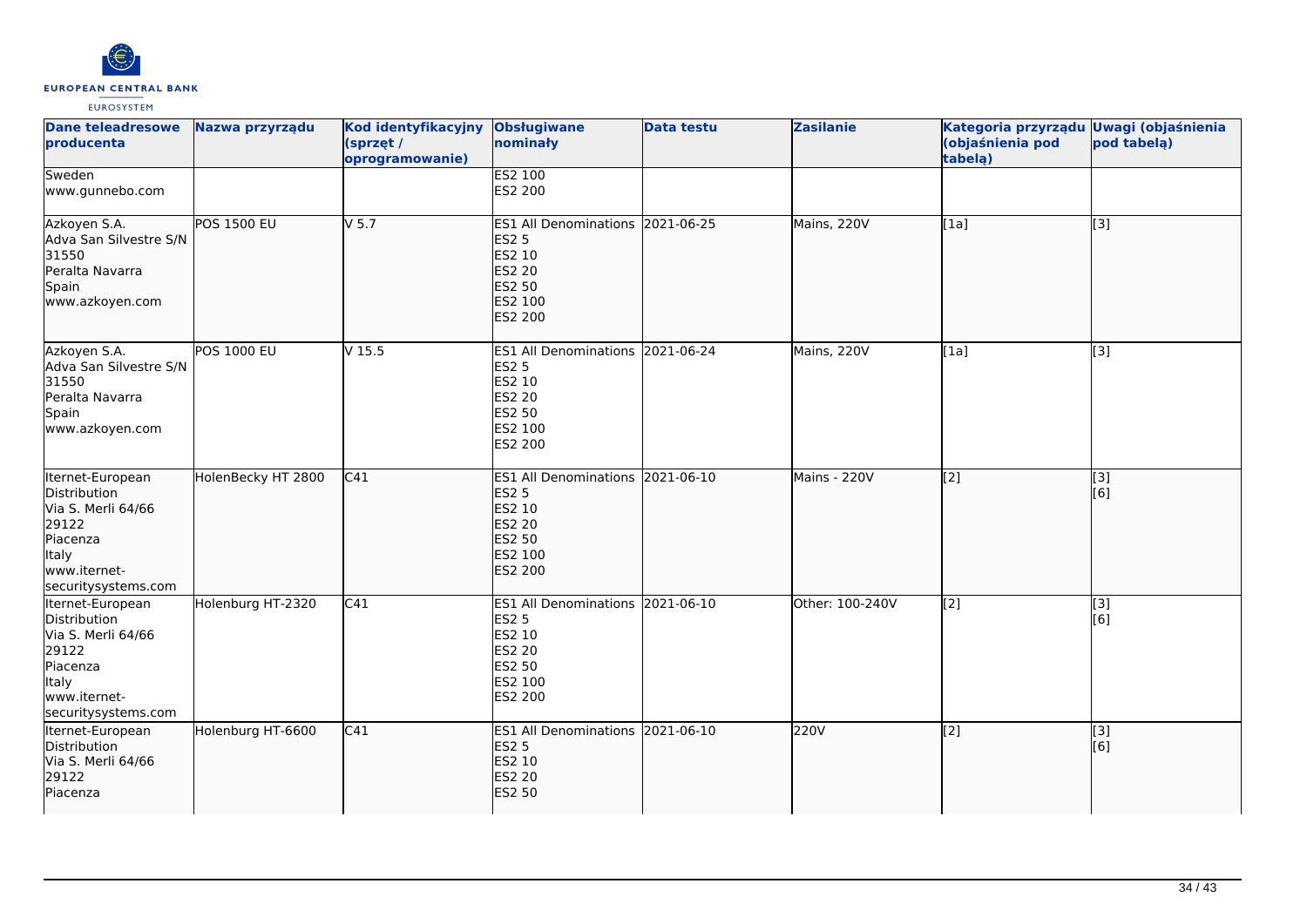

| <b>Dane teleadresowe</b><br>producenta                                                                                   | Nazwa przyrządu | Kod identyfikacyjny<br>(sprzęt /<br>oprogramowanie) | <b>Obsługiwane</b><br>nominały                                                                                     | Data testu | <b>Zasilanie</b>    | Kategoria przyrządu Uwagi (objaśnienia<br>(objaśnienia pod<br>tabelą) | pod tabelą)                            |
|--------------------------------------------------------------------------------------------------------------------------|-----------------|-----------------------------------------------------|--------------------------------------------------------------------------------------------------------------------|------------|---------------------|-----------------------------------------------------------------------|----------------------------------------|
| <b>Italy</b><br>www.iternet-<br>securitysystems.com                                                                      |                 |                                                     | <b>ES2 100</b><br>ES2 200                                                                                          |            |                     |                                                                       |                                        |
| <b>JCM Europe GmbH</b><br>Mündelheimer Weg 60<br>40472<br>Düsseldorf<br>Germany<br>info@jcmglobal.eu<br>www.jcmglobal.eu | <b>EBA-40</b>   | $EBA-4x$<br>$V1.55 - 38$                            | ES1 All Denominations 2021-05-28<br><b>ES2 5</b><br>ES2 10<br>ES2 20<br>ES2 50<br>ES2 100<br>ES2 200               |            | Other: 12V/24V      | [1b]                                                                  | $[3]$<br>[6]<br>[8]                    |
| <b>Buic VIP srl</b><br>Via Marconi 11<br>20080<br>Vermezzo (MI)<br>Italy<br>info@buicvip.it<br>www.buicvip.it            | CD330           | 329                                                 | ES1 All Denominations 2021-05-20<br><b>ES2 5</b><br>ES2 10<br>ES2 20<br>ES2 50<br>ES2 100<br><b>ES2 200</b>        |            | Mains - 110V - 220V | [[1a]                                                                 | $\overline{[}$ [3]<br>[6]              |
| <b>Buic VIP srl</b><br>Via Marconi 11<br>20080<br>Vermezzo (MI)<br>Italy<br>info@buicvip.it<br>www.buicvip.it            | CD350           | 329                                                 | ES1 All Denominations 2021-05-20<br><b>ES2 5</b><br>ES2 10<br>ES2 20<br>ES2 50<br>ES2 100<br>ES2 200               |            | Mains - 110V - 220V | [1a]                                                                  | [3]<br>[6]                             |
| <b>HBW Cash Solutions</b><br>GmbH<br>Jurastrasse 1<br>73119<br>Zell<br>Germany<br>Info@hbw-cs.de<br>www.hbw-cs.de        | <b>BT 500</b>   | 329                                                 | ES1 All Denominations 2021-05-20<br><b>ES2 5</b><br>ES2 10<br><b>ES2 20</b><br>ES2 50<br>ES2 100<br><b>ES2 200</b> |            | 220V                | [1a]                                                                  | $\begin{bmatrix} 3 \\ 6 \end{bmatrix}$ |
| <b>HBW Cash Solutions</b><br>GmbH<br>Jurastrasse 1<br>73119<br>Zell                                                      | <b>BT 600</b>   | 329                                                 | ES1 All Denominations 2021-05-20<br><b>ES2 5</b><br>ES2 10<br>ES2 20<br><b>ES2 50</b>                              |            | 220V                | [1a]                                                                  | [3]<br>[6]                             |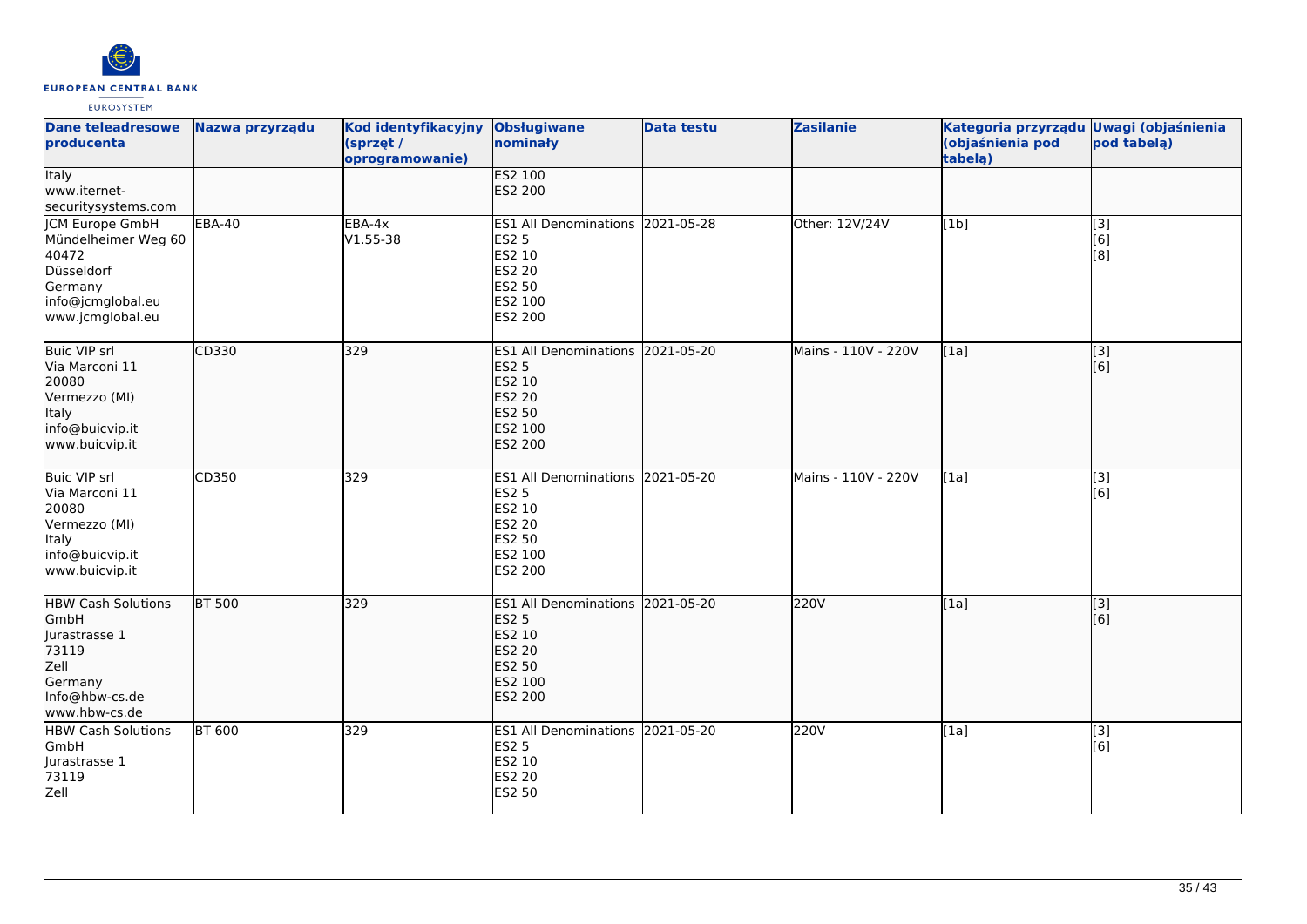

| <b>Dane teleadresowe</b><br>producenta                                                                                                                                                                                 | Nazwa przyrządu | Kod identyfikacyjny<br>(sprzęt /<br>oprogramowanie) | <b>Obsługiwane</b><br>nominały                                                                                     | <b>Data testu</b> | <b>Zasilanie</b>               | Kategoria przyrządu Uwagi (objaśnienia<br>(objaśnienia pod<br>tabelą) | pod tabelą)             |
|------------------------------------------------------------------------------------------------------------------------------------------------------------------------------------------------------------------------|-----------------|-----------------------------------------------------|--------------------------------------------------------------------------------------------------------------------|-------------------|--------------------------------|-----------------------------------------------------------------------|-------------------------|
| Germany<br>Info@hbw-cs.de<br>www.hbw-cs.de                                                                                                                                                                             |                 |                                                     | <b>ES2 100</b><br>ES2 200                                                                                          |                   |                                |                                                                       |                         |
| Shenzhen Easycount<br>Technology Co., Ltd.<br>Building A2, YiFang<br>Huigu Technology Park<br>LingNan Road, Tanxia<br>Town<br>523729<br>Dongguan<br>China<br>sales@easycount.com.<br>lcn<br>www.easycount.com.c<br>ln. | <b>EC330</b>    | 329                                                 | ES1 All Denominations 2021-05-20<br><b>ES2 5</b><br>ES2 10<br><b>ES2 20</b><br>ES2 50<br>ES2 100<br><b>ES2 200</b> |                   | Mains, 110V, 220V              | [1a]                                                                  | $\overline{[}3]$<br>[6] |
| Shenzhen Easycount<br>Technology Co., Ltd.<br>Building A2, YiFang<br>Huigu Technology Park<br>LingNan Road, Tanxia<br>Town<br>523729<br>Dongguan<br>China<br>sales@easycount.com.<br>lcn<br>www.easycount.com.c<br>In  | EC350           | 329                                                 | ES1 All Denominations 2021-05-20<br><b>ES2 5</b><br>ES2 10<br>ES2 20<br><b>ES2 50</b><br>ES2 100<br>ES2 200        |                   | Mains, 110V, 220V              | [1a]                                                                  | $\overline{[3]}$<br>[6] |
| Shenzhen Easycount<br>Technology Co., Ltd.<br>Building A2, YiFang<br>Huigu Technology Park<br>LingNan Road, Tanxia<br>Town<br>523729<br>Dongguan<br>China<br>sales@easycount.com.<br>lcn<br>www.easycount.com.c        | <b>EC500</b>    | 329                                                 | ES1 All Denominations 2021-05-20<br><b>ES2 5</b><br>ES2 10<br><b>ES2 20</b><br>ES2 50<br>ES2 100<br><b>ES2 200</b> |                   | 220V - Rechargeable<br>battery | [1a]                                                                  | [3]<br>[6]              |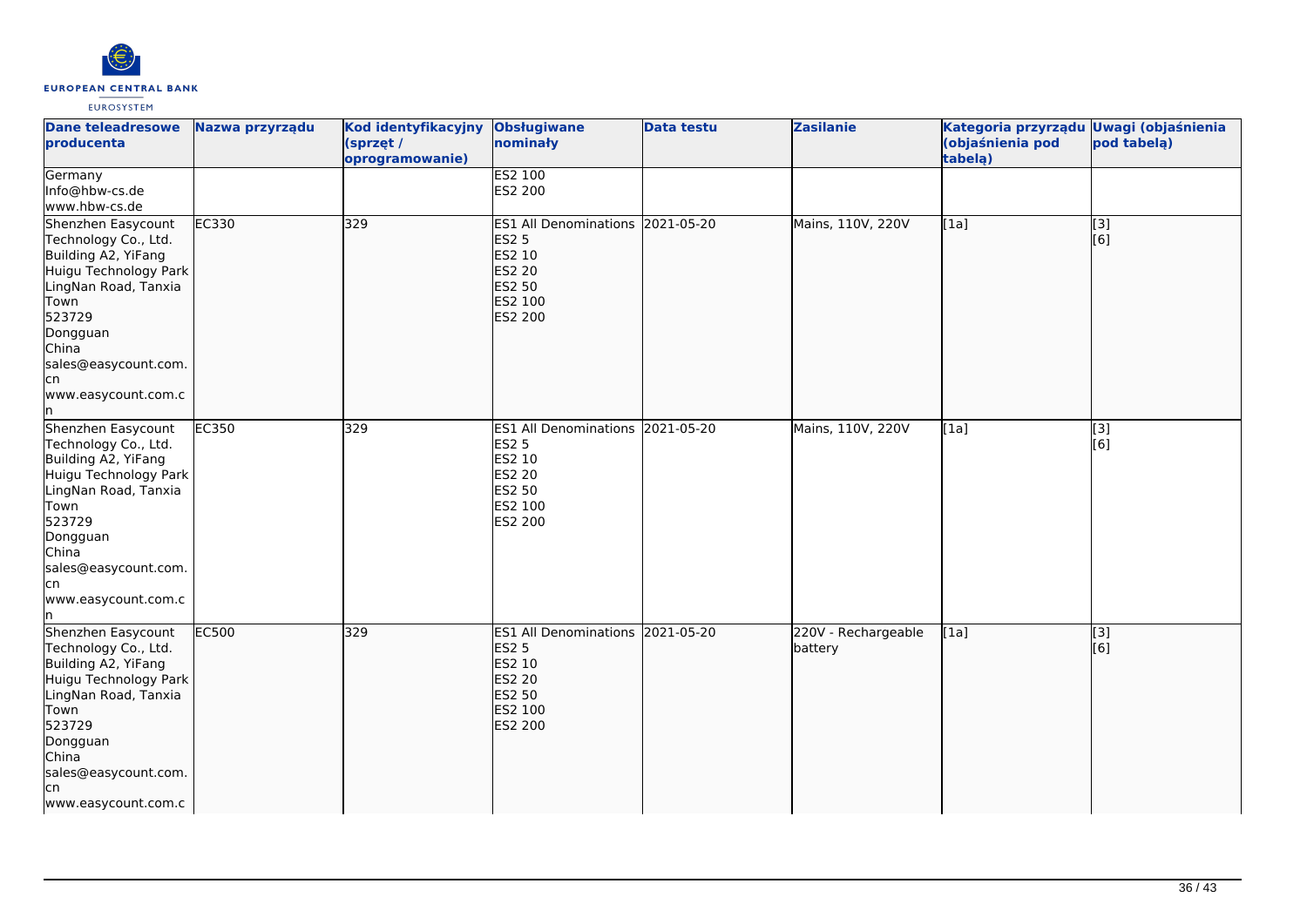

| <b>Dane teleadresowe</b><br>producenta<br>In                                                                                                                                                                          | Nazwa przyrządu | Kod identyfikacyjny<br>(sprzęt /<br>oprogramowanie) | <b>Obsługiwane</b><br>nominały                                                                                     | <b>Data testu</b> | <b>Zasilanie</b>               | Kategoria przyrządu Uwagi (objaśnienia<br>(objaśnienia pod<br>tabela) | pod tabela)             |
|-----------------------------------------------------------------------------------------------------------------------------------------------------------------------------------------------------------------------|-----------------|-----------------------------------------------------|--------------------------------------------------------------------------------------------------------------------|-------------------|--------------------------------|-----------------------------------------------------------------------|-------------------------|
| Shenzhen Easycount<br>Technology Co., Ltd.<br>Building A2, YiFang<br>Huigu Technology Park<br>LingNan Road, Tanxia<br>Town<br>523729<br>Dongguan<br>China<br>sales@easycount.com.<br>cn<br>www.easycount.com.c<br>ln. | EC580           | 329                                                 | ES1 All Denominations 2021-05-20<br><b>ES2 5</b><br>ES2 10<br><b>ES2 20</b><br>ES2 50<br>ES2 100<br>ES2 200        |                   | 220V - Rechargeable<br>battery | $\overline{[1a]}$                                                     | $\overline{[}3]$<br>[6] |
| Shenzhen Easycount<br>Technology Co., Ltd.<br>Building A2, YiFang<br>Huigu Technology Park<br>LingNan Road, Tanxia<br>Town<br>523729<br>Dongguan<br>China<br>sales@easycount.com.<br>cn<br>www.easycount.com.c<br>ln. | <b>EC 1800</b>  | 1.9                                                 | <b>ES1 All Denominations</b><br><b>ES2 5</b><br>ES2 10<br><b>ES2 20</b><br>ES2 50<br>ES2 100<br>ES2 200            | 2021-05-20        | Mains, 110V, 220V              | [2]                                                                   | $\overline{[}3]$<br>[6] |
| Sourxing Ltd<br>G1, 13/F, World Tech<br>Centre<br>95 How Ming Street<br>Kwun Tong<br>Kowloon<br>Hong Kong<br>China<br>info@sourxing.com<br>www.sourxing.com                                                           | SX530           | 329                                                 | ES1 All Denominations 2021-05-20<br><b>ES2 5</b><br>ES2 10<br><b>ES2 20</b><br><b>ES2 50</b><br>ES2 100<br>ES2 200 |                   | 220V - rechargeable<br>battery | [1a]                                                                  | [3]<br>[6]              |
| <b>HBW Cash Solutions</b><br><b>GmbH</b><br>lurastrasse 1                                                                                                                                                             | <b>BT 700</b>   | 329                                                 | ES1 All Denominations 2021-05-20<br><b>ES2 5</b><br>ES2 10                                                         |                   | 220V                           | [1a]                                                                  | [3]<br>[6]              |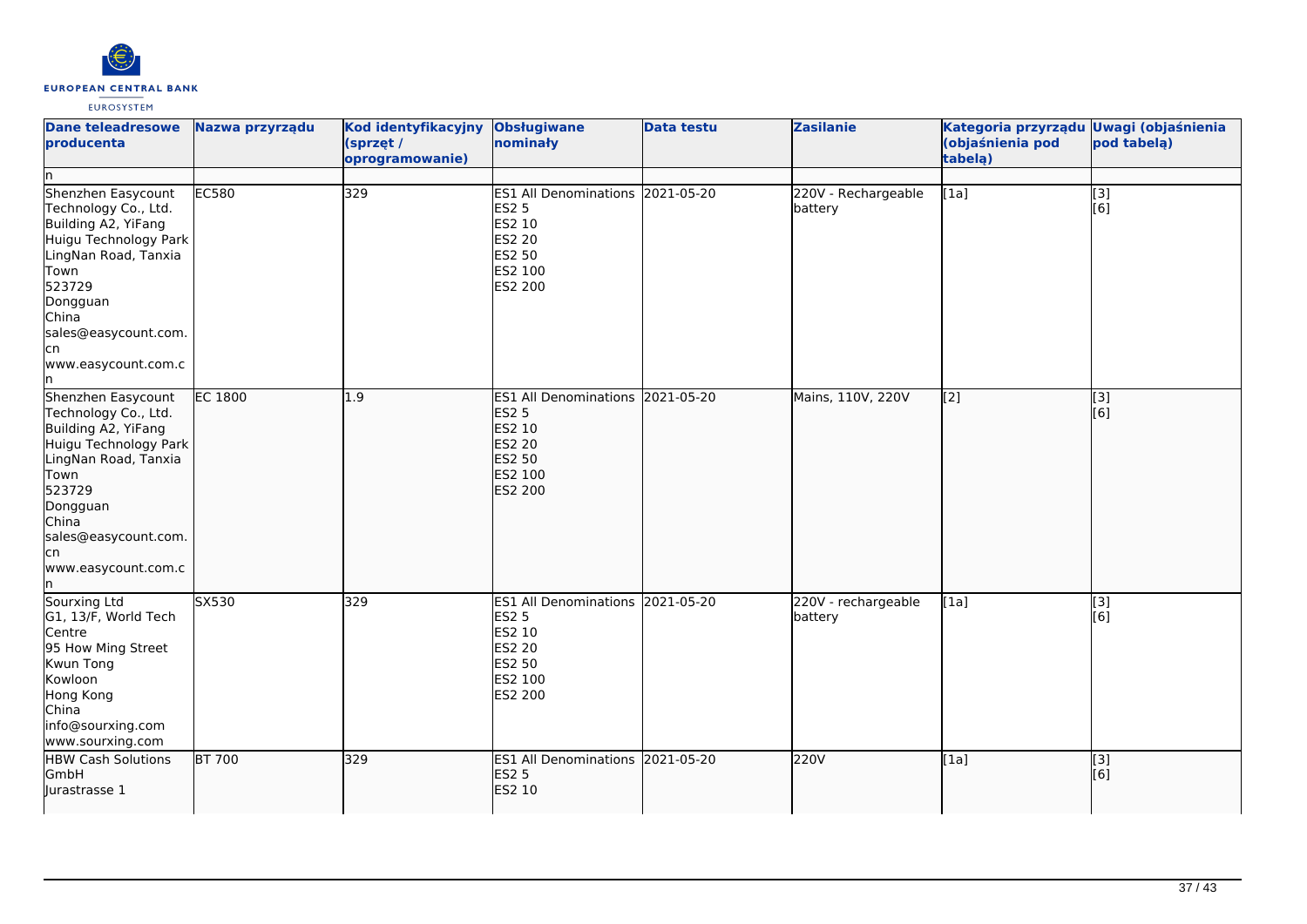

| <b>Dane teleadresowe</b><br>producenta                                                                                                                                                                                 | Nazwa przyrządu | Kod identyfikacyjny<br>(sprzęt /<br>oprogramowanie) | <b>Obsługiwane</b><br>nominały                                                                                     | <b>Data testu</b> | <b>Zasilanie</b>               | Kategoria przyrządu Uwagi (objaśnienia<br>(objaśnienia pod<br>tabela) | pod tabelą)  |
|------------------------------------------------------------------------------------------------------------------------------------------------------------------------------------------------------------------------|-----------------|-----------------------------------------------------|--------------------------------------------------------------------------------------------------------------------|-------------------|--------------------------------|-----------------------------------------------------------------------|--------------|
| 73119<br>Zell<br>Germany<br>Info@hbw-cs.de<br>www.hbw-cs.de                                                                                                                                                            |                 |                                                     | <b>ES2 20</b><br>ES2 50<br>ES2 100<br>ES2 200                                                                      |                   |                                |                                                                       |              |
| Sourxing Ltd<br>G1, 13/F, World Tech<br>Centre<br>95 How Ming Street<br>Kwun Tong<br>Kowloon<br>Hong Kong<br>China<br>info@sourxing.com<br>www.sourxing.com                                                            | SX333           | 329                                                 | ES1 All Denominations 2021-05-20<br><b>ES2 5</b><br>ES2 10<br><b>ES2 20</b><br>ES2 50<br>ES2 100<br>ES2 200        |                   | Mains - 110V - 220v            | [1a]                                                                  | [3]<br>[6]   |
| Sourxing Ltd<br>G1, 13/F, World Tech<br>Centre<br>95 How Ming Street<br>Kwun Tong<br>Kowloon<br>Hong Kong<br>China<br>info@sourxing.com<br>www.sourxing.com                                                            | SX580           | 329                                                 | ES1 All Denominations 2021-05-20<br><b>ES2 5</b><br>ES2 10<br><b>ES2 20</b><br><b>ES2 50</b><br>ES2 100<br>ES2 200 |                   | 220V - rechargeable<br>battery | [1a]                                                                  | [3]<br>[6]   |
| Shenzhen Easycount<br>Technology Co., Ltd.<br>Building A2, YiFang<br>Huigu Technology Park<br>LingNan Road, Tanxia<br>Town<br>523729<br>Dongguan<br>China<br>sales@easycount.com.<br>lcn<br>www.easycount.com.c<br>ln. | <b>EC600</b>    | 329                                                 | ES1 All Denominations 2021-05-20<br><b>ES2 5</b><br>ES2 10<br>ES2 20<br>ES2 50<br>ES2 100<br>ES2 200               |                   | Mains, 110V, 220V              | [1a]                                                                  | $[3]$<br>[6] |
| POSIFLEX NORESTE SL Mustek D8<br>C/ Entenza, 202                                                                                                                                                                       |                 | 329                                                 | ES1 All Denominations 2021-05-20<br><b>ES2 5</b>                                                                   |                   | 220V                           | [1a]                                                                  | [3]<br>[6]   |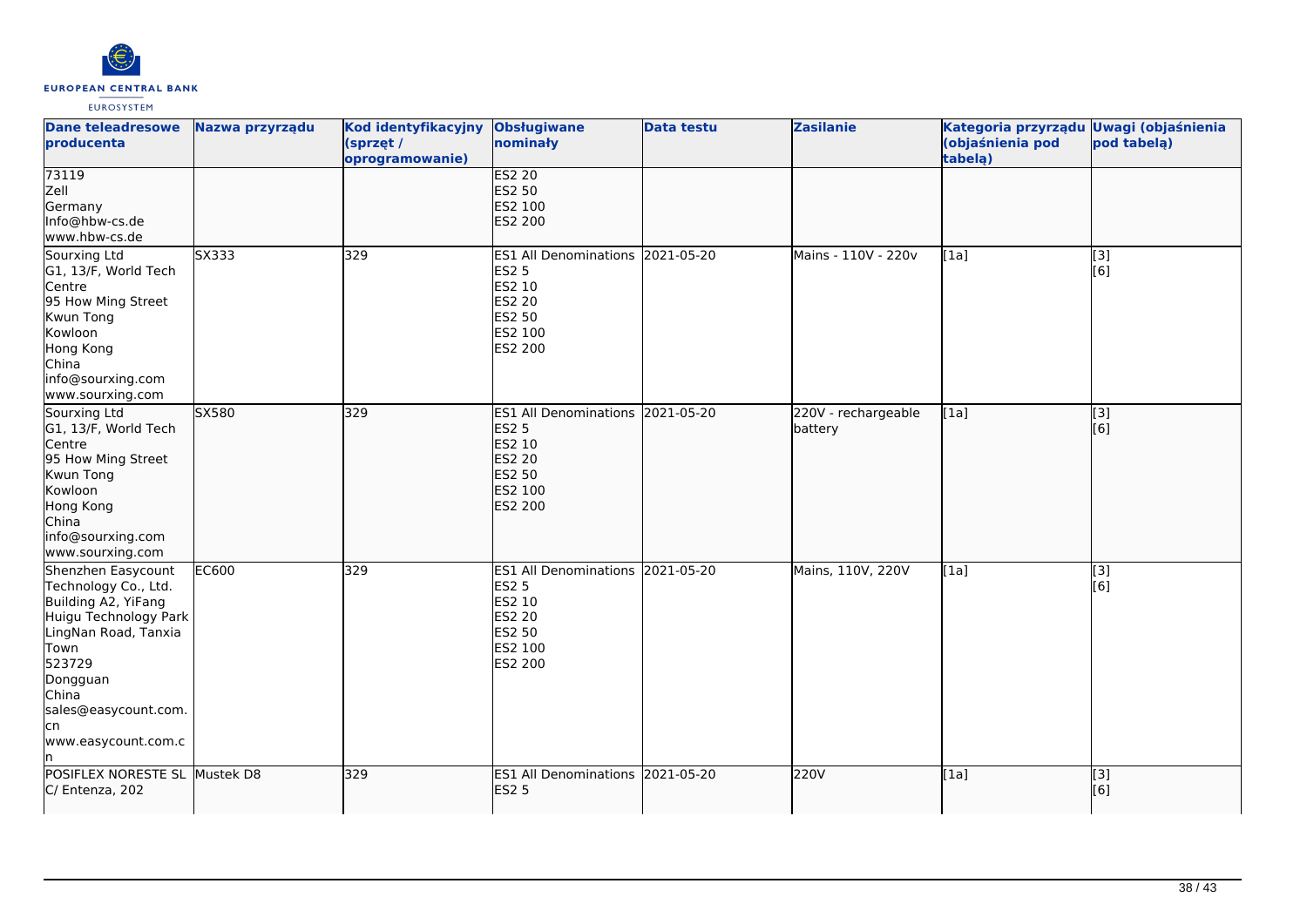

| <b>Dane teleadresowe</b><br>producenta                                                                                       | Nazwa przyrządu | Kod identyfikacyjny<br>(sprzęt /<br>oprogramowanie) | <b>Obsługiwane</b><br>nominały                                                                                     | <b>Data testu</b> | <b>Zasilanie</b>               | Kategoria przyrządu Uwagi (objaśnienia<br>(objaśnienia pod<br>tabelą) | pod tabelą)             |
|------------------------------------------------------------------------------------------------------------------------------|-----------------|-----------------------------------------------------|--------------------------------------------------------------------------------------------------------------------|-------------------|--------------------------------|-----------------------------------------------------------------------|-------------------------|
| 08029<br>Barcelona<br>Spain<br>compras@posiflex.es<br>www.posiflex.es                                                        |                 |                                                     | <b>ES2 10</b><br><b>ES2 20</b><br><b>ES2 50</b><br>ES2 100<br><b>ES2 200</b>                                       |                   |                                |                                                                       |                         |
| <b>HBW Cash Solutions</b><br>GmbH<br>Jurastrasse 1<br>73119<br>Zell<br>Germany<br>Info@hbw-cs.de<br>www.hbw-cs.de            | VC 4040         | 1.9                                                 | ES1 All Denominations 2021-05-20<br><b>ES2 5</b><br>ES2 10<br><b>ES2 20</b><br>ES2 50<br>ES2 100<br>ES2 200        |                   | Mains - 110V - 220V            | [2]                                                                   | [3]<br>[6]              |
| POSIFLEX NORESTE SL Mustek C1800<br>C/ Entenza, 202<br>08029<br>Barcelona<br>Spain<br>compras@posiflex.es<br>www.posiflex.es |                 | 1.9                                                 | ES1 All Denominations 2021-05-20<br><b>ES2 5</b><br>ES2 10<br><b>ES2 20</b><br>ES2 50<br>ES2 100<br><b>ES2 200</b> |                   | Mains-110V-220V                | $\overline{[2]}$                                                      | $\overline{[}3]$<br>[6] |
| POSIFLEX NORESTE SL Mustek D9<br>C/ Entenza, 202<br>08029<br>Barcelona<br>Spain<br>compras@posiflex.es<br>www.posiflex.es    |                 | 329                                                 | ES1 All Denominations 2021-05-20<br><b>ES2 5</b><br>ES2 10<br><b>ES2 20</b><br>ES2 50<br>ES2 100<br>ES2 200        |                   | 220V                           | [1a]                                                                  | $\overline{[3]}$<br>[6] |
| Francopost srl<br>Via Prina 15<br>20154<br>Milano<br>Italy<br>www.francopost.it                                              | SPEEDY UV       | 329                                                 | ES1 All Denominations 2021-05-20<br><b>ES2 5</b><br>ES2 10<br><b>ES2 20</b><br><b>ES2 50</b><br>ES2 100<br>ES2 200 |                   | 220V - Rechargeable<br>battery | [1a]                                                                  | $\overline{[3]}$<br>[6] |
| Francopost srl<br>Via Prina 15                                                                                               | <b>SPEEDY</b>   | 329                                                 | ES1 All Denominations 2021-05-20<br><b>ES2 5</b>                                                                   |                   | 220V - Rechargeable<br>battery | [1a]                                                                  | $\overline{[}3]$<br>[6] |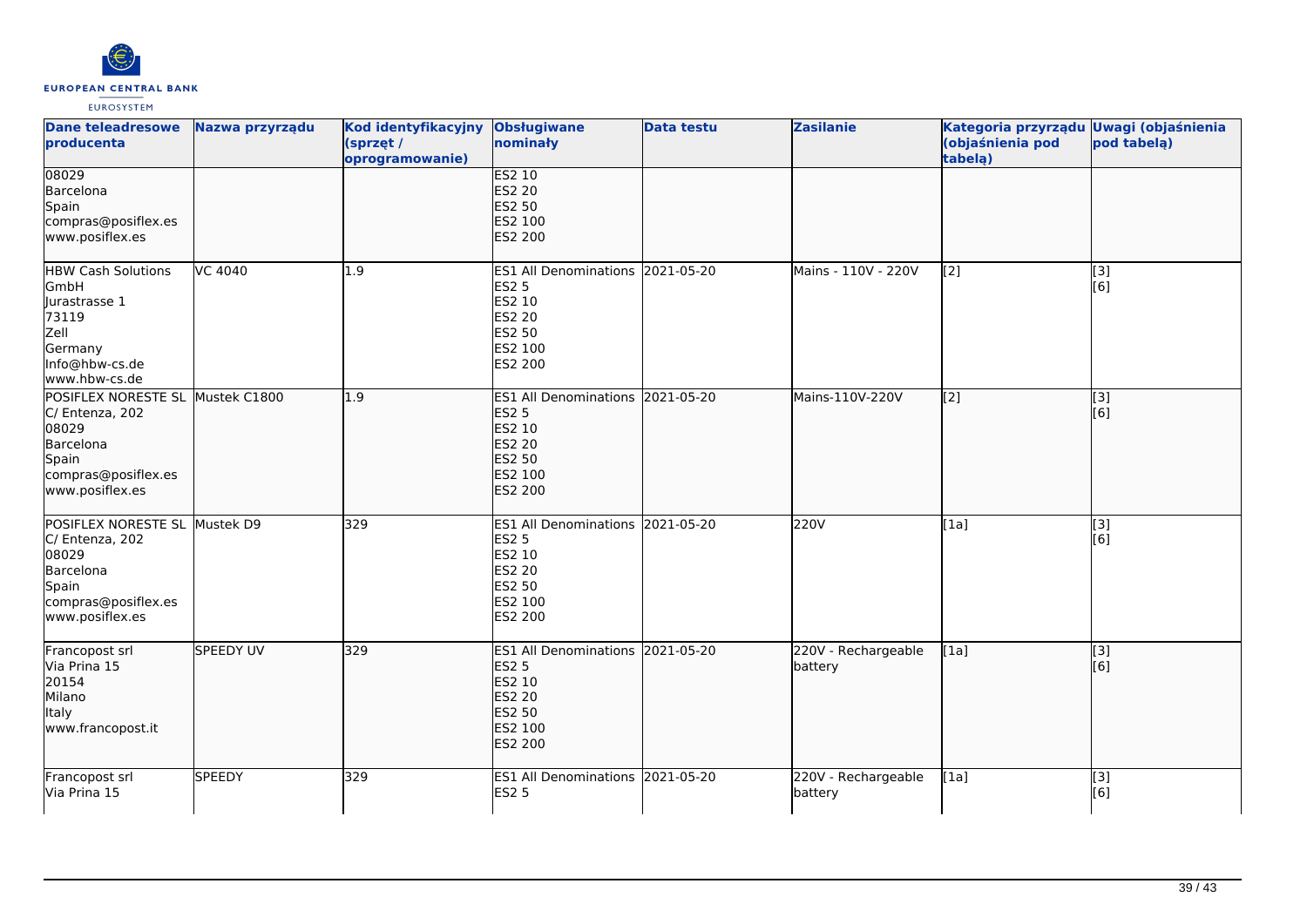

| <b>Dane teleadresowe</b><br>producenta                                                                                                                                  | Nazwa przyrządu                          | Kod identyfikacyjny<br>(sprzęt /<br>oprogramowanie) | <b>Obsługiwane</b><br>nominały                                                                                            | <b>Data testu</b> | <b>Zasilanie</b>    | Kategoria przyrządu Uwagi (objaśnienia<br>(objaśnienia pod<br>tabelą) | pod tabelą)             |
|-------------------------------------------------------------------------------------------------------------------------------------------------------------------------|------------------------------------------|-----------------------------------------------------|---------------------------------------------------------------------------------------------------------------------------|-------------------|---------------------|-----------------------------------------------------------------------|-------------------------|
| 20154<br>Milano<br>Italy<br>www.francopost.it                                                                                                                           |                                          |                                                     | <b>ES2 10</b><br><b>ES2 20</b><br>ES2 50<br>ES2 100<br><b>ES2 200</b>                                                     |                   |                     |                                                                       |                         |
| MBS s.r.l.<br>Via Cosenza, 5<br>81030<br>Succivo (CE)<br>Italy<br>info@mbs-srl.com<br>www.mbs-srl.com                                                                   | <b>EASYCONTROL NEW</b><br><b>AGE PRO</b> | 329                                                 | ES1 All Denominations 2021-05-20<br><b>ES2 5</b><br>ES2 10<br><b>ES2 20</b><br><b>ES2 50</b><br>ES2 100<br><b>ES2 200</b> |                   | 220v                | [1a]                                                                  | [[3]<br>[6]             |
| MBS s.r.l.<br>Via Cosenza, 5<br>81030<br>Succivo (CE)<br>Italy<br>info@mbs-srl.com<br>www.mbs-srl.com                                                                   | <b>MBS 1800N</b>                         | 1.9                                                 | ES1 All Denominations 2021-05-20<br><b>ES2 5</b><br>ES2 10<br><b>ES2 20</b><br><b>ES2 50</b><br>ES2 100<br>ES2 200        |                   | mains-110v-220v     | [2]                                                                   | $\overline{[3]}$<br>[6] |
| <b>DISTRIBUCIONES</b><br>MYLAR S.A.U.<br>Avda. De la Industria 1,<br>Pol. Ind. Guadalquivir<br>41120<br>Gelves<br>Spain<br>mariaj@mylar.es<br>www.mylar.es              | appBILLDETECTOR                          | 329                                                 | ES1 All Denominations 2021-05-20<br><b>ES2 5</b><br>ES2 10<br><b>ES2 20</b><br>ES2 50<br>ES2 100<br><b>ES2 200</b>        |                   | Mains - 110V - 220V | [1a]                                                                  | [3]<br>[6]              |
| Guangzhou SuperEyes SE330<br>Electronics Technology<br>Co. Ltd<br>3/F, No. 5, East Eleven<br>Heng Road, Xingye<br>Avenue, Chenchong Vil<br>511400<br>Guangzhou<br>China |                                          | 329                                                 | ES1 All Denominations 2021-05-20<br><b>ES2 5</b><br>ES2 10<br><b>ES2 20</b><br>ES2 50<br>ES2 100<br>ES2 200               |                   | Mains - 110V - 220V | [1a]                                                                  | $\overline{[}3]$<br>[6] |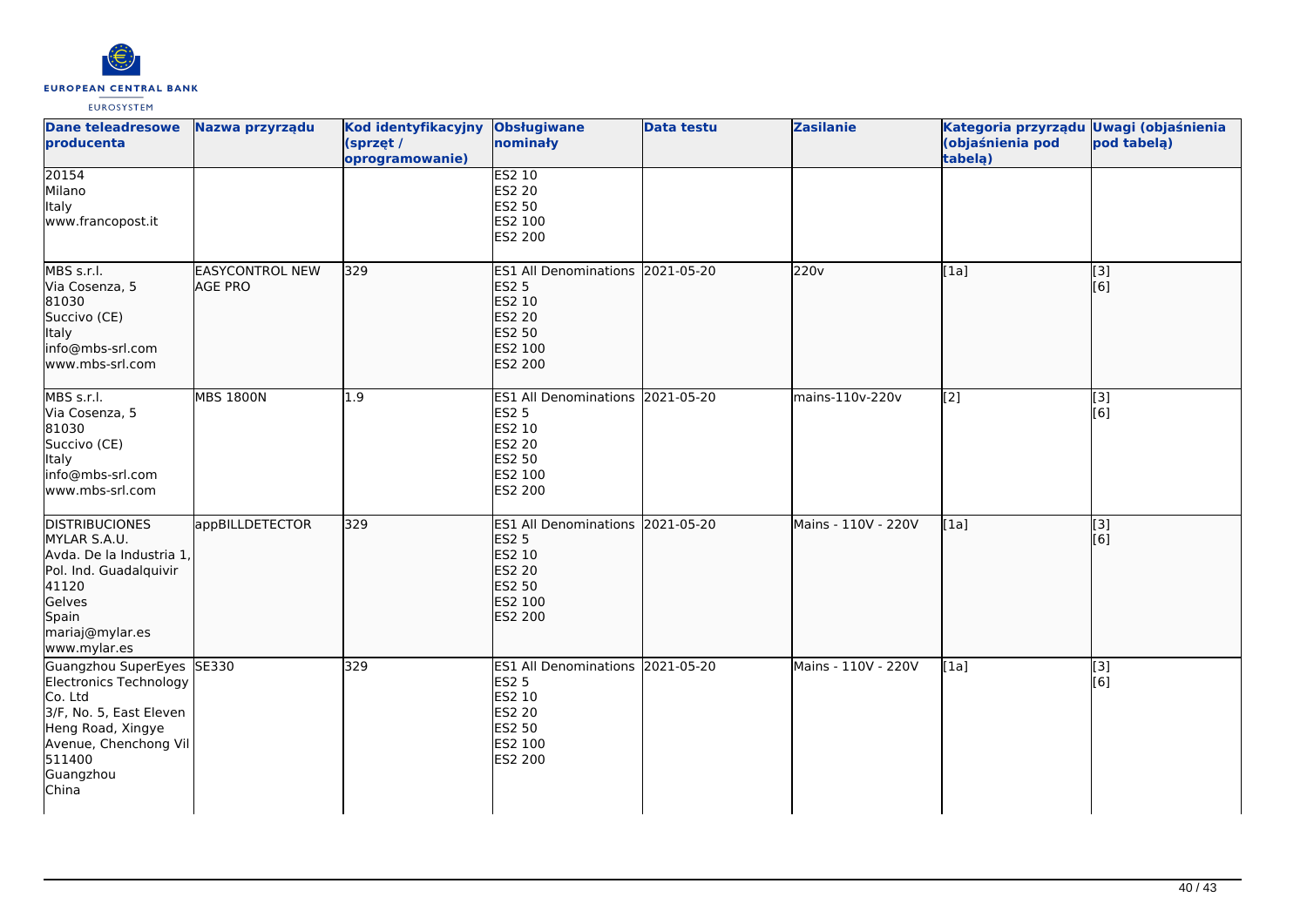

| Dane teleadresowe<br>producenta                                                                                                                                                                                      | Nazwa przyrządu | Kod identyfikacyjny<br>(sprzęt /<br>oprogramowanie) | <b>Obsługiwane</b><br>nominały                                                                              | <b>Data testu</b> | <b>Zasilanie</b>    | Kategoria przyrządu Uwagi (objaśnienia<br>(objaśnienia pod<br>tabelą) | pod tabelą)                                    |
|----------------------------------------------------------------------------------------------------------------------------------------------------------------------------------------------------------------------|-----------------|-----------------------------------------------------|-------------------------------------------------------------------------------------------------------------|-------------------|---------------------|-----------------------------------------------------------------------|------------------------------------------------|
| info@super-eyes.com<br>www.super-eyes.com                                                                                                                                                                            |                 |                                                     |                                                                                                             |                   |                     |                                                                       |                                                |
| Guangzhou SuperEyes SE350<br>Electronics Technology<br>Co. Ltd<br>3/F, No. 5, East Eleven<br>Heng Road, Xingye<br>Avenue, Chenchong Vil<br>511400<br>Guangzhou<br>China<br>info@super-eyes.com<br>www.super-eyes.com |                 | 329                                                 | ES1 All Denominations 2021-05-20<br><b>ES2 5</b><br>ES2 10<br><b>ES2 20</b><br>ES2 50<br>ES2 100<br>ES2 200 |                   | Mains - 110V - 220V | [1a]                                                                  | $\begin{bmatrix} 1 & 3 \\ 6 & 1 \end{bmatrix}$ |
| Guangzhou SuperEyes SE500<br>Electronics Technology<br>Co. Ltd<br>3/F, No. 5, East Eleven<br>Heng Road, Xingye<br>Avenue, Chenchong Vil<br>511400<br>Guangzhou<br>China<br>info@super-eyes.com<br>www.super-eyes.com |                 | 329                                                 | ES1 All Denominations 2021-05-20<br><b>ES2 5</b><br>ES2 10<br><b>ES2 20</b><br>ES2 50<br>ES2 100<br>ES2 200 |                   | Mains - 110V - 220V | [1a]                                                                  | [3]<br>[6]                                     |
| Guangzhou SuperEyes SE580<br>Electronics Technology<br>Co. Ltd<br>3/F, No. 5, East Eleven<br>Heng Road, Xingye<br>Avenue, Chenchong Vil<br>511400<br>Guangzhou<br>China<br>info@super-eyes.com<br>www.super-eyes.com |                 | 329                                                 | ES1 All Denominations 2021-05-20<br><b>ES2 5</b><br>ES2 10<br><b>ES2 20</b><br>ES2 50<br>ES2 100<br>ES2 200 |                   | Mains - 110V - 220V | [1a]                                                                  | $\overline{[3]}$<br>[6]                        |
| Guangzhou SuperEyes SE600<br>Electronics Technology<br>Co. Ltd<br>3/F, No. 5, East Eleven<br>Heng Road, Xingye                                                                                                       |                 | 329                                                 | ES1 All Denominations 2021-05-20<br><b>ES2 5</b><br>ES2 10<br><b>ES2 20</b><br>ES2 50                       |                   | Mains - 110V - 220V | [1a]                                                                  | $\overline{[}3]$<br>[6]                        |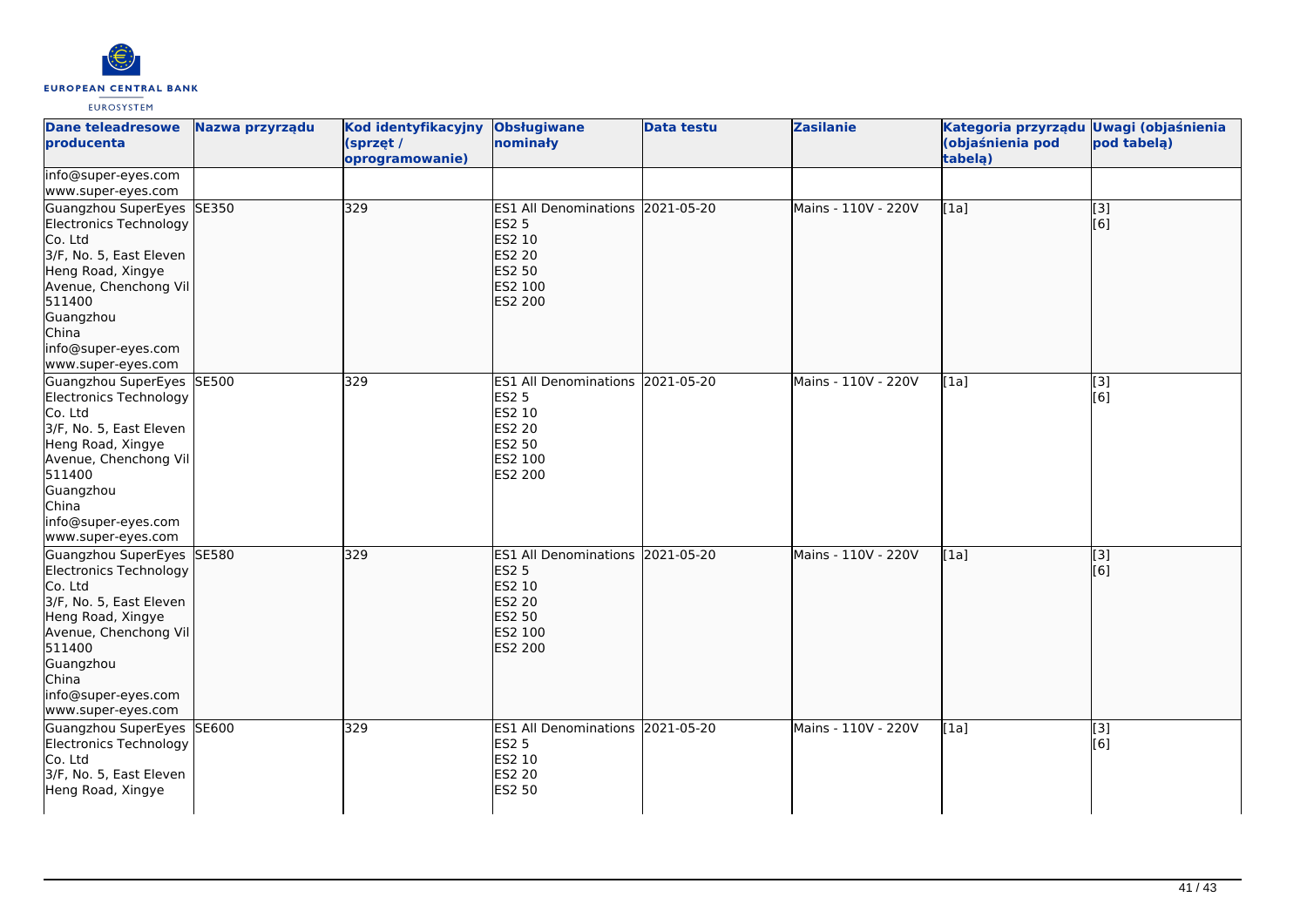

| Dane teleadresowe<br>producenta                                                                                                                                                                                       | Nazwa przyrządu | Kod identyfikacyjny<br>(sprzęt /<br>oprogramowanie) | <b>Obsługiwane</b><br>nominały                                                                                                    | Data testu | <b>Zasilanie</b>    | Kategoria przyrządu<br>(objaśnienia pod<br>tabelą) | <b>Uwagi (objaśnienia</b><br>pod tabela) |
|-----------------------------------------------------------------------------------------------------------------------------------------------------------------------------------------------------------------------|-----------------|-----------------------------------------------------|-----------------------------------------------------------------------------------------------------------------------------------|------------|---------------------|----------------------------------------------------|------------------------------------------|
| Avenue, Chenchong Vil<br>511400<br>Guangzhou<br><b>China</b><br>info@super-eyes.com<br>www.super-eyes.com                                                                                                             |                 |                                                     | <b>ES2 100</b><br>ES2 200                                                                                                         |            |                     |                                                    |                                          |
| Guangzhou SuperEyes SE3020<br>Electronics Technology<br>Co. Ltd<br>3/F, No. 5, East Eleven<br>Heng Road, Xingye<br>Avenue, Chenchong Vil<br>511400<br>Guangzhou<br>China<br>info@super-eyes.com<br>www.super-eyes.com |                 | 1.9                                                 | ES1 All Denominations 2021-05-20<br><b>ES2 5</b><br><b>ES2 10</b><br><b>ES2 20</b><br><b>ES2 50</b><br><b>IES2 100</b><br>ES2 200 |            | Mains - 110V - 220V | [2]                                                | [3]<br>[6]                               |
| Hyundai MIB<br>International Co. Ltd.<br>3301, A Bld, 17, Gosan-<br>ro 148beon-gil<br>15850<br>Gunpo-si, Gyeonggi-do,<br>15850, Gunpo City<br>KOREA (Republic)<br>sjpark5423@hyundaim<br>ib.com<br>www.hyundaimib.com | MIB-1S          | Main: 5.5; Image: 3.0                               | ES1 All Denominations 2021-05-17<br><b>ES2 5</b><br>ES2 10<br><b>ES2 20</b><br><b>ES2 50</b><br><b>ES2 100</b><br><b>ES2 200</b>  |            | Mains               | [2]                                                | [3]<br>[6]                               |

# **Kategoria przyrządu**

- [1a] 1a. Samodzielny przyrząd do sprawdzania autentyczności obsługujący pojedyncze banknoty automatyczny.
- [1b] 1b. Moduł akceptacji obsługujący pojedyncze banknoty.
- [2] 2. Przyrząd do obsługi plików banknotów.

### **Uwagi**

- [1] Nie sprecyzowano, czy przyrząd jest zgodny z krajowymi lub unijnymi przepisami BHP.
- [2] Przyrząd nie obsługuje wszystkich nominałów. W celu uzyskania informacji o obsługiwanych nominałach należy skontaktować się z dostawcą przyrządu.
- [3] Przyrząd obsługuje banknoty wprowadzane we wszystkich ułożeniach.